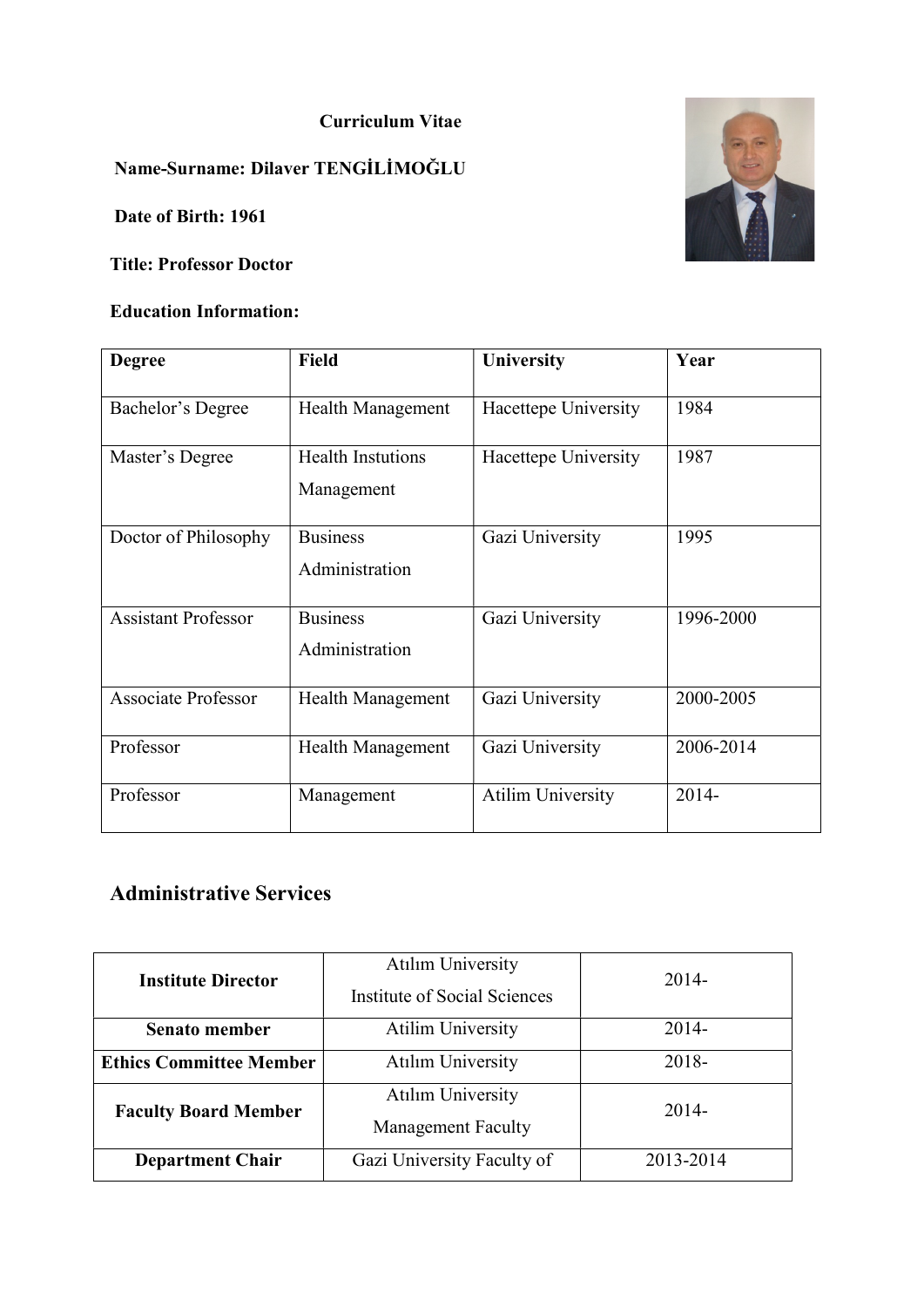|                                | Economic and Administrative        |           |  |
|--------------------------------|------------------------------------|-----------|--|
|                                | Sciences                           |           |  |
|                                | Gazi University Faculty of         |           |  |
| <b>Faculty Board Member</b>    | Economic and Administrative        | 2013-2014 |  |
|                                | Sciences                           |           |  |
|                                | Gazi University                    |           |  |
| <b>Vice Dean</b>               | Faculty of Commerce and            | 2005-2007 |  |
|                                | <b>Tourism Education</b>           |           |  |
|                                | Gazi University                    |           |  |
| <b>Department Chair</b>        | Faculty of Commerce and            | 2003-2009 |  |
|                                | <b>Tourism Education</b>           |           |  |
| <b>Deputy Manager</b>          | Gazi University                    | 2004-2006 |  |
|                                | <b>Continuing Education Center</b> |           |  |
|                                | Gazi University                    |           |  |
| <b>Faculty Board Member</b>    | Faculty of Commerce and            | 2004-2006 |  |
|                                | <b>Tourism Education</b>           |           |  |
| <b>Board of Directors</b>      | Gazi University                    |           |  |
| <b>Member</b>                  | Çiçekdağı Vocational School        | 2005-2006 |  |
|                                | Gazi University                    |           |  |
|                                | Faculty of Commerce and            |           |  |
| <b>Head of Department</b>      | <b>Tourism Education</b>           | 2000-2003 |  |
|                                | <b>Office Management Education</b> |           |  |
|                                | Gazi University                    |           |  |
| <b>Hospital Deputy Manager</b> | Faculty of Medicine Hospital       | 1992-1994 |  |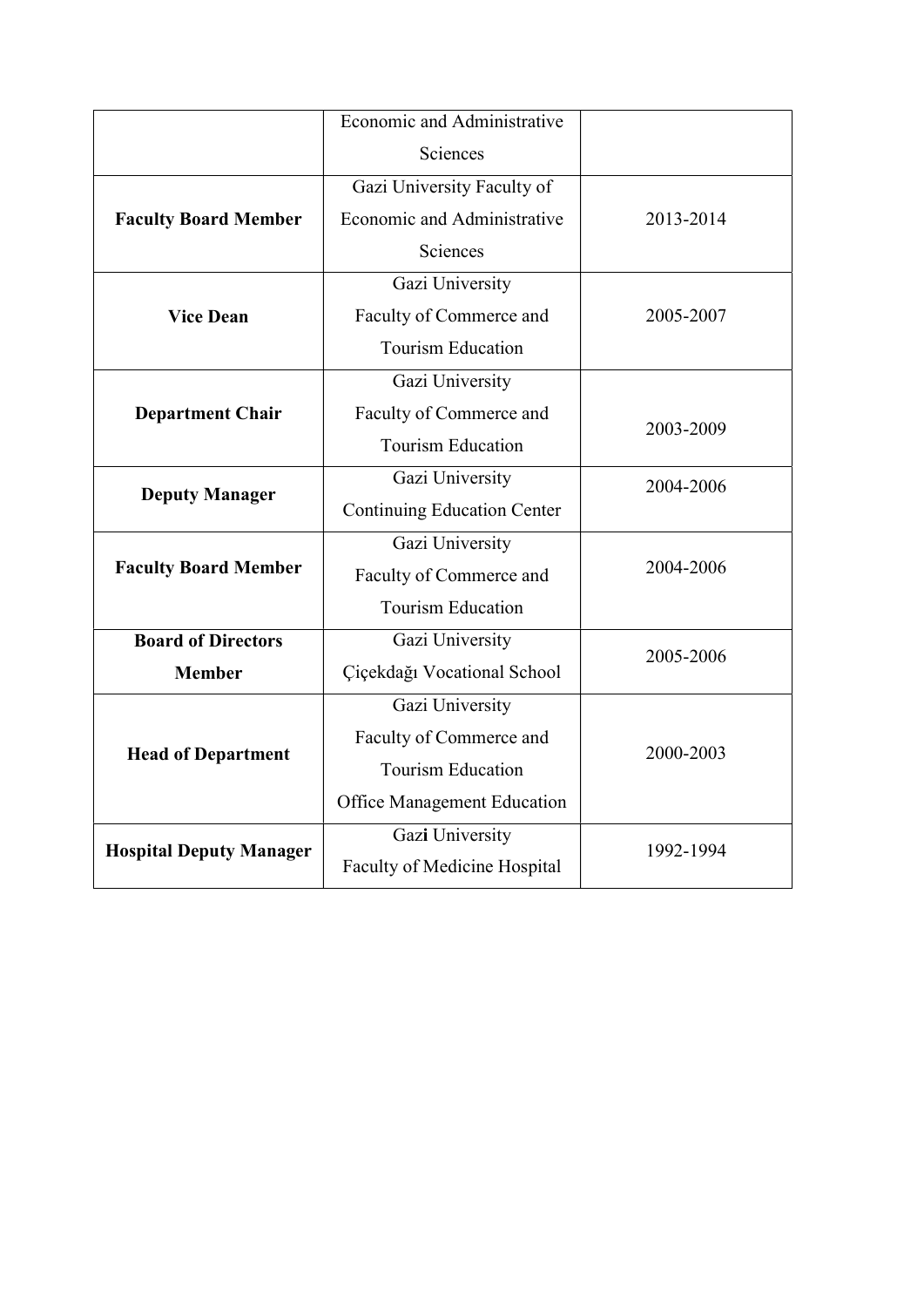### Publications

# Refereed Publications in International Journals (SCI & SSCI & Arts and Humanities)

- Taş M. Ö., Tengilimoğlu D. Atilla E. A. (2019), A Research for Determining the Opinions on City Hospitals Example of Ankara, the Capital City, International Journal of Health Planning and Management, vol.2 Isuue 4, pp.140-159, DOI: 10.31201/ijhmt.614614
- Menawi, W. A., Tengilimoglu, D., & Dziegielewski, S. F. (2018). "Health Beliefs and attitudes: A Comparison Between Turkey and Palestine". Journal of Social Service Research, 44(1), 19-29. doi:10.1080/01488376.2017.1374316.
- Ekici, Ö, Tengilimoğlu, D., Işık, O., (2017), Evaluating the current situation of oral And Dental healthcare services in turkey and recommending solutions, Health Policy and Technology, Volume 6, Issue 3, September 2017, Pages 368-378,
- Tengilimoğlu, D., Sarp, N., Yar, C. E., Bektaş, M., Hıdır, M. N., Korkmaz, E., (2017)."The consumers' social media use in choosing physicians and hospitals: the case study of province of İzmir", International Journal of Health Planning and Management, vol. 32 Isuue 1, pp.19-35, DOI: 10.1002/hpm.2296.punlished Jan-March 2017
- Tekingunduz, S., Top M., Tengilimoğlu, D., Karabulut, E., (2017), Effect of organisational trust, job satisfaction, individual variables on the organisational commitment in healthcare services, Total Quality Management and Business **Exellence,** 2017, vol.28, ussue 5-6, pp.522-541, ttp://dx.doi.org/10.1080/14783363.2015.1099428.
- Tengilimoğlu, D., Güzel, A., Toygar, A., Akıncı, F. Dzigieleswki, S. F., (2015). "Informal Payments in Health Systems: Evidence from Turkey", Journal of Social Service Research, 0:1–13, 2015, ISSN: 0148-8376 print / 1540-7314 online, DOI: 10.1080/01488376.2015.1058880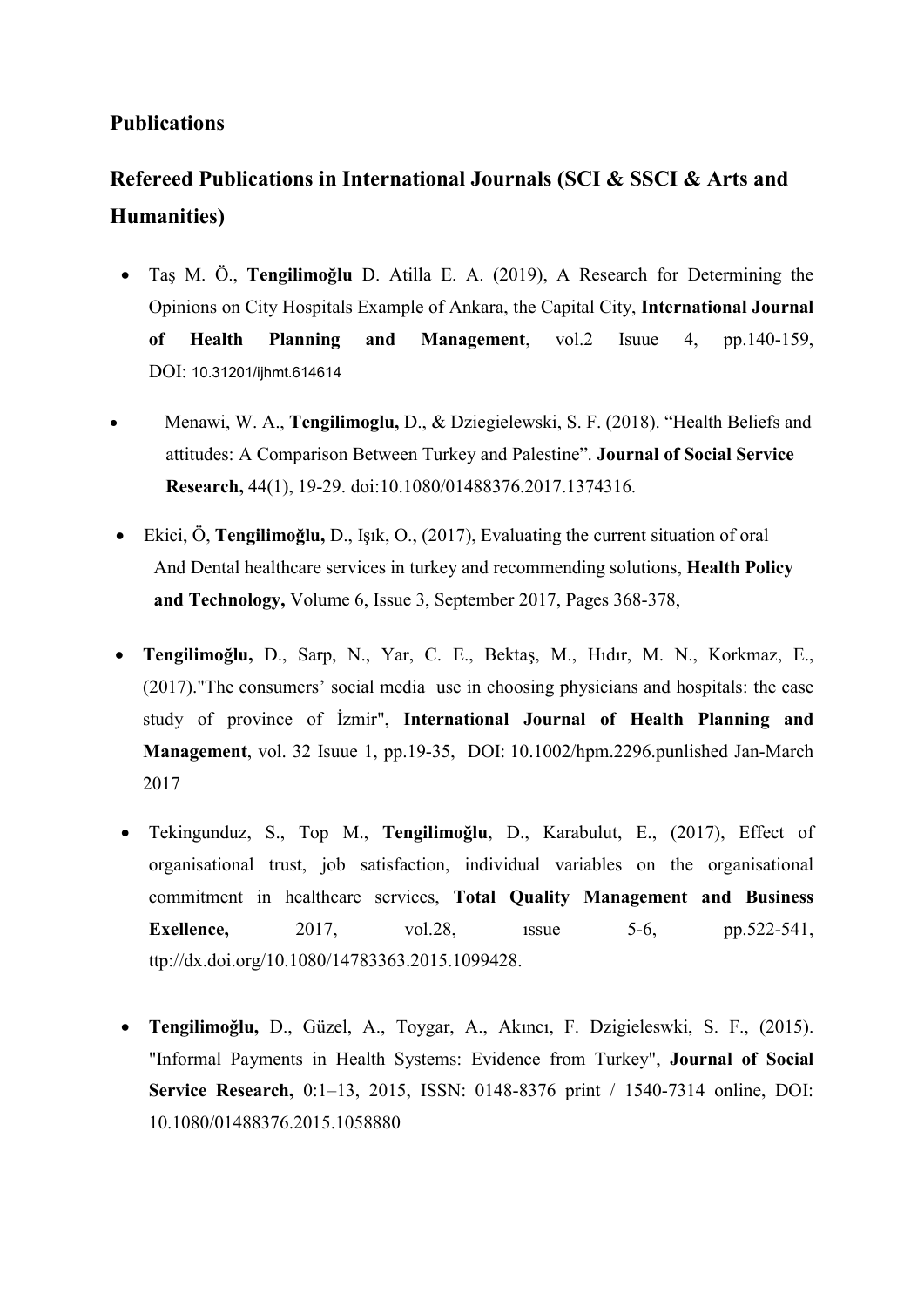Atilla, A. E., Tengilimoğlu, D., Durdu-Kılıç, T., Ekiyor, A., (2015). "Listening to the Voice of the Parents: The Marketing Function, Market Orientation and Performance in Hospitals in Emerging Markets", Studies on Ethno-Medicine, Vol. 9, No: 1, pp. 25-41.

 Tengilimoğlu, D., Çelik Y, Akbolat M, Işık O., Kurtuldu A., (2013). "Assessment of Health Administration Education: A Field Practice in Turkey", J. Asian Dev. Stud., Vol. 2, Issue 1, (March). ISSN 2304-375X. (20-35).

 Tengilimoglu, D., Akbolat M, Isık O, Kılıc T. D., Demirkol T., (2013). "Do Socio-Demographical Characteristics of Healthcare Professionals Influence their Perceptions of Patient Safety in Hospitals? Evidence from Turkey", J. Asian Dev. Stud., Vol. 2, Issue 1,(March). ISSN 2304-375X. (77-92).

 Tengilimoğlu, D., Kılıç, Dursun T., Özdemir D., (2012). "Preferences, Attitudes and Behaviors of Health Services Consumers in Turkey" , American Journal Health Behavior, Vol.36, issue 2, pp.203-217.

 Işık O., Tengilimoğlu, D., Akbolat M., (2011). "Measuring Health Care Quality with the SERVQUAL Method: A Comparison in Public and Private Hospitals", Health Med., Vol.5, issue 6, suppl.1/2011, pp. 1921-1931. .

 Tengilimoğlu, D., Akdemir F., Dziegielewski, S.F., (2010). "The Effect of The Mobbing on Organizational Commitment in Hospital: A Field Study", Journal of Social Services Research, Vol 67, issue 2, p.128-141. .

 Ekiyor A , Tengilimoglu, D., Ertürk E., Yeniyurt S., Ertürk E. (2010). "Relationship Marketing and Customer Loyality: An Empiricial Analysis iin the Healthcare Industry", The Business Review Cambrige, Vol.14, Issue 2, Summer, (244-249).

 Kısa, A .,Tengilimoğlu, D., (2002). "Patients'Rights in Turkey", Clinical Research and Regulatory Affairs, Vol.19, No.1, p.55-62.

 Tengilimoğlu, D., Kısa, A., Dziegielewski, S., (1999). "Patients Satisfaction in the Country of Turkey: Differences Between Public and Private Hospitals", Journal of Community Health, Vol. 24 (1), February 1999, p. 73-91.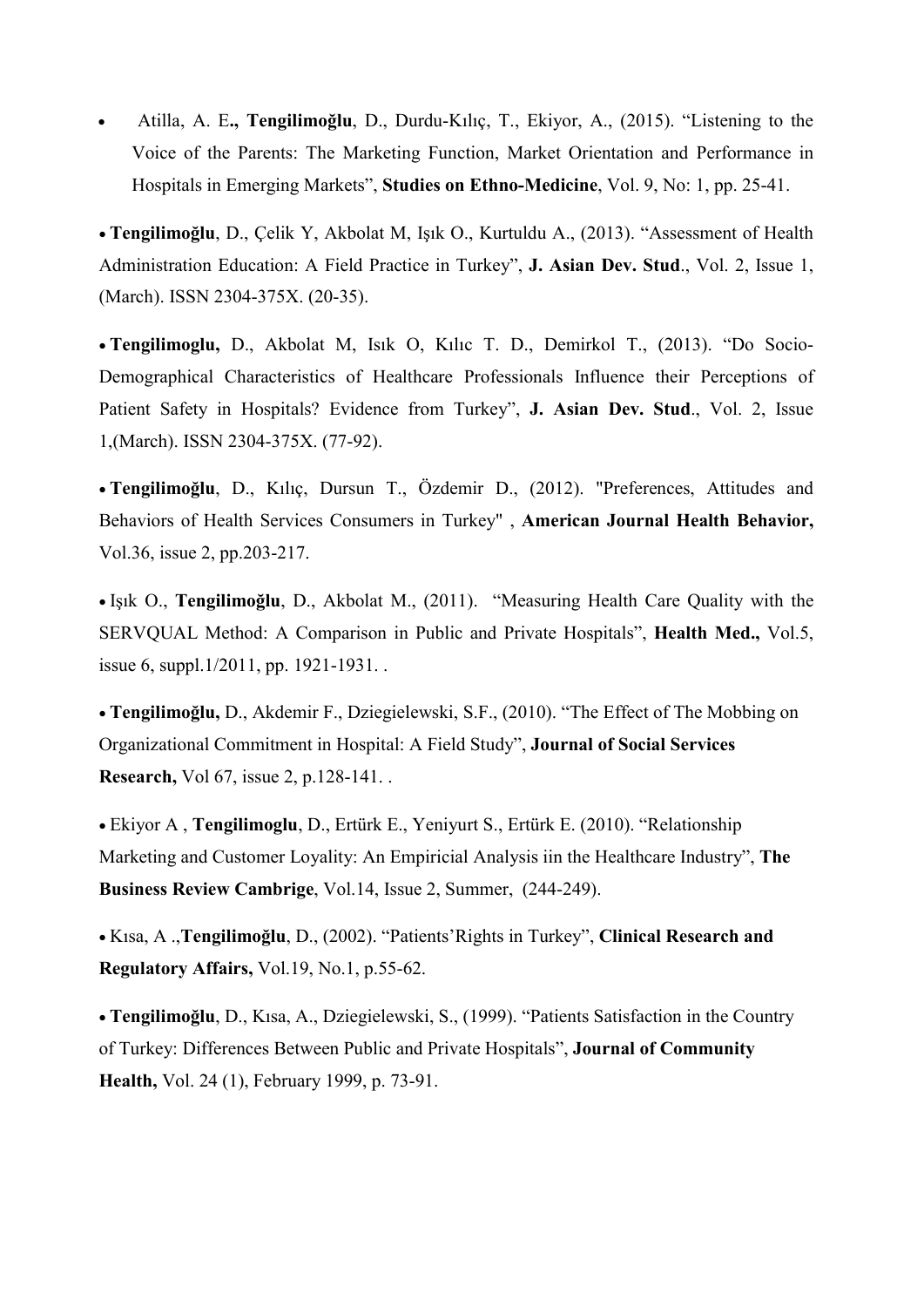Tengilimoğlu, D., Kısa, A., Dziegielewski, S., (1999). "Consumer Opinions with Ancillary Services: Improving Services Delivery in Turkey", Journal of Medical Systems, Vol.23 (5), p. 363-373.

## Refereed Publications in International Journals (Other Indexes)

- Naldöken, Ü., Tengilimoğlu, D.,(2017), "A field study on determining the effects of organizational climate in terms of social interaction on knowledge management at health organizations", Journal of Economics and Management, Vol. 29 (3) pp.75-101. ISSN 1732-1948
- Tengilimoğlu, D., Kurumlu., Y., ( 2016), "Hotel Services in Health Tourism: Sample of Turkey", Asian Journal of Economics, Business and Accounting, Vol 1 no:(4): pp.1- 11, 2016; Article no.AJEBA.29923.
- Tengilimoğlu, D , Elif, Ç., Güzel, A., (2016), "The Effect of Safety Culture on Safety Performance: Intermediary Role of Job Satisfaction, British Journal of Economics, Management & Trade, 15(3): 1-12, 2016, Article no.BJEMT.29975 ISSN: 2278-098X SCIENCEDOMAIN international.
- Tengilimoğlu, D., Menawi, W., Dinçer, M., Kisa, A.,Younis, M.Z., (2016)," Evaluation of the Family Medicine Practice in Ankara Province by Family Phsicians", Journal of Health and Hıman Services Administration, Vol.39, No:2.p..
- Torun, N., Tengilimoğlu, D., Khan M.M., (2016), Home Health Services in Turkey:A Case Study Based on Patient Survey of Home Health Care Users in The Province of Ankara, International Journal of Health Management and Tourism (IJHMT), Vol.1, Issue.2, pp. 77-97.
- Abbasoğlu, Ş., Tengilimoglu, D., Ekiyor, A., (2016), The Perception of Organizational Justice and Its Impact on Work Motivation of Employees:As Empiritical Investment, International Journal of Health Management and Tourism (IJHMT), Vol.1, Issue.1, pp. 14-28.
- Gürcü M., Başar, B., Varol, M., Tengilimoğlu, D., (2016) , "A Multidisciplinary Approach to Suicide Tourism"International Journal of Health Management and Tourism (IJHMT), Vol.1, Issue.3, pp.25-36.
- Güzel, A., Tengilimoğlu, D., Ekiyor A., (2015), "Social media and hospital brands: A field study in Turkey" , Journal of Economics and Management, vol 22 (4), pp.16-31.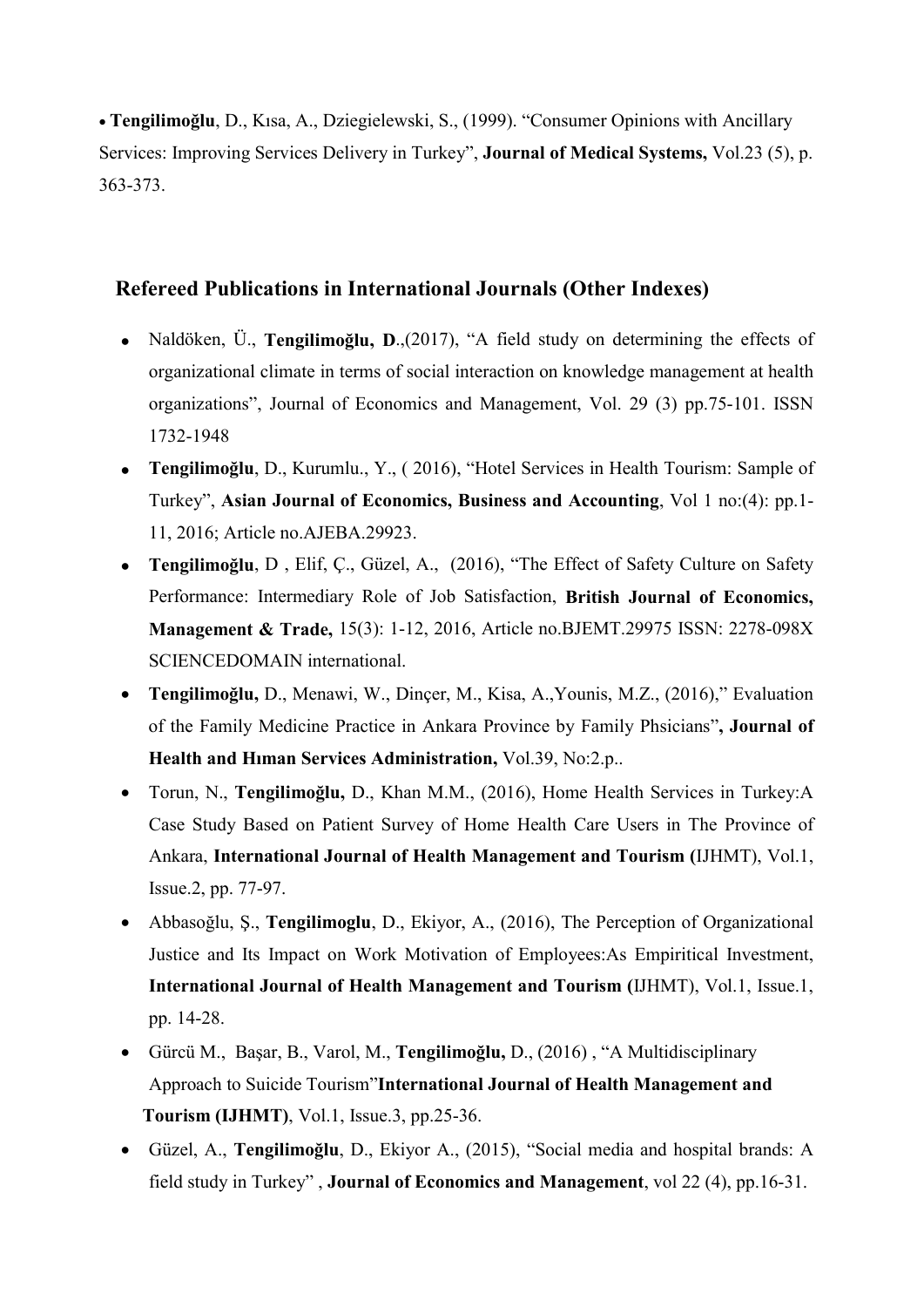Koçoğlu C., Tengilimoglu D., Ekiyor A., Guzel A., (2015), The Effects of Brand Loyalty on the Consumer Buying Behaviors: The Example of Perfume in the Province Of Ankara", International Journal of Humanities and Management Sciences (IJHMS), Volume 3, Issue 5 , pp.318-323, (2015) ISSN 2320–4044 (Online).

 Özkan E., Tengilimoğlu, D., Yılık P., (2015)."The Interaction Between Organizational Silence Climate And Employees Behaviors In The Field Of Health ", International Conference on Marketing and Business Development Journal, Vol I, No. 1/2015, p.p. 252-260.

 Badour, M.. Tengilimoğlu, D., Ekiyor, A., (2015). "The Effects of Enviromental and Organizational Factors in the Decision Making of Hospital Administrators", British Journal of Applied Sciences & Technology, Vol. 9, No: 3, pp. 295-306. ISSN: 2231- 0843

 Tengilimoglu, D.,Taş D., Eşiyok S. E., Bircan İ., Güzel, A., (2014). "Health Tourism and Patient Satisfaction in Turkey: the Ankara Example", International Journal of Economic Practices and Theories, Vol. 4, No. 5, Special issue on Marketing and Business Development, ISSN 2247–7225

 Tengilimoglu D., Ekiyor A., Ertürk E., (2010). "Relationship Marketing in Health Organization and its effect on Customer Loyalty", China-USA Business Review, Semptember,2010, Vol.9, issue 9, p.17-T29.

 Ünalan D, Tengilimoğlu D, Akdemir F., (2009). "An Empirical Study to Measure the Communication Skills of the Manager Assistants, Medical secretaries and Office Workers in the Public Sector", The Journal of American Academy of Business, Cambridge, March 2009;14(2):245-250. ISSN-1540-1200.

 (2007). Tengilimoğlu, D., Yeşiltaş, M., Kısa, A., Dziegielewski, S., " The Role of Public Relations Activities in Hospital Choice " , Health Marketing Quarterly, Issue 24, issue 3-4, p.19-32.

 Yiğit, V., Tengilimoğlu, D., Kısa, A, Younis, Mustafa Zeeden, (2007). " Outsourcing and Its Implications For Hospital Organizations in Turkey", Journal Of Health Care **Finance, vol.33, Issue 4, p.86-92..**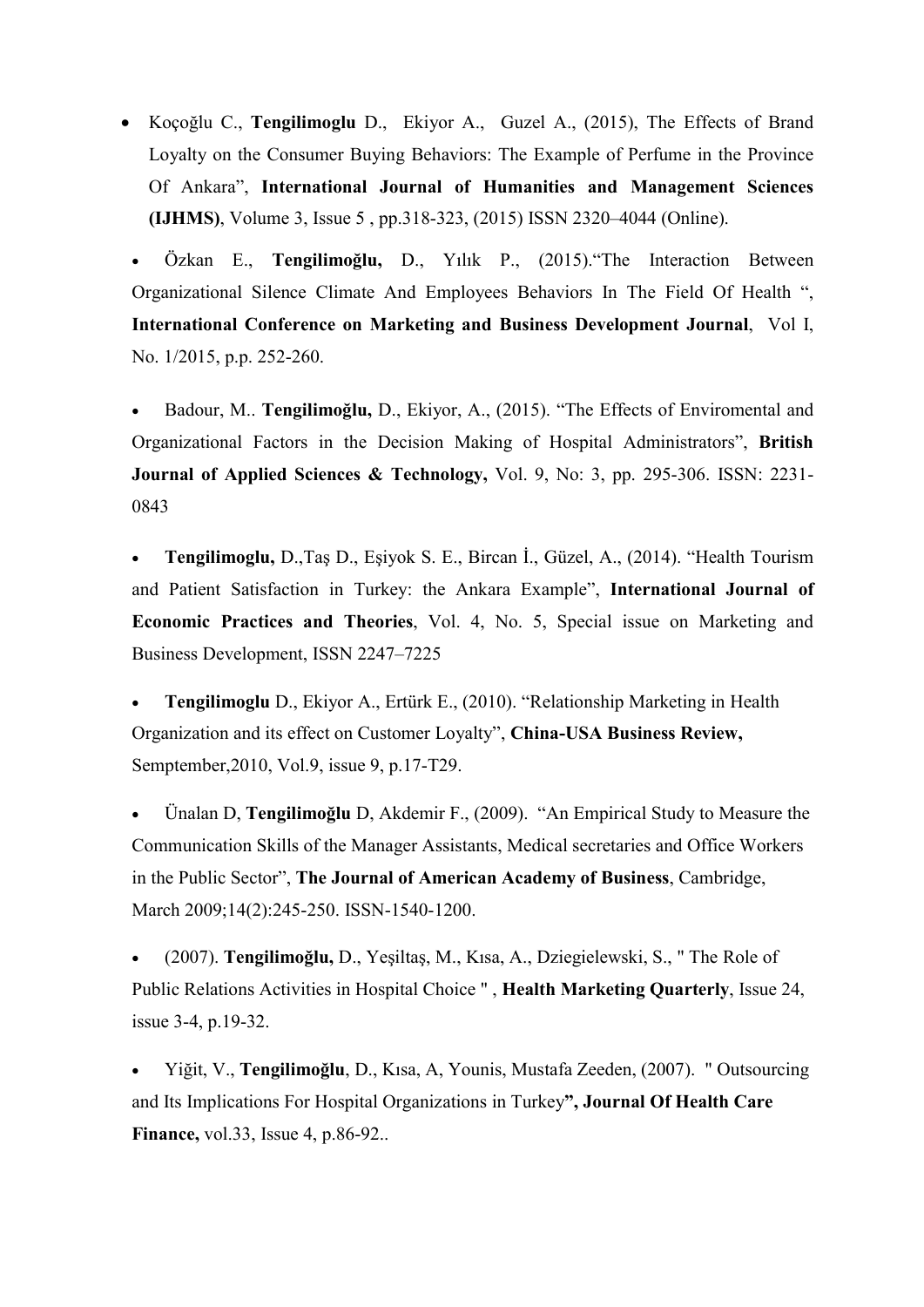Tengilimoğlu, D., Çelik, Y., Ülgü, M., (2006). "Comparison of Computing Capability and Information System Abilities of State Hospitals Owned by Ministry of Labor and Social Security and Ministry of Health", Journal of Medical Systems, Vol. 30, issue 4, p.269-275.

 Tengilimoğlu, D., Kısa, A., (2005). "Conflict Management in Public University Hospitals in Turkey: A Pilot Study" , The Health Care Manager, Vol.24, issue 1, p.55- 60.

 Tengilimoğlu, D., (2005). "A Study for Defining Leadership Attributes of Public and Private Sector Organizations" (in Turkish: Kamu Ve Özel Sektör Örgütlerinde Liderlik Davranışı Özelliklerinin Belirlenmesine Yönelik Bir Alan Çalışması) , Electronic Journal of Social Sciences, Vol. 14, p.1-16.

 Tengilimoğlu, D., Kısa, A, Ekiyor, A., (2004). "The Pharmaceutical Sales Rep/Physician Relationship in Turkey: Ethical Issues in an International Context, Health Marketing Quarterly, Vol. 22, Issue: 1, p.21-39.

 Tengilimoğlu, D., Korkmaz, S., Akinci, F., Parsons, A.L., (2004). "Managerial Implications of Medical Sales Representative Perceptions of Job Duties, Job Qualifications, and Other Performance-Related Issues", Health Marketing Quarterly, Vol. 22, Issue 2, p.3-26. .

 Akıncı, F., A. E.Esatoğlu, A.E., Tengilimoğlu, D., A. Parsons, A.L., (2004). "Hospital Choice Factors: A Case Study in Turkey", Health Marketing Quarterly, Vol. 22, Issue 1, p.3 – 19.

 Şimşek, Ş., Elbaş, N.Ö, Kısa, A., Dziegielewski, S.F., Tengilimoğlu, D., (2004). "Knowledge, Attitudes, and Behaviors Toward Sexually-transmitted Infections in Turkish Sex Trade Workers", Stres, Trauma, and Crisis, Vol.7, issue 2, p.105-118.

 Tengilimoğlu, D., Kısa, A., Dziegielewski, S., (2001). "The Measurement of Patients Satisfaction in a Public Hospital in Ankara", Health Services Management Research, Vol. 14, No.1, p.27-35.

 Tengilimoğlu, D., Dziegielewski,S., (2000). "Health Services Pricing in Turkey", Health Marketing Quarterly, Vol.17, (4), p.21-36..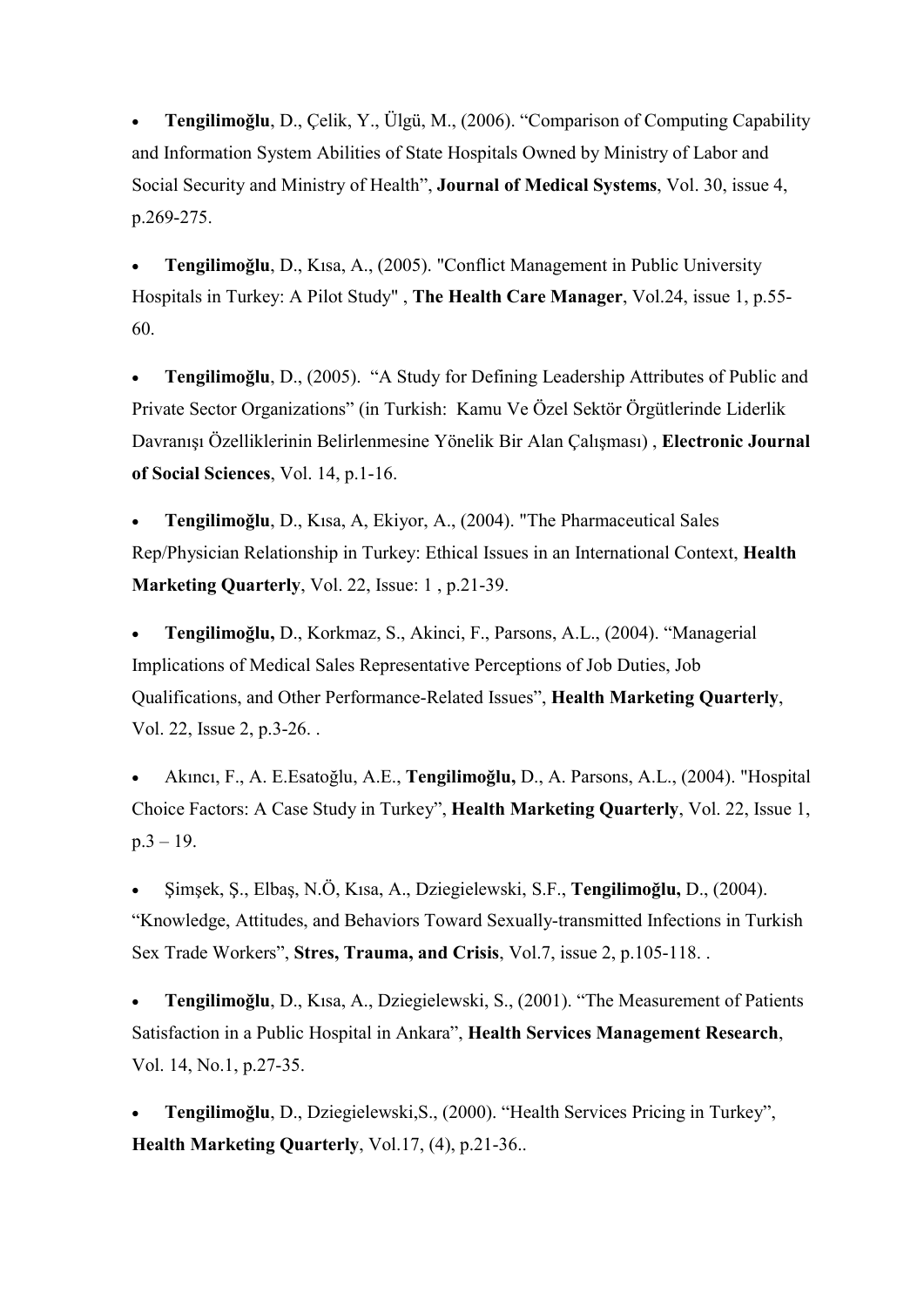Tengilimoğlu, D., Kısa, A., Dziegielewski, S., (2000). "What Patients Know About Their Rights in Turkey", The Journal of Health and Social Policy, Vol.12(1), p.53-69.

#### International Conference Proceedings

• Tengilimoğlu, D., ( 2019), The Effect of Leadership Behavior of Health Administrators in Health Organizations on Organizational Citizenship Perception: Muş State Hospital Case,

6th World Conference on Health Sciences, 01-03 November 2019 Athens- Greece

- Tengilimoğlu,D., ( 2019), Şehirlerarası Ulaşımda Hava Ulaşımı Tercihinde Fiyat ve Prestijin Etkisi: Bir Alan Çalışması, 4. Uluslararası Havacılık İşletmeciliği Konfernası, 18-19 October 2019 Ankara
- Tengilimoğlu,D., ( 2019), Hasta Dostu Sağlık Hizmetleri Bağlamında Dünyada ve Türkiye'de Medikal Turizm, 4th International Health Sciences and Management Conference, 20-23 June 2019 İstanbul
- Tengilimoğlu,D. Mert M., ( 2019), An Intercultural Comparison on the Consumer's Shopping Behavior; The Case Study of Turkey and Sweden, CIMaR Conference, 17- 20 June 2019 Ankara.
- Tengilimoğlu, D., Tekin, P. Ş., Kurtuldu, A., Kılıç, T.D., ( 2018), Are Consumers Rational in Their Use of Medications? Examining Consumer Awareness, Attitudes, and Behaviors Related to Medicine Use in Turkey, ACME -Marketıng Educators Assocıatıon Of Collegıate Conferance, 6-9 March 2018, New Mexico, USA.
- Tengilimoğlu,D., ( 2017), Importance of Branding in Medical Tourism, Hestourex, World Health and Sport Tourism Congress, 6-9 April 2017 Antalya.
- Ersoy, İ., Tengilimoğlu, D., Yilik, P., (2017) Effect of viral marketing in health services on purchasing decisions of consumers, 16 th international Marketing Trend Conference, Madrid, Spain, 26-28 January 2017. (Abstract)
- Tengilimoğlu, D. Düzova, S., (2015), "Job Satısfactıon Of Staff Working In 112 Emergency Health Services In Ankara", the 7th South Asian International Conference (SAICON) , 19th-21st August 2015, Islamabad, Pakistan.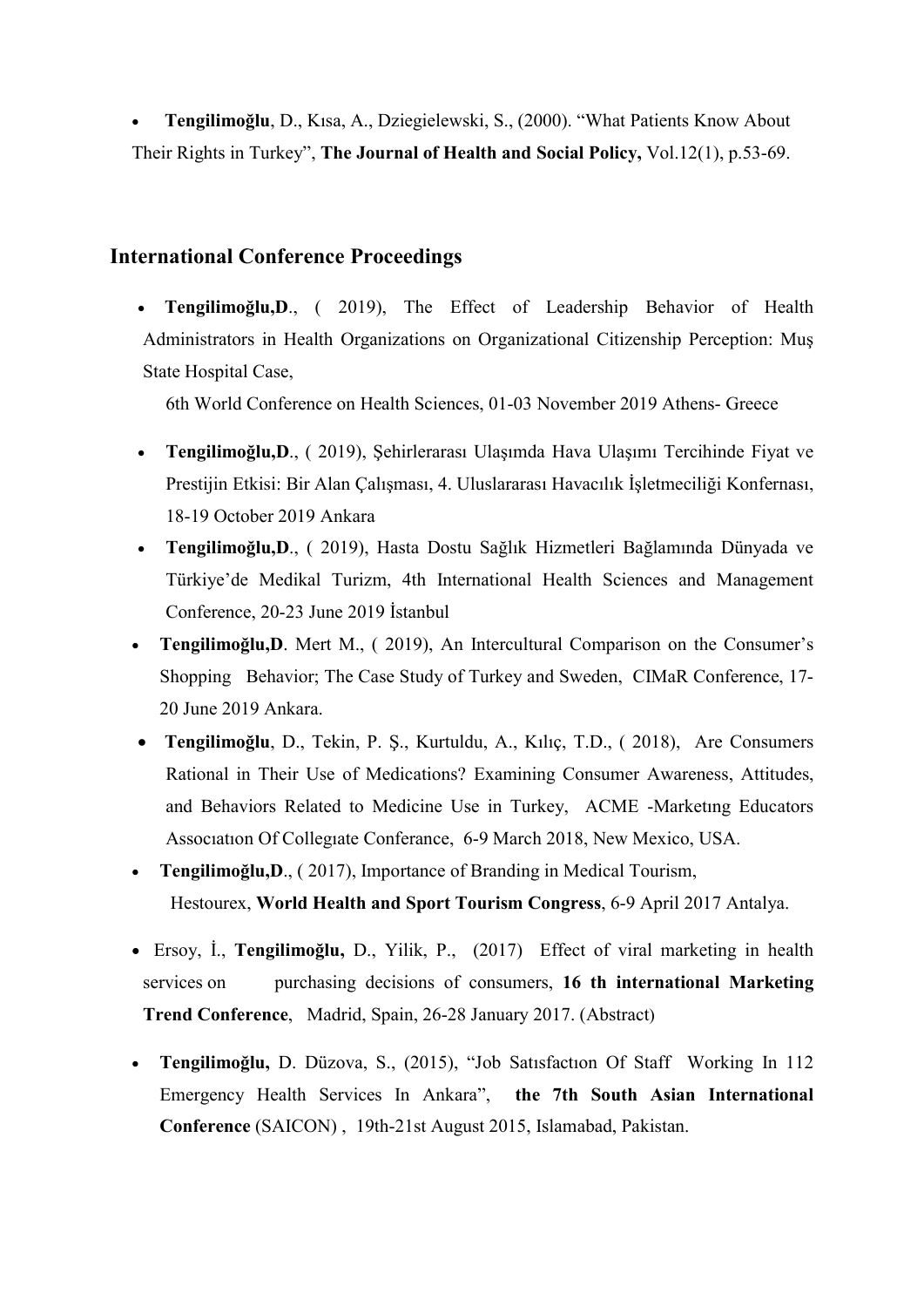- Özkan, E, Tengilimoğlu, D., Yılık, P. (2015)., The Interaction Between Organizational Slience Climate and Employees Behaviors in the field of Health, the 3rd International Conference on Marketing and Business Development (MBD), 25-27 June 2015, Bucharest.
- Tengilimoğlu, D., Karademir, Ö., Tuzlukaya, Ş. (2014). " The Relationship Between Employee's Silence Behaviour and the Perceived Organizational Culture: A Fieldwork on Office Employees", IMDA, International Management Development Association, Twenty Third World Business Congres, Proceeding Book, Atilim University, June 24-28, 2014, Ankara. p.101-109.
- Tengilimoglu, D., Atilla, E. A., Dursun-Kilic, T., (2014). "The Effect of Market Orientation on Performance of Private", 2014 Academy of Marketing Science Annual Conference, May 21-23 2014, Indianapolis.
- Tengilimoğlu, D., Günvardar Y., Güzel A.,Bircan, İ., (2014), "The Effects Of Shift System On Job Satisfaction: A Study On Nurses", Eighth International Conference on Healthcare Systems and Global Business Issues, Harlaxton College, June 23-25, 2014., United Kingdom.
- Kurtuldu A., Tengilimoğlu, D., (2014). "Corporate entrepreneurship in healthcare institutions and the impact to performance", International Conference on Entrepreneurship IEC ,15-16 May, 2014, İstanbul.
- Tengilimoğlu, D., Güzel A., Yılık P., Kallegen R., Omar M. (2013). " Core Compatenices for Tommorrows Health Care Managers : A Study in Turkey", 5 th International Conferance " Management For Stable Economy, May 15-17, 2013, Moscow.
- Tengilimoğlu, D., Türe, M., Güzel A., Yılık P., Öztürk A.,( 2013). "Rational Use Of Drugs In Turkey: A Case Study", 7th International Conference on Healthcare Systems and Global Business Issues, National University, Jaipur, January 3-6, 2013, India.
- Tengilimoğlu, D., Güzel A., Kurtuldu, A., Yılık P., (2013). "Tobacco Control within the Scope of Social Marketing a Study in Turkey ", 12th International Conferance Marketing Trends, January 17-19, 2013, Paris.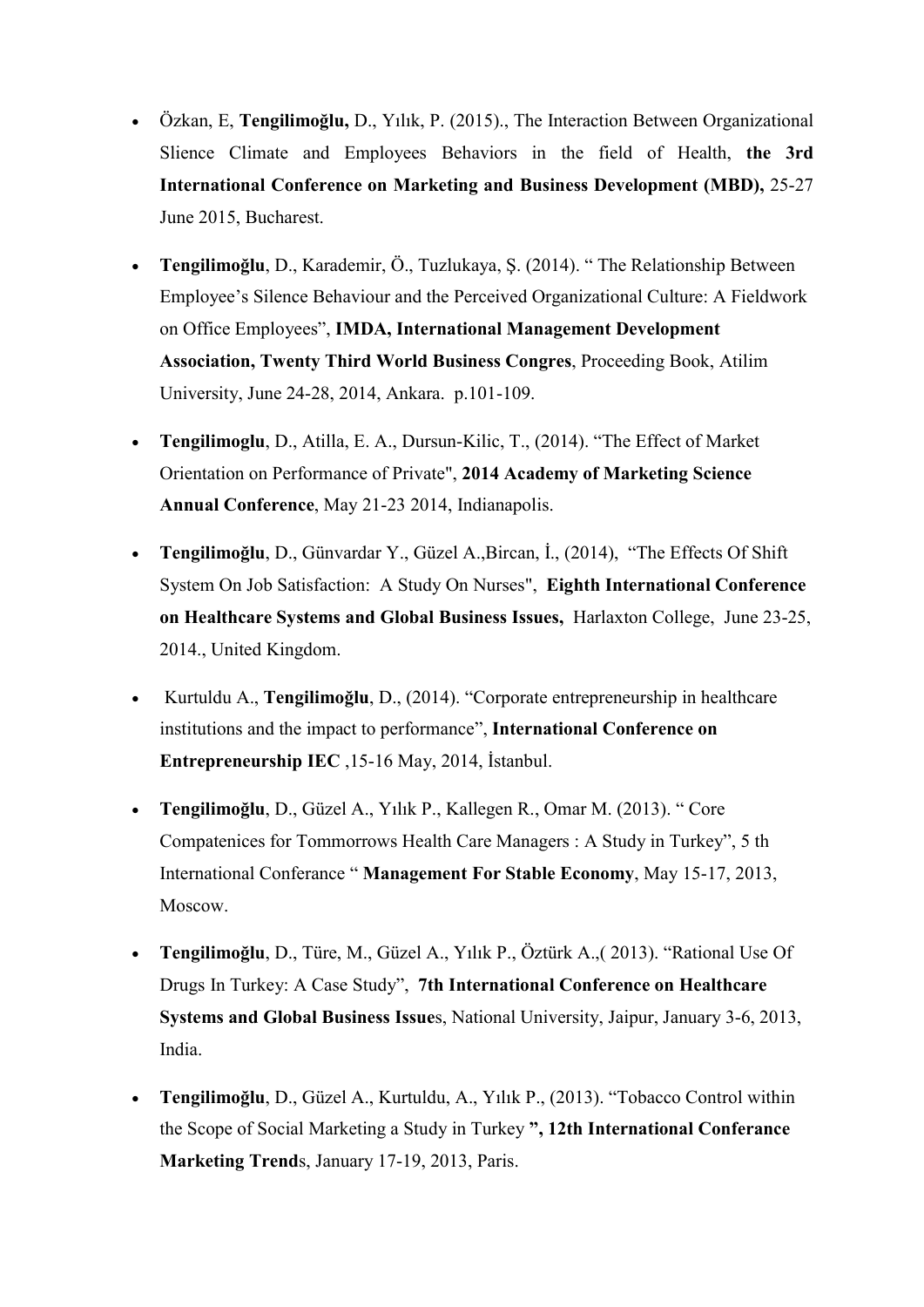- Tengilimoğlu, D., Guzel, A, Kurtuldu , A., Kıbrıs, Ş., (2012). "A Field Study on The Satisfaction Levels of Interior and Exterior Customers ın A Private University Hospital", 11th International Conferance Marketing Trends , January 19-21, 2012, Venice-Italy.
- Tengilimoğlu, D., Guzel, A, Kurtuldu , A., Kıbrıs, Ş., (2012). "A Field Study on The Satisfaction Levels of Interior and Exterior Customers ın A Private University Hospital", 11th International Conferance Marketing Trends, January 19-21, 2012, Venice-Italy.
- Tengilimoğlu, D., Gökben, G., Yılık .P., (2011). "Strategic Marketing Planning In Tourısm Businesses: A Study On Four And Fıve-Star Chaın Hotels In Turkey", 10th International Conferance Marketing Trends, January 20-22 , 2011, Paris.
- Tengilimoğlu D., Işık, O., Akbolat M., (2011). " A Visual Aid in Brand Positioning: An Application on Perception Maps and Hospitals", Annual Meeting of the Association of Collegiate Marketing Educators (2011), Advances in Marketing , Proceedings Of The Annual Meeting Of The Association Of Collegiate Marketing Educators, Houston, TX, March 10-11, 2011.p. 27-36.
- Tengilimoğlu D., Ekiyor A., Ertürk E., (2010). "Relationship Marketing in Health Organizations and Its Effect on Customer Loyalty", Annual Meeting of the Association of Collegiate Marketing Educators (2010), Advances in Marketing , Proceedings Of The Annual Meeting Of The Association Of Collegiate Marketing Educators, Dallas, TX, March 2-6, 2010.
- Tengilimoğlu, D., Ortac, R., Cetin, K.G., Kibris S., Imatayeva, E., (2010). "The Effect of 2008 Global Financial Crisis through the Private Health Enterprises in Turkey: A Field Research" Global Financial Crisis Conference, Bishkek, April 1-5, 2010,
- Tengilimoğlu, D., Balçık, P.Y., (2009). "What Should Turkey's Marketing Strategy Be In Health Tourism?", Annual Meeting of the Association of Collegiate Marketing Educators (2009), Advances Marketing, Proceedings Of The Annual Meeting Of The Association Of Collegiate Marketing Educators, Oklahoma, February 24-28, 2009.
- Tengilimoğlu, D., Dinçer, M, Yılık P, Gündoğan A, E., (2009). "Determining the Problems of Private Hospitals: A Field Study" (in Turkish: Özel Hastanelerin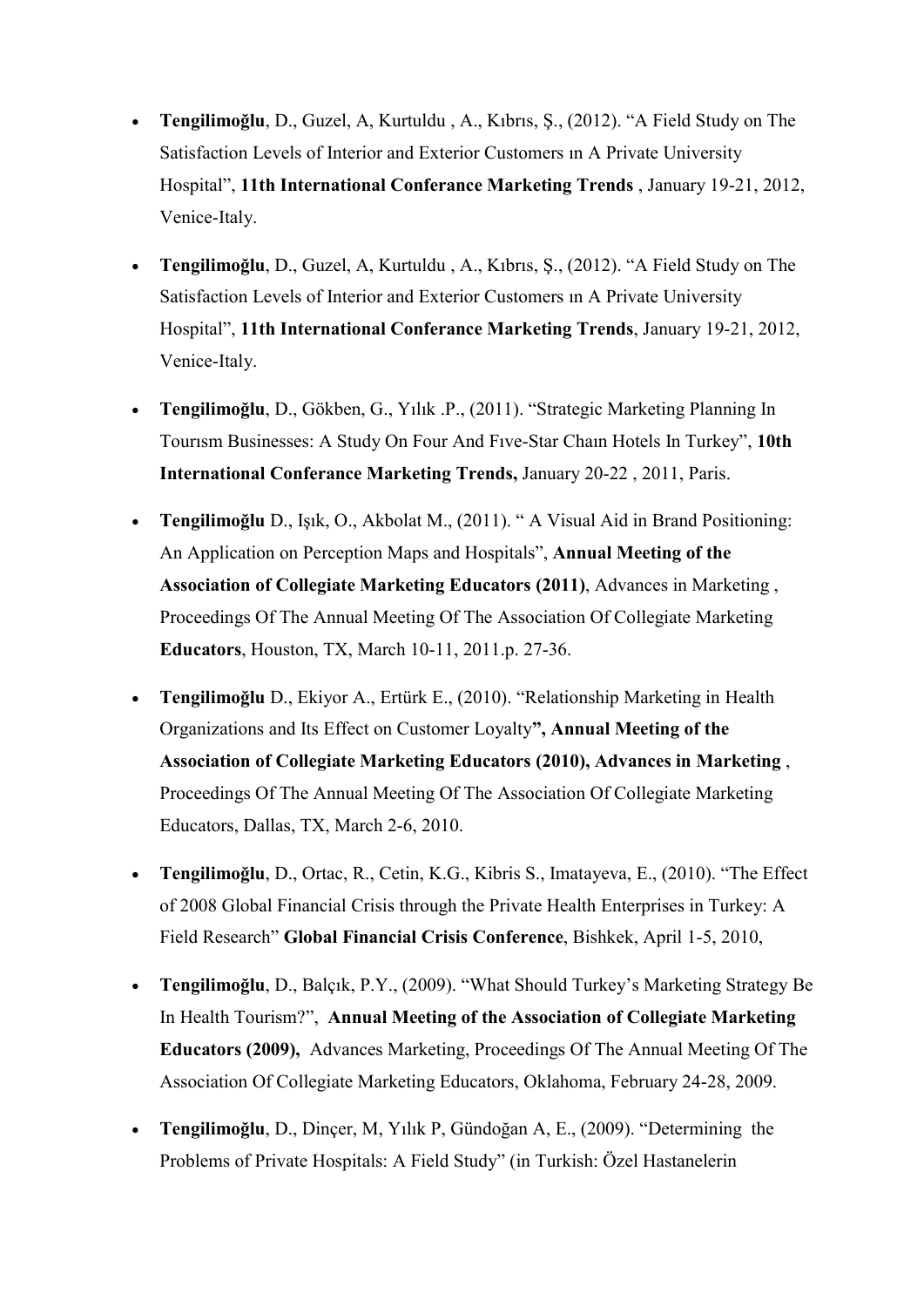Sorunlarını Belirlemeye Yönelik Bir Alan Araştırması) , VII. Ulusal Sağlık Kuruluşları Yönetimi Kongresi, May 21-24, 2009, Merit Crystal Cove Otel, Kyrneia, TRNC.

- Tengilimoğlu, D., Pay, U., Kısa A., (2008). "The Inefficiency of Performance Based Physician Payment Scheme in Turkey", Fifth International Conference on Health Care Systems, University of Wisconsin Milwaukee, October 13-15 , 2008.
- Uner, M., Tengilimoğlu, D., Atilla, A. M., Akinci, F., (2008) " The Human Factor in Marketing Health Care Services: Research on the Assessment of Doctors by Their Patients", Annual Meeting of the Association of Collegiate Marketing Educators (2008), Advances Marketing, Proceedings Of The Annual Meeting Of The Association Of Collegiate Marketing Educators, Houston TX, March 4-8, 2008.
- Tengilimoğlu, D., Alkibay S, Ozturk A., (2007). "A Comparative Analysis Of State And Private Hospitals' Marketing practices In Turkey", Annual Meeting of the Association of Collegiate Marketing Educators (2007), Advances Marketing, Proceedings Of The Annual Meeting Of The Association Of Collegiate Marketing Educators, San Diego, CA, March 13 – 17, 2007.
- Tengilimoğlu, D., Hasanoğlu, E., Atilla, E.A., (2007). "General Health Insurance Law and Concerns Of Hospital Administrators in Turkey", Proceedings of the Business and Health Administration Association, Chicago Il, March 15-17, 2007, p.333-344.
- Tengilimoğlu, D., Gazi, A., D., Çetiner Ertuğrul, (2007). "A Field Study Of Patient And Physician Perceptions On The Performance Based Incentive Payment System Implemented In Turkish Hospitals", Proceedings Of The Business And Health Administration Association Chicago, Il March 15-17, 2007, p.320-332.
- Tengilimoğlu, D., Alkibay, S., Aztürk A., (2007), "Comparison Of State Hospitals And Private Hospitals Marketing Practice In Turkey?", Association Of Collegiate Marketing Educators Federation Of Business Disciplines Annual Meeting (ACME), March 13-17, San Diego, USA.
- Tengilimoğlu, D.,Işık, O., Atilla,E.A., (2007). "Genel Sağlık Sigortası Yasası Hakkında Hastane Yöneticilerinin Ve Hastaların Görüşlerinin Belirlenmesine Yönelik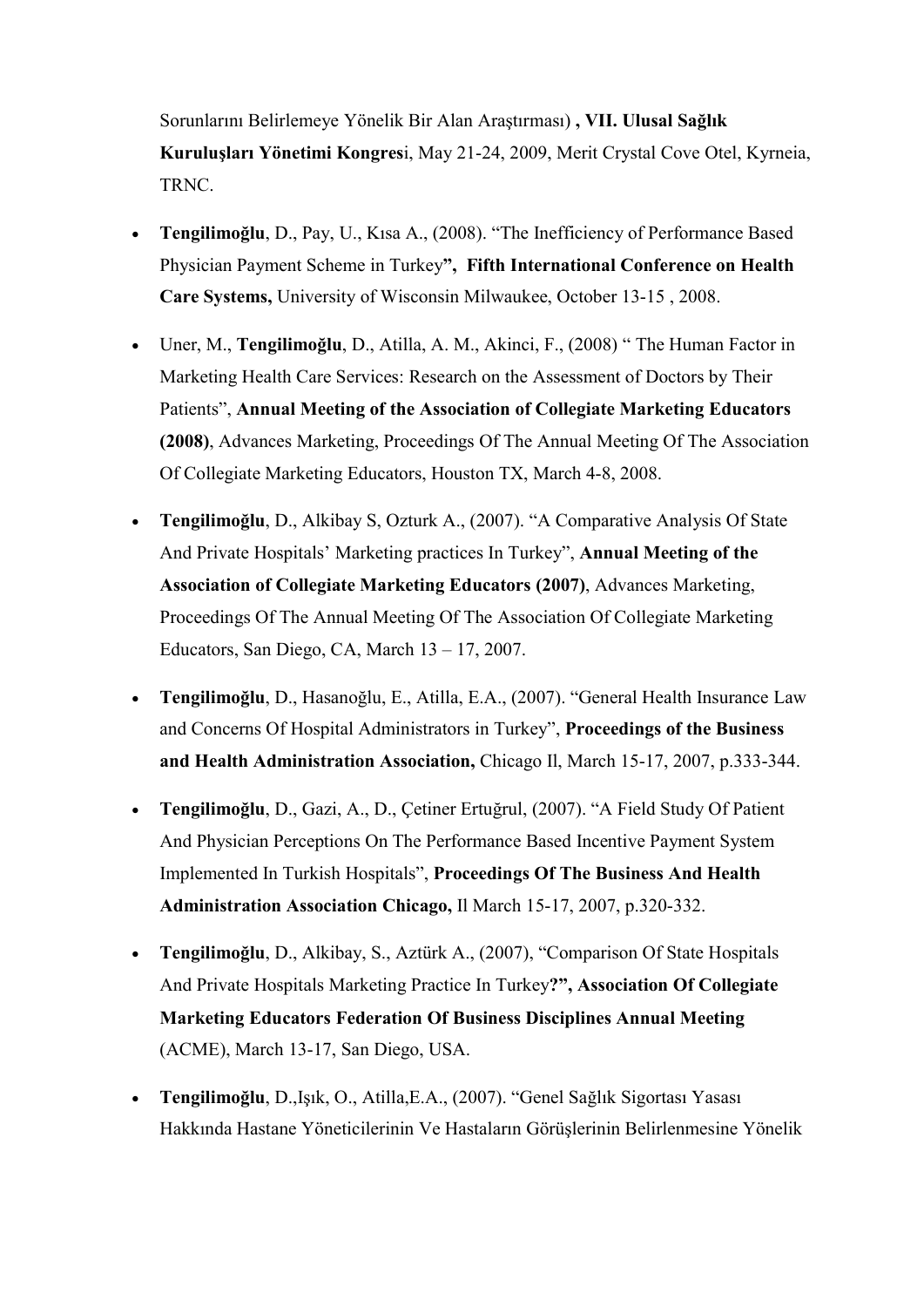Bir Araştırma", Uluslararası Sağlık ve Hastane Yönetimi Kongresi, June 1-3, 2007, TRNC Ministry of Health and Near East University, Nicosia, TRNC.

- Tengilimoğlu, D., Kisa, A., Şahin, T., (2006). "Ethical Problems Encountered In Health Management: A Study Among Turkish Private Hospital Administrators" , Proceedings Of The Business And Health Administration Association Chicago, Il March 15-17, 2006, p.125-132
- Tengilimoğlu, D., Üner, M.M., Mertler, E.A., Akıncı, F.,(2004) "Graduate And Postgraduate Health Care Management Education In Turkey: Present Situation And Future Challenges", Business and Health Administration Association Meeting, Proceedings of The Business And Health Administration Association, Chicago, Il, March 17-19, 2004, Copyright Business and Health administration Association, p.471- 481.
- Tengilimoğlu, D., Kısa, A., (2004). "Conflict Management In Public University Hospitals In Turkey: A Pilot Study", Business and Health Administration Association Meeting Proceedings of The Business And Health Administration Association, Chicago, Il, March 17-19, 2004, Copyright, 2004 Business and Health Administration Association, p.57-64.
- Tengilimoğlu, D., Parilti, N., Chandra, A.,(2003). "What Do Hospital Administrators Think About Marketing In Turkey?", International Society for Research in Healthcare Financial Management, August 14–16, 2003 Baltimore, Maryland, USA Conference Proceeding, vol. 9, issue 1, p.21.
- Tengilimoğlu, D., Kısa A.,Doğan Y.S., (2002). "The Turkish Ministry Of Health's Top Administrators' Concerns On The National Development Plans And The Turkish Health Care Policy", Fifth International Conference of Strategic Issues In Health Care Management, University Of The St Andrews, April 11-13, p.71, 2002, England.
- Tengilimoğlu, D., Kısa, A., Dziegielewski, S., (1999). " The Role of Hospital Public Relations in Turkish Hospitals", Poster Presentation, AUPHA 1999 Annual Meeting, 25-27 June, 1999, Chicago,USA.,p. 27.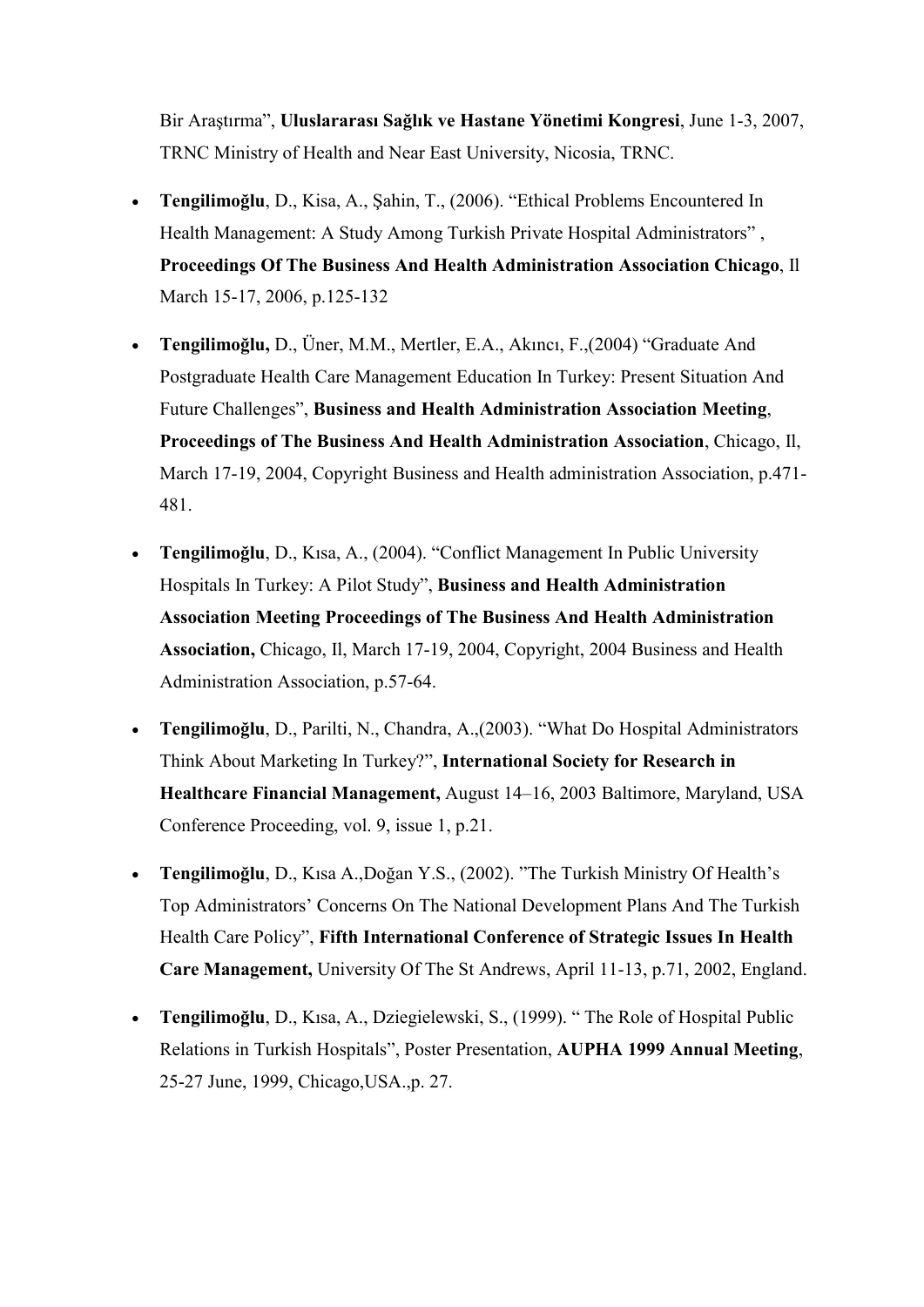### International Book Chapters

- (2016), Gürcü M., Tengilimoğlu, D., Strategic Place Branding Methodologies and Theory for Tourist Attraction, edit by, Chapter 15, Health Tourism-Based Destination Marketing. International Publisher of Progressive Information Science and Technology Research.
- Tengilimoğlu, D., Güzel, A., (2014). "The Knowledge, Attitude and Behaviors of Adults Towards Alternative Medicine: A Study in Turkey", Intercultural Dialogue on Health Economics, Management and Policy: Challenges and Chances, Edited by Sabine Bohnet-Joschko, Zoe Boutsiol, Athens Institute for Education and Research.

## National Books

- Tengilimoğlu, D., Işık O, Akbolat M., (2018), Health Instutions Management" (in Turkish: Sağlık İşletmeleri Yönetimi), 9 th edition, Nobel Publishing, Ankara.
- Tengilimoğlu, D. "Healthcare Marketing" (2016), (in Turkish- Sağlık Hizmetleri Pazarlaması) 4 th Print. Siyasal Publishing, Ankara,
- Tengilimoğlu, D., Atilla A.M., Bektaş, M., (2016), "Business Administration" (in Turkish: İşletme Yönetimi), 6 th Edition, Seçkin Publishing, Ankara.
- Tengilimoğlu, D., Öztürk, Y., (2016), "Public Relations for Business" (in Turkish: İşletmelerde Halkla İlişkiler), 4th Edition. Seçkin Press, Ankara.
- Tengilimoğlu, D., Coşan, P.,(2016), " Executive Assistance" (in Turkish: Yönetici Asistanlığı), 3 rd edition Siyasal Publishing, Ankara.
- Tengilimoğlu, D., Yiğit V., (2016), "Supply Chain and Material Management for Health Services" ( in Turkish: Sağlık İşletmelerinde Tedarik Zinciri ve Malzeme Yönetimi), 3 rd edition Nobel Publishing, Ankara.
- Tengilimoğlu, D., Köksal A., (2013), "Medical Secretary" (in Turkish: Tıp Sekreterliği), 3rd Edition, Seçkin Publishing, Ankara.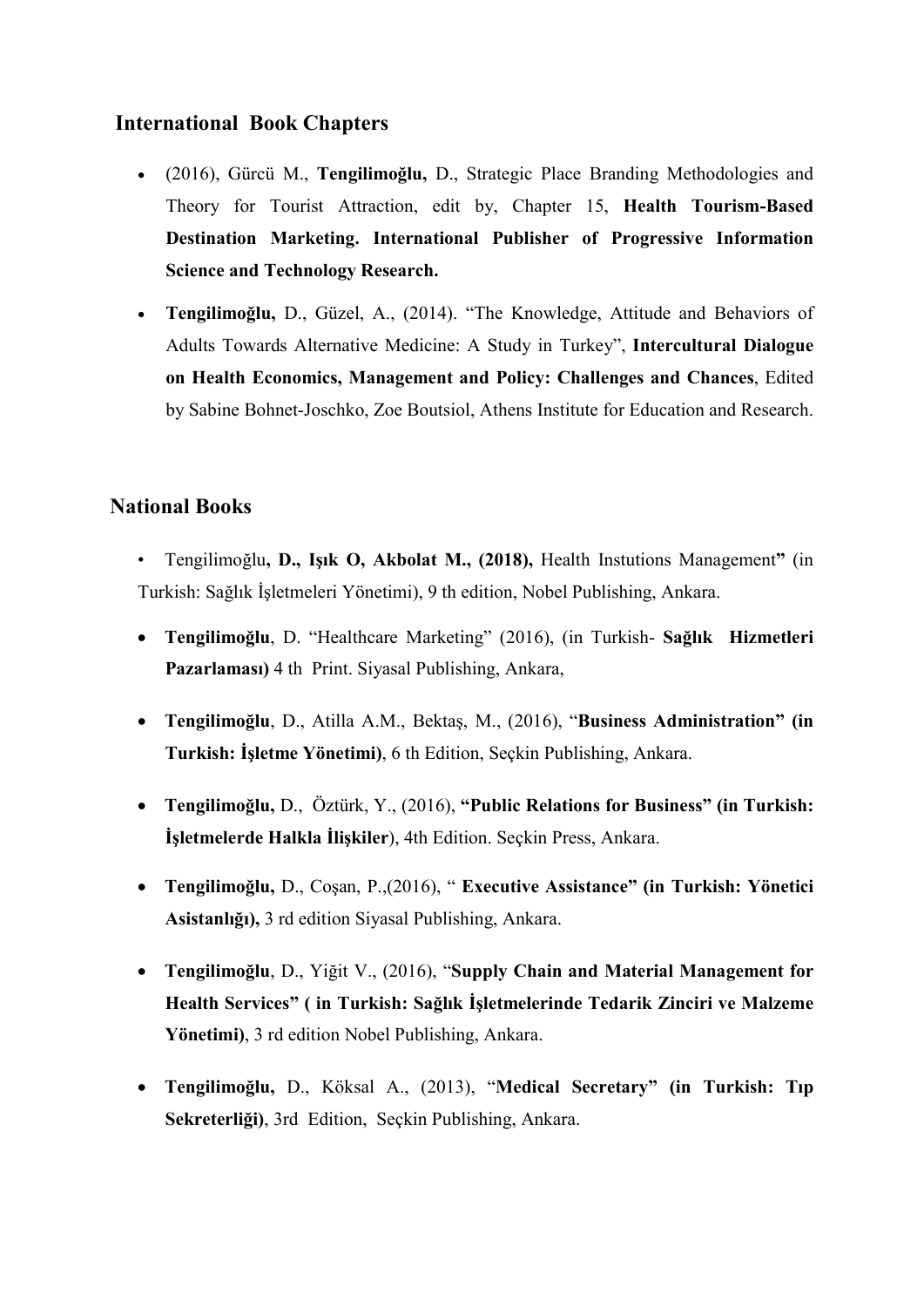- Tengilimoğlu, D., Yüce, Ö.F., Tekin,P.Ş., Public-Private Partnership. (in Turkish-Kamu Özel Ortaklığı), Ed. Bulun, M., Current Concepts in Health Care (in Turkish- Sağlık Hizmetlerinde Güncel Kavramlar). SAGE Publishing, Ankara, 2010.
- Tengilimoğlu, D., Köksal A., Medical Documentation For Secretaries. (in Turkish: Sekreterler İçin Tıbbi Dokümantasyon), Ed. Öztürk-Başpınar, N., Anadolu University Press. E-Sertificate Programme, Eskişehir.
- Tengilimoğlu, D., Tutar, H.." Modern Office Management: Current Issues and Approaches to the Office Management" (in Turkish: Çağdaş Büro Yönetimi: Büro Yönetiminde Güncel Konular ve Yaklaşımlar), 4 th edion, Gazi Publishing, Ankara, 2008.
- Tengilimoğlu, D., Tutar, H., Altınöz, M., Başpınar Ö.N., Erdönmez C., "Time Management" (in Turkish- Zaman Yönetimi), Nobel Publishing, Ankara, 2004.
- Tengilimoğlu, D., Çıtak, N., "Manager and Medical Secretary" (in Turkish: Yönetici ve Tıp Sekreterliği), Seçkin Publishing, Ankara, 2003.
- Tengilimoğlu, D., Public Relations for Health Care Organizations, (in Turkish-Sağlık İşletmelerinde Halkla İlişkiler), Gazi Kitabevi, Ankara, January-2001 .
- Tengilimoğlu, D., Material Management Techniques and A Model Proposal for Public Hospitals, Health Care Products Manufacturers and Representative Association Publication (in Turkish: Hastanelerde Malzeme Yönetim Teknikleri ve Kamu Hastaneleri İçin Bir Model Önerisi), Ozkan Press, Ankara, January 1996 (Ph.D. Thesis).

#### National Books Chapter

 Elif Dikmetaş Yardan (edt.), Strategic Management in Health Corporations (in Turkish: Sağlık Kurumlarında Stratejik Yönetim. (2019), Innovation Managemnt in Execution of Health Corporation Strategies (in Turkish: Sağlık Kurumları Stratejileri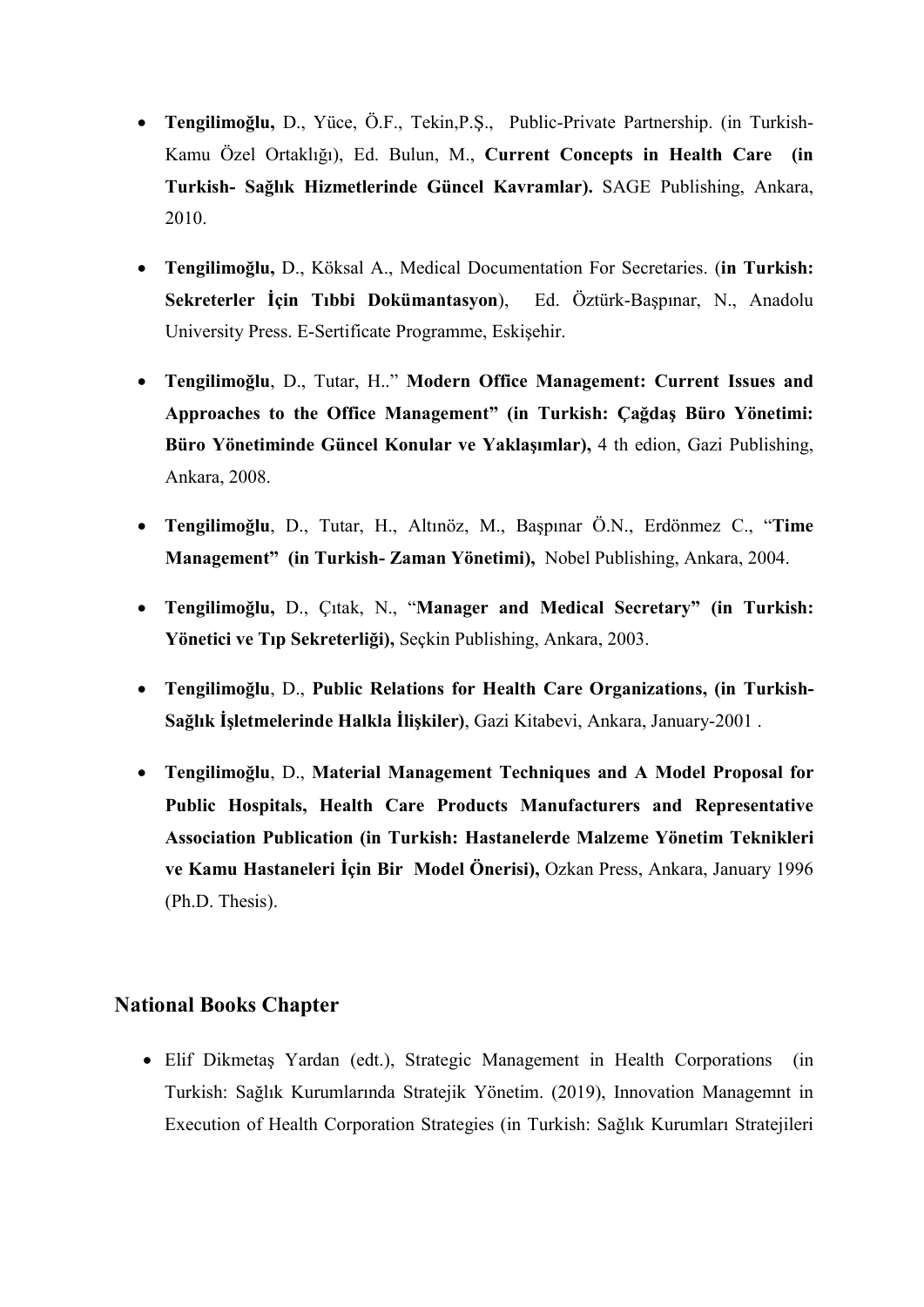Uygulamasında Yenilik Yönetimi), Chapter 11, Tengilimoğlu D., Zekioğlu A., NOBEL Publishing Ankara

 Çimen Mesut, Deniz Serhan (2017) ( Edt.) Organizational Behaviar in Health sector, Organizational Communication in Health Organization, (in Turkish : Sağlık İşletmelerinde Örgütsel Davranış) Chapter 2, (Sağlık Kurumlarında Kurumsal İletişim) Tengilimoğlu, D., Tekin, P., Nobel yayınevi, Ankara

Ünal Nedim (edt.) Medical Documants (Tıbbi Belgeleme). (2016), Medical Records and law, Chapter 4, (Tıbbi belgelerin Yasal Yönü), Tengilimoğlu D., and Köksal A., Anadolu University Publication (Anadolu Üniversitesi Yayınları ), Eskişehir.

 Müjgan Bozkaya (edt), Quality Management in Health Corporations. (2015) Customer Satisfaction in Health Corporations, Chapter 2, Acreditation, Documentation and Quality Awards in Health Services, Chapter 7,Tengilimoğlu D., ANADOLU Unıversıty Web-Ofset, Eskişehir

#### Refereed Publications in National Journals

- Tengilimoğlu D., Saygılı Akkaya N., The Image of PTT in society, Ankara example (2019) (in Turkish: Toplumda Posta ve Telgraf Teşkilatı Anonim Şirketi'nin İmajı: Ankara İli Örneği,) Üçüncü Sektör Sosyal Ekonomi Dergisi, https://doi.org/10.15695/3.19.02..1045,
- Barutçu, İ. Abdurahman, Tengilimoğlu, Dilaver, Naldöken Ümit, (2018) Rational Drug Use Of Citizens, Knowledge And Attitudes Of Assessment: Ankara Metropolitan Districts Example ("Vatandaşların Akılcı İlaç Kullanımı, Bilgi ve Tutum Değerlendirmesi: Ankara İli Metropol İlçeler Örneği) Gazi University, Faculty of Economics and Administartive Journal, (Gazi Üniversitesi İİBF Dergisi) Vol. 19, Issue 3, PP. 1062-1078,
- Demircan, F., Özgen, P., Tengilimoglu, D., (2017). "Acceptance and Utilization of Information and Communication Technologies: Case Study of Health Care Managers in Ankara", Hacettepe Journal of Health Administration, 20(3): 299-312.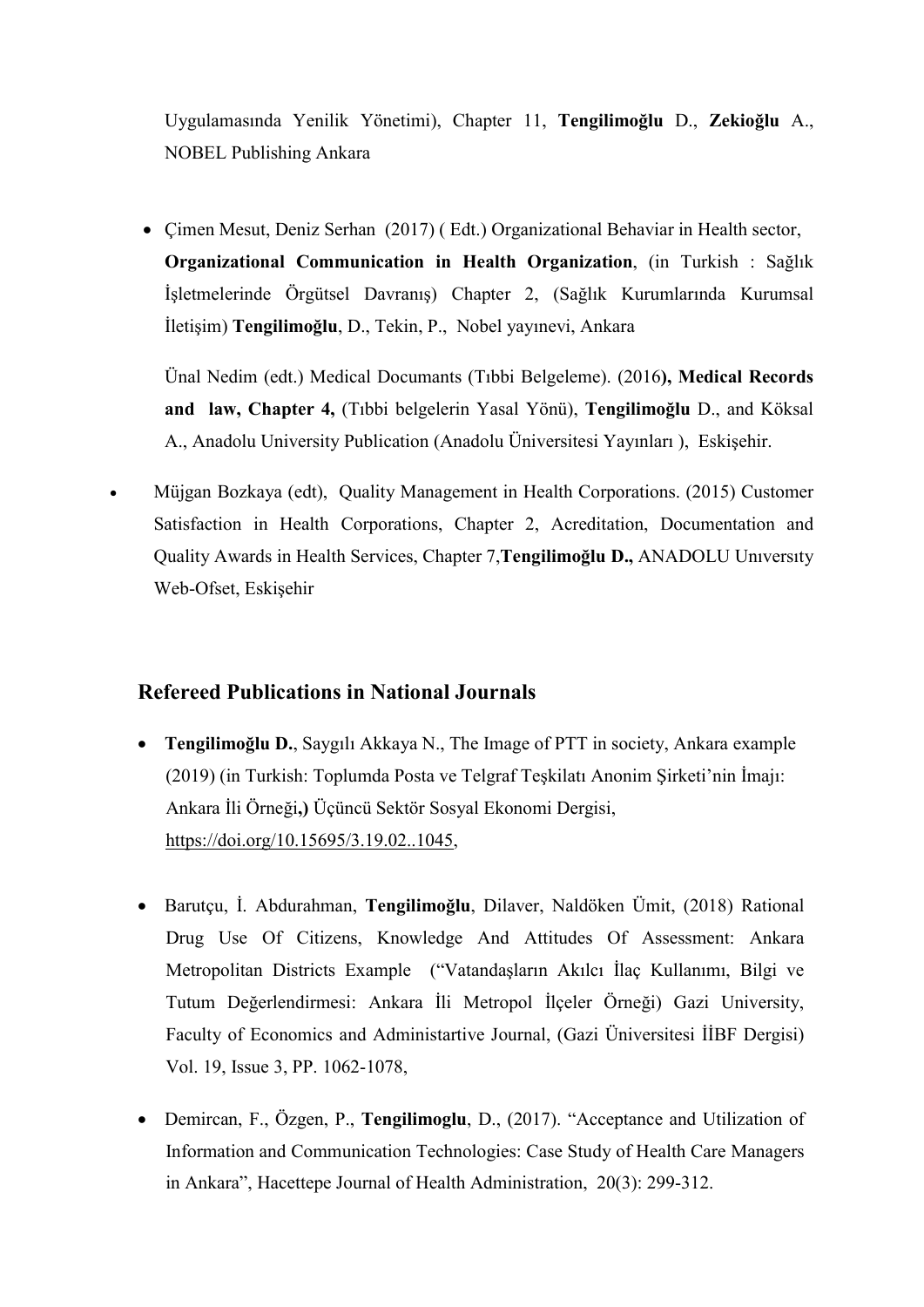- Tengilimoglu, D., Ekiyor, A., Apaydin, E. A. (2017). "Hospital and Servıce Perceptıon of Service Recipients: Ankara Province Sample", Internatıonal Journal Of Health Management And Tourism, 2(2), 47-57.
- Akbolat, M., Işık O, Tengilimoğlu, D., (2015), Effect of personnel practices on Organizational Commitment and equity, The journal of Industrial Relations and Human Resources, April 2015, Vol. 17, Num. 2, page: 3-27 ( in Turkish "Personel Uygulamalarının Örgütsel Bağlılık ve Örgütsel Bağlılığın İş Tatminine Etkileri", İş,Güç Endüstri İlişkileri ve İnsan Kaynakları Dergisi, Nisan 2015, Cilt, 17, sayı 2, s.3-27.
- Çakıroğlu, E., Tengilimoğlu, D., (2014). "The Effect of Mobbing on Medical Secretaries' Burnout Level" (in Turkish: Mobbing (Yıldırma) Davranışlarının Tıbbi Sekreterlerin Tükenmişliği Üzerine Etkisi), Electronic Journal of Vocational Colleges, Special Edition, August 2014, p.167-188.
- Ekiyor E., Tengilimoğlu, D., (2014). " Should Advertising Be Free in Healthcare? Consumer Opinion" (in Turkish: Sağlıkta Reklam Serbest Olmalı Mı? Tüketici Görüşleri), Gazi Üniversitesi İktisadi ve İdari Bilimler Fakültesi Dergisi, vol. 16, issue 2, p.45-71.
- Balcı, E. Ö., Tengilimoğlu, D., (2013). "A Field Study to Compare of Post Graduate Formal Education Students' and Distance Education Students' Opinions About Education Systems (in Turkish: Yüksek Lisans Alanında Örgün Öğretim Ve Uzaktan Öğretim Gören Öğrencilerin Eğitim Sistemleri Hakkında Düşüncelerinin Karşılaştırılmasına Yönelik Bir Alan Çalışması", İstanbul Social Sciences Journal (International Social Sciences E-Journal), vol.4, p. 10-22., ISSN: 2147-3340.
- Kahyaoğlu, F., Yanık A., Tengilimoğlu, D., (2013). "A Study to Specify the Professional Competences of Healthcare Institutions' Managers in West Mediterranean Region (in Turkish: Batı Akdeniz Bölgesi Sağlık Kurumları Yöneticilerinde Mesleki Yeterliliklerin Belirlenmesine Yönelik Bir Çalışma), Electronic Journal of Vocational Colleges, May, p.15-27.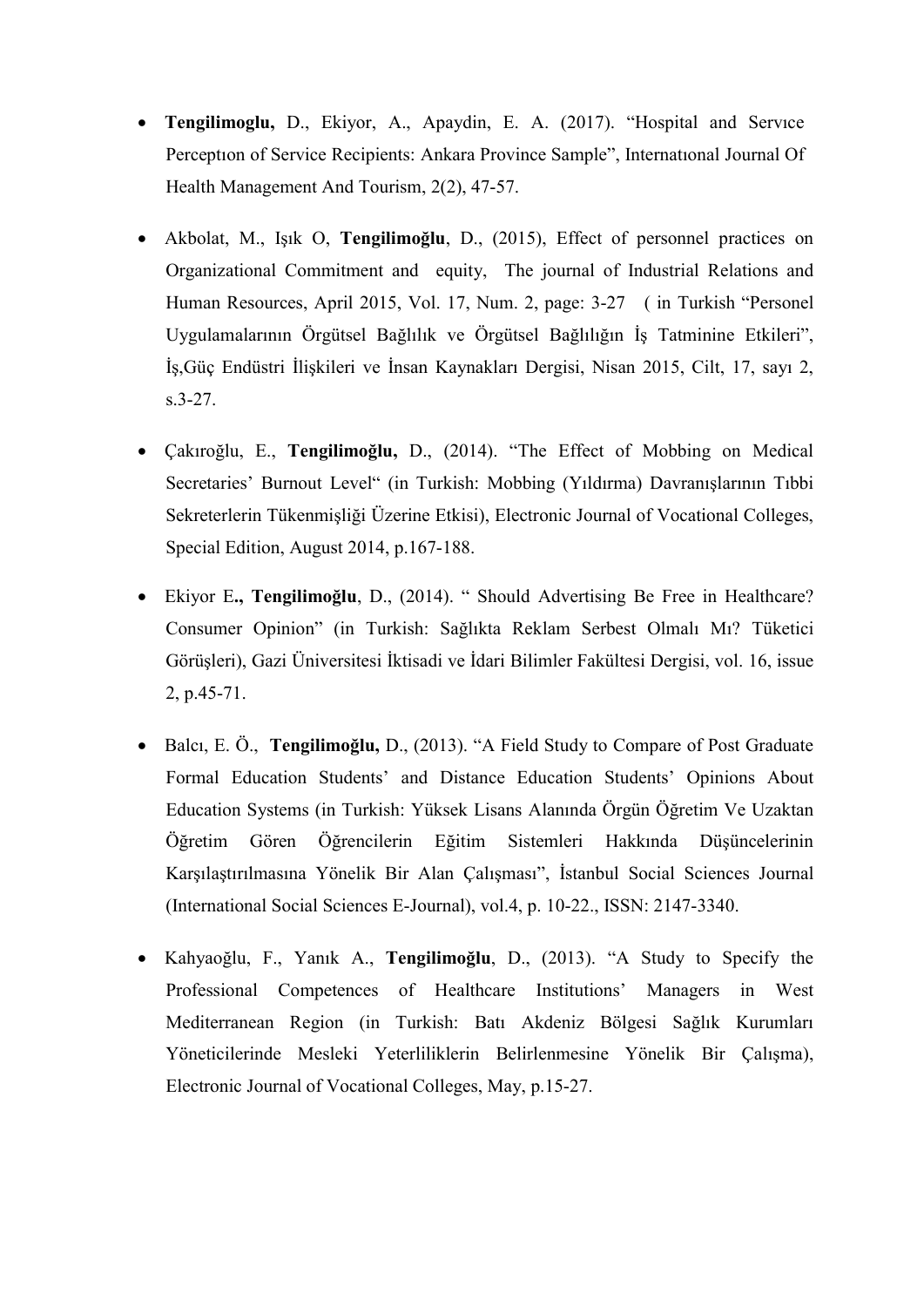- Tengilimoğlu, D., Toygar, Ş.A., (2013). "PATH Method in the Measurement of Hospital Performance" (in Turkish: Hastane Performansının Ölçümünde PATH Yöntemi), Sosyal Güvenlik Dergisi, January 2013, Vol.3, Issue:1, p.50-78.
- Tengilimoğlu, D., Çetin, B., (2012). "Balanced Scorecard Method in the Measurement of Hospital Performance" (in Turkish: Hastane Performans Ölçümünde Kurumsal Karne (Denge Skor Kard) Yöntemi). Sosyal Güvenlik Dünyası, March-April 2012, Issue:78
- Gazi, A., Tengilimoğlu, D., Top M., Tarcan, M., Tekingündüz, S., (2011). "Analysing the Performance-based Additional Payment System in Health Ministry Hospitals: Patients' Opinions" (in Turkish: Sağlık Bakanlığına Bağlı Hastanelerde Performansa Dayalı Ek Ücret Ödeme Sisteminin Değerlendirilmesi: Hastaların Görüşleri), Verimlilik Dergisi, Issue:2, p. 97-124.
- Tengilimoğlu, D., Güzel A., (2011)." Health Systems and Country Examples-2" (in Turkish: Sağlık Sistemleri ve Ülke Örnekleri-2), Sosyal Güvenlik Dünyası, Year 2011, Issue 74, p. 6-20.
- Tengilimoğlu, D., Güzel A., (2011). Health Systems and Country Examples-1 (in Turkish- Sağlık Sistemleri ve Ülke Örnekleri-1) Sosyal Güvenlik Dünyası, Year 2011, Issue 73, p. 13-26.
- Tengilimoğlu, D., Güzel, A., (2010). "Why Corporate Image is Important for Hospitals?" (in Turkish: Kurumsal İmaj Hastanelerde Neden Önemlidir?), SAYED-Sağlık Yönetimi ve Eğitimi Dergisi, Year 3, Issue, 29, August, p.22- 26.
- Tengilimoğlu, D., Ergenoğlu, A.S., (2010). "Hospital Buildings Architectural Design and Building Management" (in Turkish- Hastane Binalarının Mimari Tasarımı ve Bina Yönetimi). SAYED-Sağlık Yönetimi ve Eğitimi Dergisi, Year:3 Issue:23, February, p.32-36.
- Tengilimoğlu, D.,. Dinçer, M., Yılık P., Gündoğdu, A. E., (2010). "Determining the Problems of Private Hospitals: A Field Study" (in Turkish- özel Hastanelerin Sorunlarını Belirlemeye Yönelik Bir Alan Araştırması), SABİR, Sağlıkta Birlik Dergisi, Year 2010, Issue:,. January-February, p.40-47.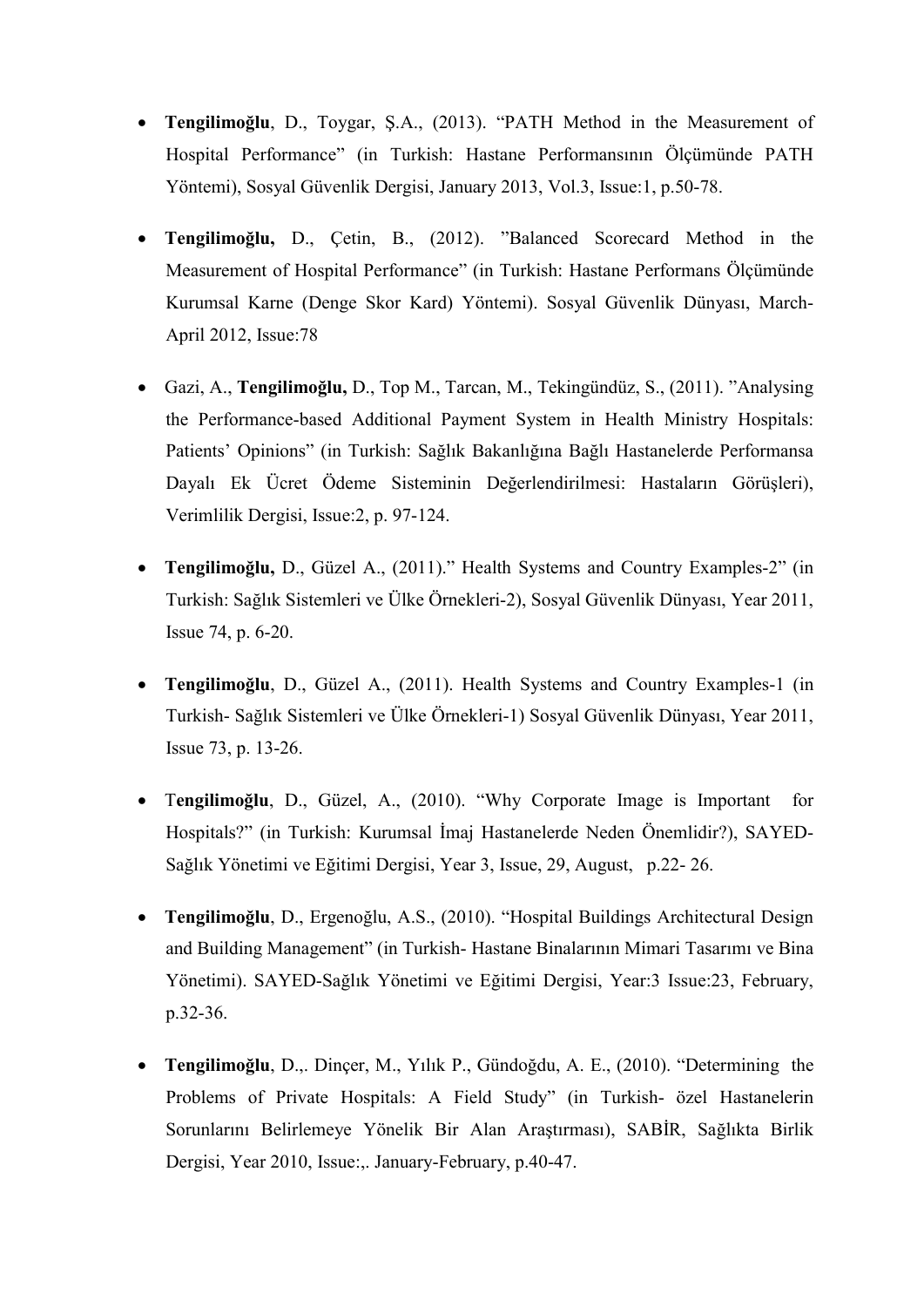- Gazi, A., Tengilimoğlu, D., Top M., Tarcan, M., (2009), "Evaluation of Performance-based Payment System in Ministery of Health Hospitals by Their Staff: An Investigation in Ankara Training and Research Hospital" (in Turkish: Sağlık Bakanlığı'na Bağlı Hastanelerde Performansa Dayalı Ek Ödeme Sisteminin (PDEOS) Personel Tarafından Değerlendirilmesi: Ankara Eğitim ve Araştırma Hastanesi Örneği), Finans Politik&Ekonomik Yorumlar Dergisi, Vol. 46, Issue: 538, p.53-73.
- Şahman İ., Tengilimoğlu, D., O. Işık, (2008). "A Field Study to Determine The Effect of Professionalism of Private Hospital Management on Institutionalization Process" (in Turkish: Özel Hastanelerde Yönetimin Profesyonelleşmesinin Kurumsallaşma Süreci Üzerindeki Etkisini Belirlemeye Yönelik Alan Çalışması), Gazi Üniversitesi İ.İ.B.F. Dergisi, Volume. 10, Issue: 2, p.1- 23.
- Bıyıklı H., Tengilimoğlu, D. M., Top, (2008). "Evaluation of Patient Pleasure After The Transfer of Health Facilities That Owned By State Institutions and Organizations To Health Ministery: Example of Yüksek İhtisas Training and Research Hospital" (in Turkish: Kamu Kurum ve Kuruluşlarına Ait Sağlık Tesislerinin Sağlık Bakanlığı'na Devir Edildikten Sonra Hasta Memnuniyetinin Değerlendirilmesi: Türkiye Yüksek İhtisas Eğitim ve Araştırma Hastanesi Örneği), SAYED-Sağlık Yönetimi Dergisi, Volume:12, Issue:2, Ekim-Aralık p: 4-20.
- Tengilimoğlu, D., (2008)," Healthcare Management Education in Turkey" (in Turkish: Türkiye'de Sağlık Yönetimi Eğitimi), SAYED- Sağlık Yönetimi ve Eğitimi Dergisi, Year: 1, Issue: 09, December, p.20-24.
- Tengilimoğlu, D., (2008), "Health Personnel Policies" (in Turkish- Sağlıkta Personel Politikaları) SAYED- Sağlık Yönetimi ve Eğitimi Dergisi, Year: 1,İssue: 05, August 2008, p.20-23.
- Tengilimoğlu, D., Yavaş, M., Acar, S., (2006), "A Field Study to Determine the Impact of Information Technologies to Education Quality and Student Satisfaction in Office Management Education" (in Turkish: Büro Yönetimi Eğitiminde Bilgi Teknolojilerinin Eğitim Kalitesi ve Öğrenci Memnuniyetine Etkisini Belirlemeye Yönelik Bir Alan Araştırması), G.Ü. Mesleki Eğitim Fakültesi Dergisi, Issue: 1, p:39- 66.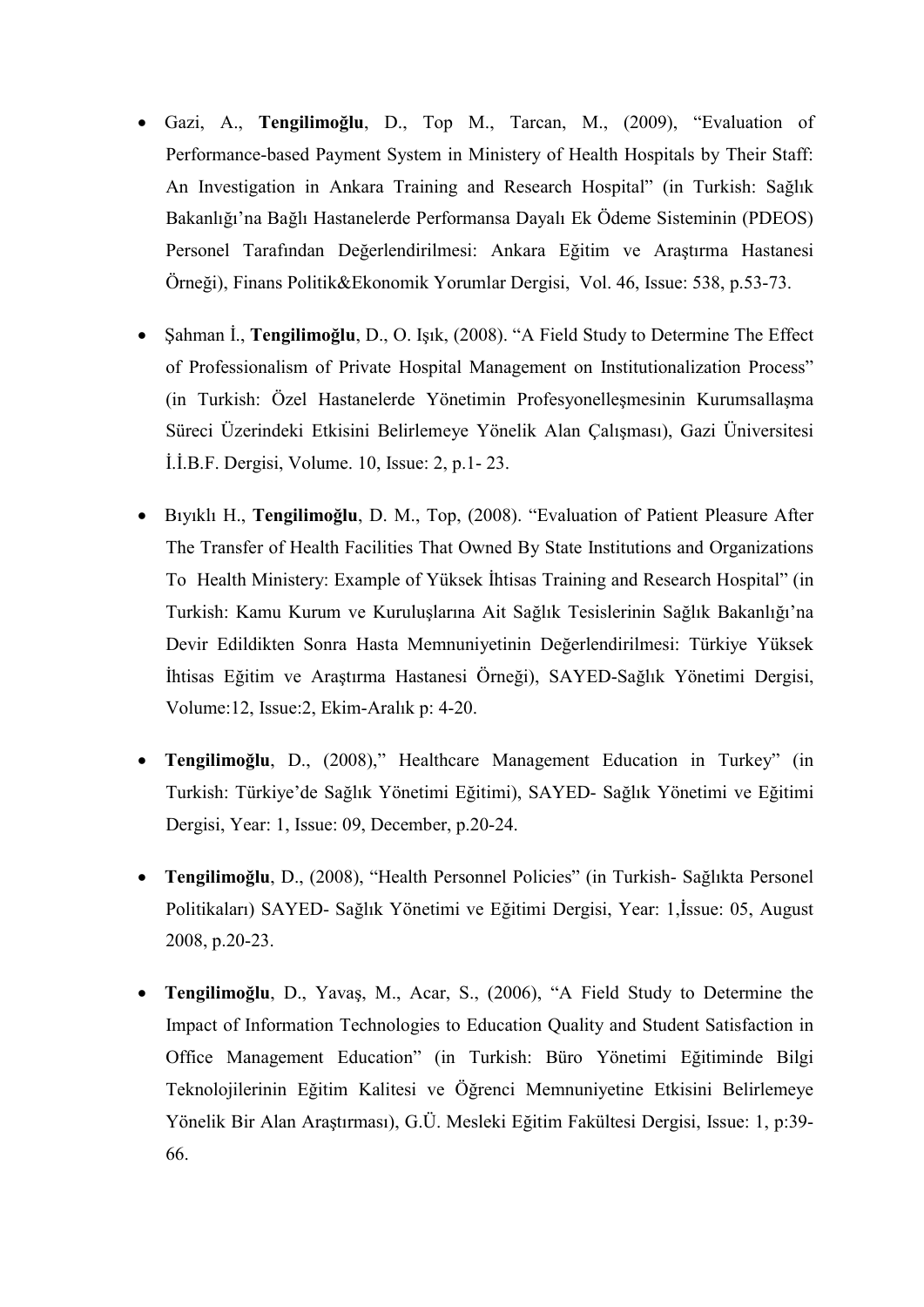- Gezergün, A., Şahin, B., Tengilimoğlu, D., Demir, C., Bayer, E., (2006). "Physician Patient Relationship in the Perspective of the Patients and Communication: The Case of a Teaching Hospital" (in Turkish: Hastaların Bakış Açısıyla Hekim - Hasta İlişkisi ve İletişim: Bir Eğitim Hastanesi Örneği). Anadolu Üniversitesi Sosyal Bilimler Dergisi, Volume: 6, Issue: 1, p: 129-144.
- Sarp, N., Tengilimoğlu, D., Bozkırlı, K., (2006) " Are the Hospitals Ready for Disasters? Ankara Practice" (in Turkish: Hastaneler Afete Hazır Mı? Ankara Uygulaması), Ulusal Afet Dergisi, Volume: 1, Issue: 1, p: 20-26.
- Tengilimoğlu, D., Işık, O., (2006). " A Field Study to Determine the Medical Staff's Opinion About Physician's Compulsory Service and Employing Foreign Personnel in Turkey" (in Turkish: Türkiye'de Hekimlere Yönelik Mecburi Hizmet Uygulaması ve Yabancı Sağlık Personeli Çalıştırılması Konusunda Sağlık Çalışanlarının Görüşünü Belirlemeye Yönelik Bir alan Çalışması), Hastane Yönetimi Dergisi, vol. 10, issue 2, June-July-August, p. 3-13.
- Tengilimoğlu, D., (2005). "A Study to Determine the Relationship Between Job Satisfaction and Leadership Behaviors in Service Industry (in Turkish: Hizmet İşletmelerinde Liderlik Davranışları İle İş Doyumu Arasındaki İlişkinin Belirlenmesine Yönelik Bir Araştırma), G.Ü. Ticaret ve Turizm Eğitim Fakültesi Dergisi, Issue: 1, p. 85-103.
- Tengilimoğlu, D., Sevin, H.D., (2004.) "Determination of Problems Encountered In Thermal Tourism Operations In Turkey", G.Ü. İktisadi ve İdari Bilimler Fakültesi Dergisi, Volume: 6, Issue:1, p: 95-114.
- Tengilimoğlu, D., Kılıç, M., (2004) "Public Relations in Hospitals: A Field Study" (in Turkish: Hastanelerde Halkla İlişkiler: SB, Üniversite, SSK ve Özel Hastane Yöneticilerinin Halkla İlişkiler Uygulamalarına Yönelik Bir Alan Çalışması), Hacettepe Üniversitesi İktisadi ve İdari Bilimler Fakültesi Dergisi, vol, 22, Issue 2, p. 175-200.
- Tengilimoğlu, D., Tahtasakal, M., (2004). "Office Ethics and Perception of Sexual Harrasment Issues According to Gender: A Field Study" (in Turkish: Büro Etik Kuralları ve Bürolarda Yaşanan Cinsel Taciz Olaylarının Cinsiyete Göre Algılanma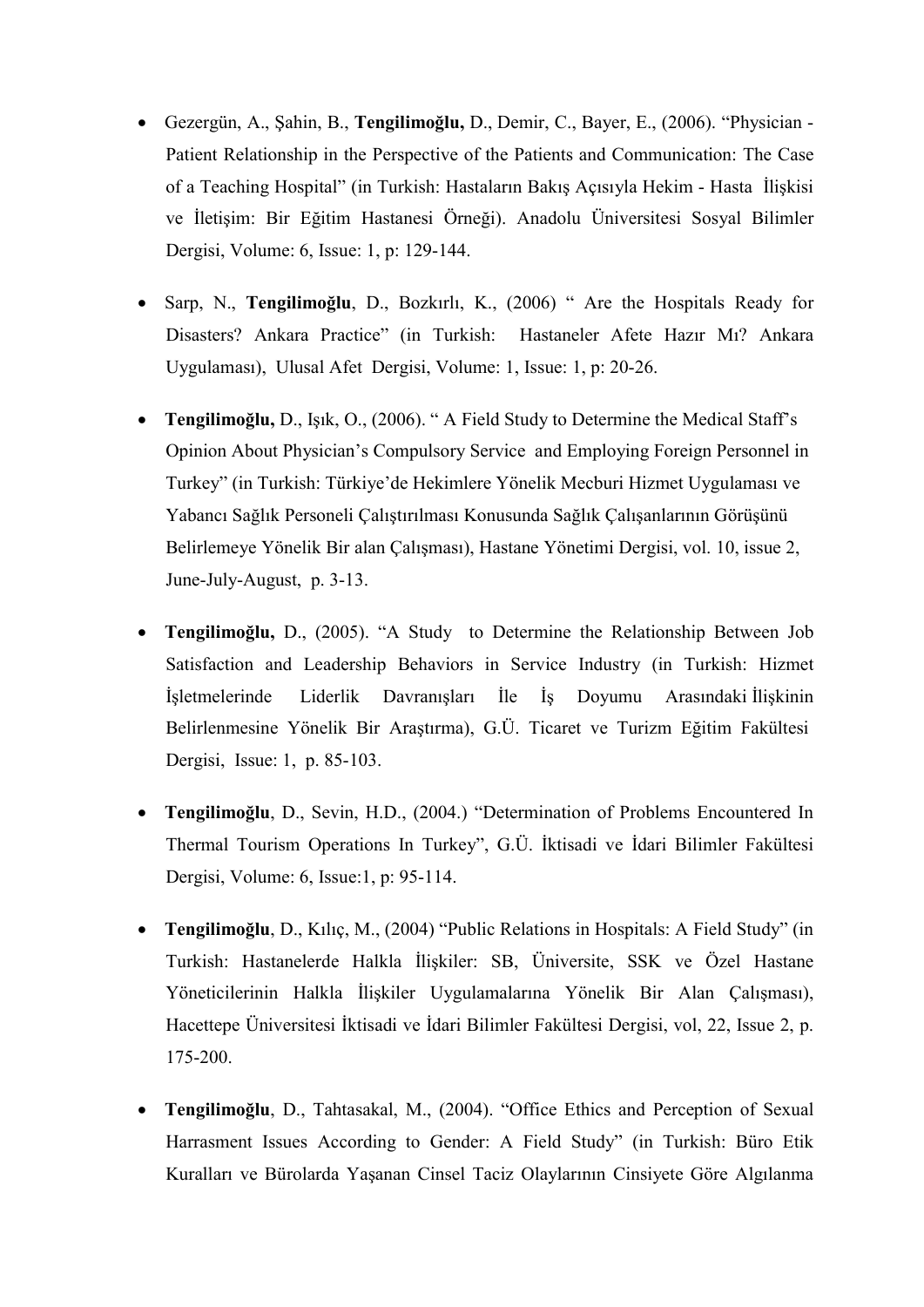Biçimi: Bir Alan Çalışması), G.Ü. Endüstriyel Sanatlar Eğitim Fakültesi Dergisi, vol. 15, p.30-44.

- Tengilimoğlu, D., Acar, S., (2004). " A Field Study to Determine the Executive Secretaries' Need For Education" (in Turkish: Yönetici Sekreterlerin Eğitim İhtiyacını Belirlemeye Yönelik Bir Alan Araştırması), G.Ü. Ticaret ve Turizm Eğitim Fakültesi Dergisi, vol. 2, p. 29-66.
- Aykanat,S., Tengilimoğlu, D.,(2003). "The Effects Of Motivation On Performance At Healthcare Institutions: A Case Study", (in Turkish: Hastanelerde Sağlık Personelini Motive Eden Faktörlere İlişkin Bir Alan Çalışması), The Journal of School Of Health Administration In Hacettepe University (H.Ü. Sağlık İdaresi Yüksekokulu Dergisi), Vol.6, Issue:2.
- Tengilimoğlu, D., Cermikli, A.H.,(2002). "A Case Study Towards Determination Of Healthcare Managers' Opinions About Corporate Mergings As Competitive Strategy In Healthcare Institutions", (in Turkish: Sağlık kuruluşlarında Rekabetçi Strateji Olarak Firma Birleşmeleri Konusunda Hastane Yöneticilerinin Görüşlerini Tespit Etmeye Yönelik Bir Alan Çalışması), The Journal of Economic and Administrative Sciences Faculty of Hacettepe University (H.Ü. İktisadi ve İdari Bilimler Fakültesi Dergisi), Issue:2.
- Okutan M., Tengilimoğlu, D.,(2002). "Methods Of Coping With Stress and Stress at Work Environment", (in Turkish: İş Ortamında Stres ve Stresle Başa Çıkma Yöntemleri), The Journal of Economic and Administrative Sciences Faculty of Gazi University (G.Ü.İktisadi ve İdari Bilimler Fakültesi Dergisi), Winter 2002, Vol.4, Issue:.3, pp.15-42.
- Tengilimoğlu D., Körpe I.,(2002)" A Case Study On Determination Of Communication Problems in Secreterial Services In Hospitals", (in Turkish: Hastanelerde Sekreterlik Hizmetlerinde İletişim Sorunlarını Belirlemeye Yönelik Bir Alan Çalışması), The Journal of Communication Faculty of Gazi University (İletişim), Spring 2002, Issue:13, pp.53-80.
- Korpe I., Tengilimoğlu, D.,(2002). "A Case Study On Determination Of Healthcare Personnel's Opinions About Communication Skills Of Secreteries" (in Turkish: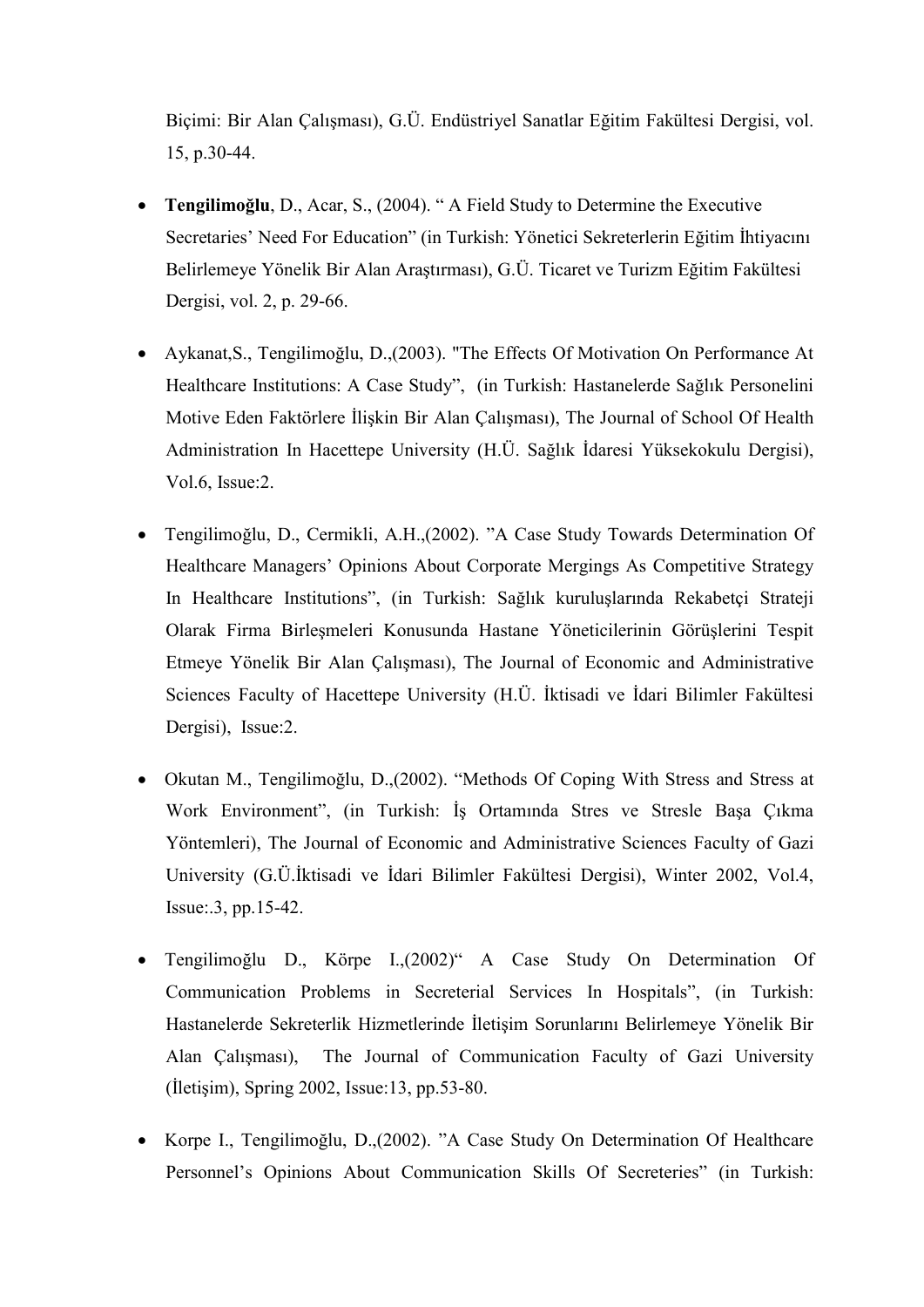Hastanelerde Sağlık Personelinin, Tıbbi Sekreterlerin İletişim Becerileri Hakkında Görüşlerini Belirlemeye Yönelik Bir Alan Çalışması), The Journal Of Commerce and Tourism, Education Faculty in Gazi University (G.Ü. Ticaret Turizm Eğitim Fakültesi Dergisi), Issue:1, pp.85-103.

- Tengilimoğlu D.,.Demirtola, H.,(2002)"Manpower Policies In Healthcare Services in Turkey", (in Turkish: Türkiye'de Sağlık İnsan Gücü Yetiştirme Politikaları), Modern Hastane Yönetimi Dergisi, April-May-June 2002, Vol.6, No. 2, pp.1-9.
- Aslan K.M.,Tengilimoğlu, D., Ağırbaş, I.,(2002)" A Study On Effects Of Psychotechnical Methods In Preventation Of Railway Accidents In Turkey", (in Turkish: T.C. Devlet Demiryollarında Meydana Gelen Kazalar ve Bu Kazaların Önlenmesinde Psikoteknik Yöntemin Etkisine İlişkin Bir Çalışma), T.C. Devlet Demiryolları Hastaneleri Dergisi, Vol.4, No.1, pp.36-41.
- Kanra, G.,Cengiz, A.B.,Kara, A., Tengilimoğlu, D.,(2001)."Relationship between Physicians and Pharmaceutical Sector" (in Turkish: Hekimler ile İlaç Endüstrisi Arasındaki İlişkiler), Çocuk Sağlığı ve Hastalıkları Dergisi, Year 2001, No.44, pp.399-403.
- Tengilimoğlu, D., Çalık, C.,(2001)."Performance Appraisal In Companies", (in Turkish: İşletmelerde Performans Değerlendirme), Mali Yönetim ve Denetim, June-July 2001, Vol.2, No.8, pp.75- 84.
- Tengilimoğlu, D.,(2001). " Problems Faced in Healthcare Marketing in Turkey and Solution Proposals", (in Turkish: Türkiye'de Sağlık Hizmetleri Pazarlamasında Karşılaşılan Sorunlar ve Çözüm Önerileri). Yeni Türkiye, Year 2001, No.40, pp.1710- 1719.
- Tengilimoğlu, D.,(2000). "Should Advertisement Be Legal In Healthcare?", (in Turkish: Sağlık Hizmetlerinde Reklam Serbest Olmalı mı?),Yönetim,İstanbul Üniversitesi İşletme İktisadı Enstitüsü Dergisi, May 2000, Vol.11, No. 36, pp.7-15.
- Tengilimoğlu, D.,(2000)."Marketing Mix and Its Elements In Healthcare", (in Turkish: Sağlık Hizmetlerinde Pazarlama Karması Elemanları ve Özellikleri), Ankara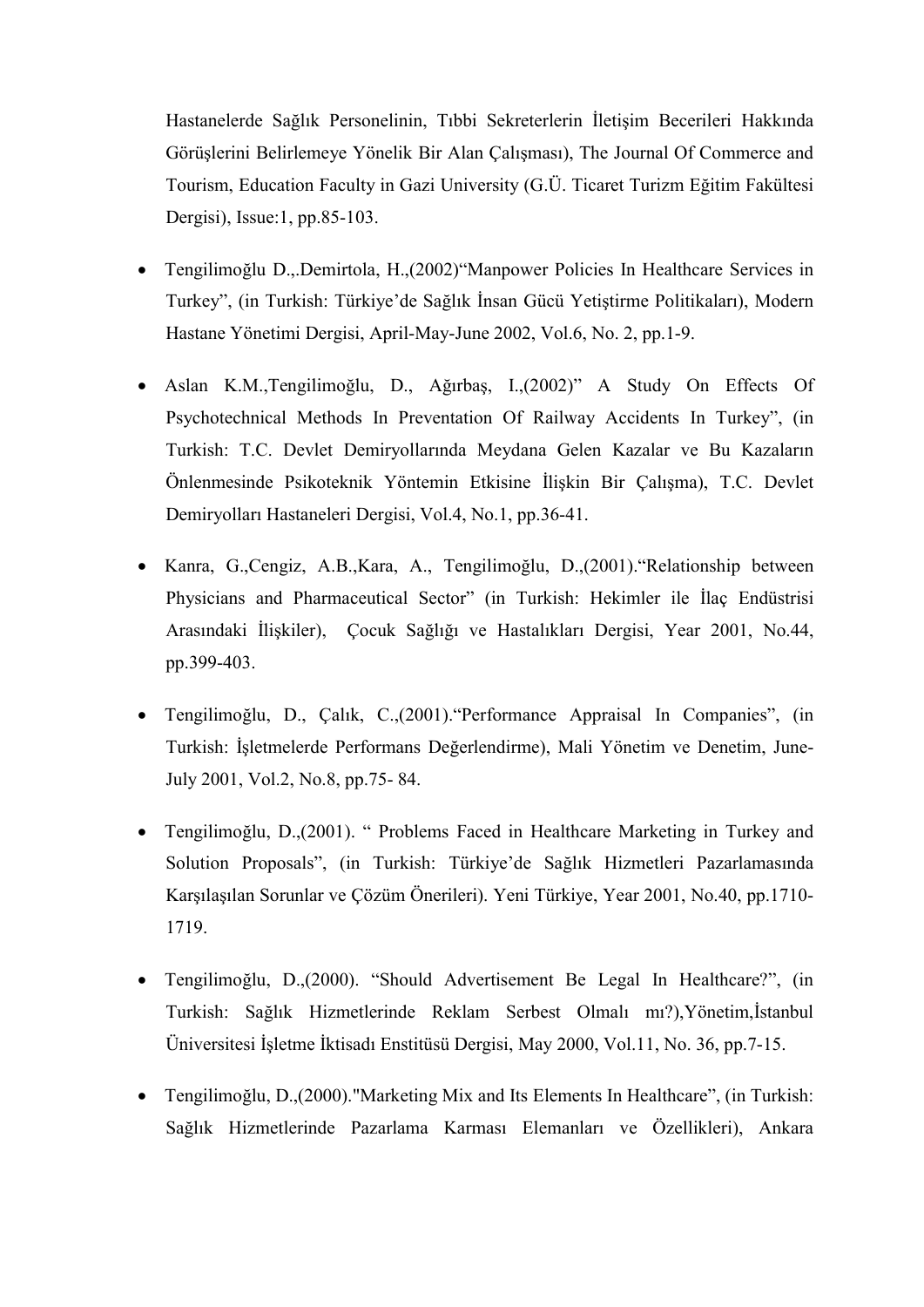Üniversitesi Siyasal Bilgiler Fakültesi Dergisi, January-March 2000, Vol.55, No.1,pp.188-202.

- Tengilimoğlu, D., (2001). "Hospital Choice Factors:A Case Study" (in Turkish: Hastane Seçiminde Etkili Olan Faktörler: Bir Alan Uygulaması)., G.Ü.İktisadi ve İdari Bilimler Fakültesi Dergisi, Spring 2001, Vol.3, No.1, pp.85-99.
- Tengilimoğlu, D., (2001). "Healthcare Marketing Ethics and Ethical Problems" (in Turkish: Sağlık Hizmetleri Pazarlamasında Etik ve Etik Sorunlar), Pazarlama Dünyası, January-February, Vol.15, No.1, pp.30-37.
- Tengilimoğlu, D., Calık, C.,(2000). "Service Problems In Healthcare and Solution Proposals" (in Turkish: Türkiye'de Sağlık Hizmetleri Pazarlamasında Karşılaşılan Sorunlar ve Çözüm Önerileri), Modern Hastane Yönetimi, May-June, Vol. 4, No.3, pp.12-15.
- Can, E., Kısa, A., Tengilimoğlu, D., (1999). "A Study On Opinions Of Private Healthcare Providers On Marketing and Marketing Research" (in Turkish: Türkiye'deki Özel Hastanelerin Pazar ve Pazarlama Araştırmalarına Bakış Açıları Konusunda Bir Araştırma), Modern Hastane Yönetimi, April-May 1999, Vol.3, No.4, pp.8-16.
- Bardak, U., Tengilimoğlu, D.,(1998). "Human Rights In Healthcare and Ethics", (in Turkish: Sağlık Alanında İnsan Hakları ve Etik), H.Ü. İktisadi ve İdari Bilimler Fakültesi Dergisi, Vol.16, No.1-2, pp.215-243.
- Tengilimoğlu, D., Akdogan, M.,(1997). "Healthcare Marketing In Turkey In The Years 2000s" (in Turkish: 2000'li yıllarda Türkiye'de Sağlık Hizmetleri Pazarlaması), Modern Hastane Yönetimi, November, No.3, pp.22-25.
- Tengilimoğlu, D.,(1996). "Purchasing Management in Hospitals" (in Turkish: Hastanelerde Satınalma Yönetimi), Verimlilik Dergisi, No.2, pp.131-140.
- Tengilimoğlu D.,(1993). "Marketing Research in Health Services" (in Turkish: Sağlık Hizmetlerinde Piyasa Araştırması), Toplum ve Hekim, No:56, pp.25-31.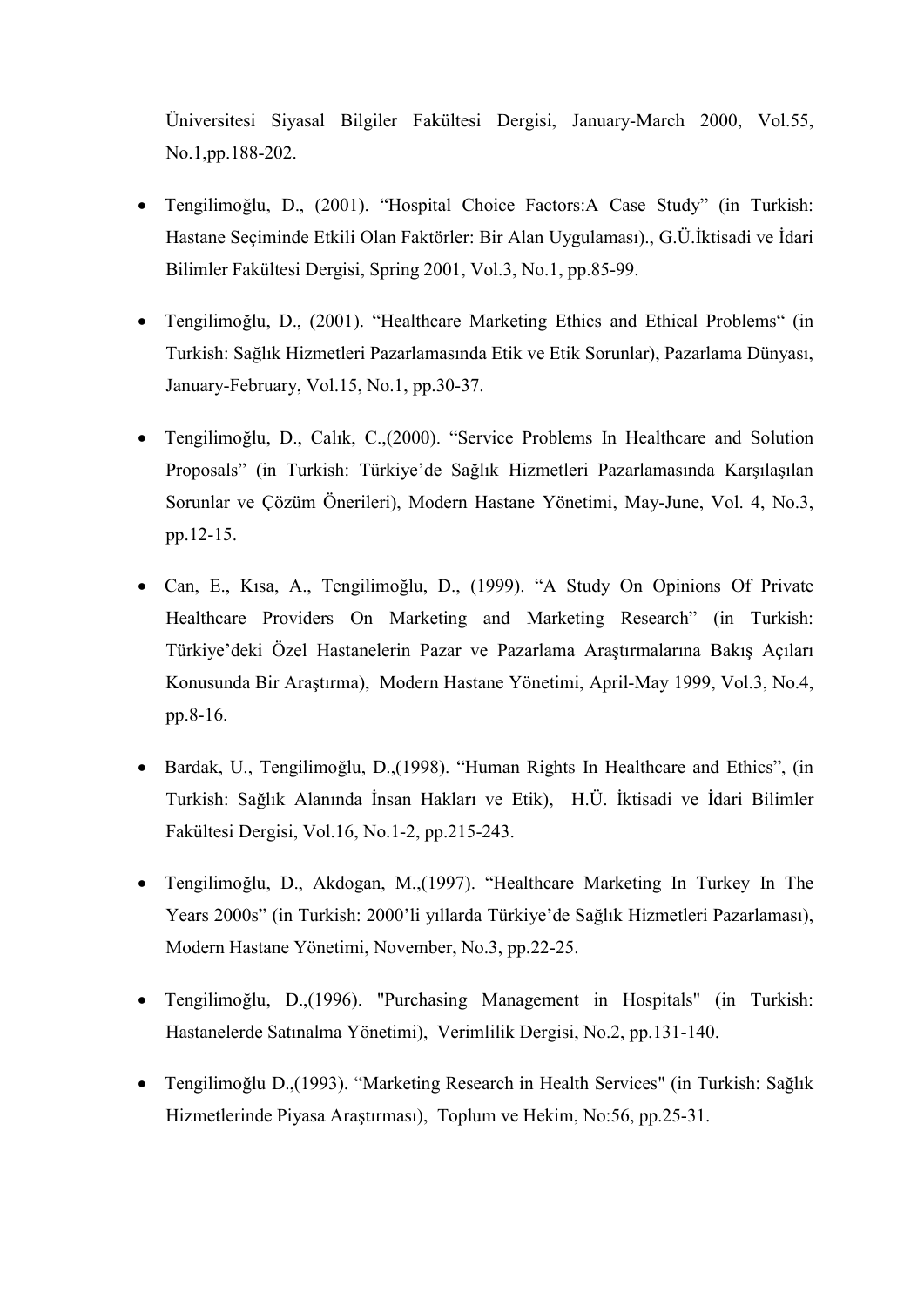- Tengilimoğlu, D.,(1992). "Analysis of Consumer Behaviors via A Model In Durable Goods Sector" (in Turkish: Dayanıklı Tüketim malları Sektöründe Tüketici Davranışlarının Bir Model Yardımı ile Analizi), Standart Ekonomik ve Teknik Dergi, No.371, pp.30-36.
- Tengilimoğlu, D.,(1991). " Interpersonel Conflict and Models of Conflict Diagnose" (in Turkish: Kişilerarası Çatışma ve Çatışmayı Teşhis Modelleri),Journal of AMME Administration(AMME İdaresi Dergisi),Vol.24,No.2, pp.123-144.
- Tengilimoğlu, D., (1991). "Economical Aspect of Occupational Accidents (in Turkish: İş Kazalarının Ekonomik Boyutu), Mevzuat, Dergisi, Year 2, Issue 21, pp 28-39.
- Tengilimoğlu, D., (1991). "Gathering and Analyzing of Accident Data (in Turkish: Kaza verilerinin toplanması ve analizi), İsçi sağlığı ve İş Güvenliği Enstitütüsü, No. 24, pp.15-27
- Tengilimoğlu, D., (1990). "A Model Implementation to Identify Specialist Physician Requirement for Teaching and Research Hospitals" (in Turkish: Eğitim ve Araştırma Hastaneleri İçin Uzman Hekim İhtiyacının Belirlenmesinde Bir Model Uygulaması), Verimlilik Dergisi, No.3, pp.19-28.
- Tengilimoğlu, D.,(1990) "Hospital Planning for Accident and Disaster Situation" (in Turkish: Kaza ve Felaket Durumları İçin Hastane Planlaması), TCDD Hastaneleri Tıp Bülteni, Vol.2, No.1, pp.279 -285.
- Tengilimoğlu, D., Ozisik, T., (1989). "The Cases of Chronic Renal Failure in Ankara Province and Current Treatment Possibilities" (in Turkish: Ankara İlindeki Kronik Böbrek Yetmezliği Olguları ve Mevcut Tedavi İmkanları), Sağlık Dergisi , Vol.61, No.3, pp.49-61.
- Tengilimoğlu, D., (1986). "Economy, Development and Health", (in Turkish: Ekonomi, Kalkınma ve Sağlık), Toplum ve Hekim, No.41, pp.5-9.
- Tengilimoğlu, D., (1985). "Characteristics of Supply and Demand in Health Services", (in Turkish: Saılık Hizmetleri Arz ve Talebinin Özellikleri), Katkı , Hacettepe Üniversitesi Pediatri Bülteni, Vol. 6, No.41, pp.412-415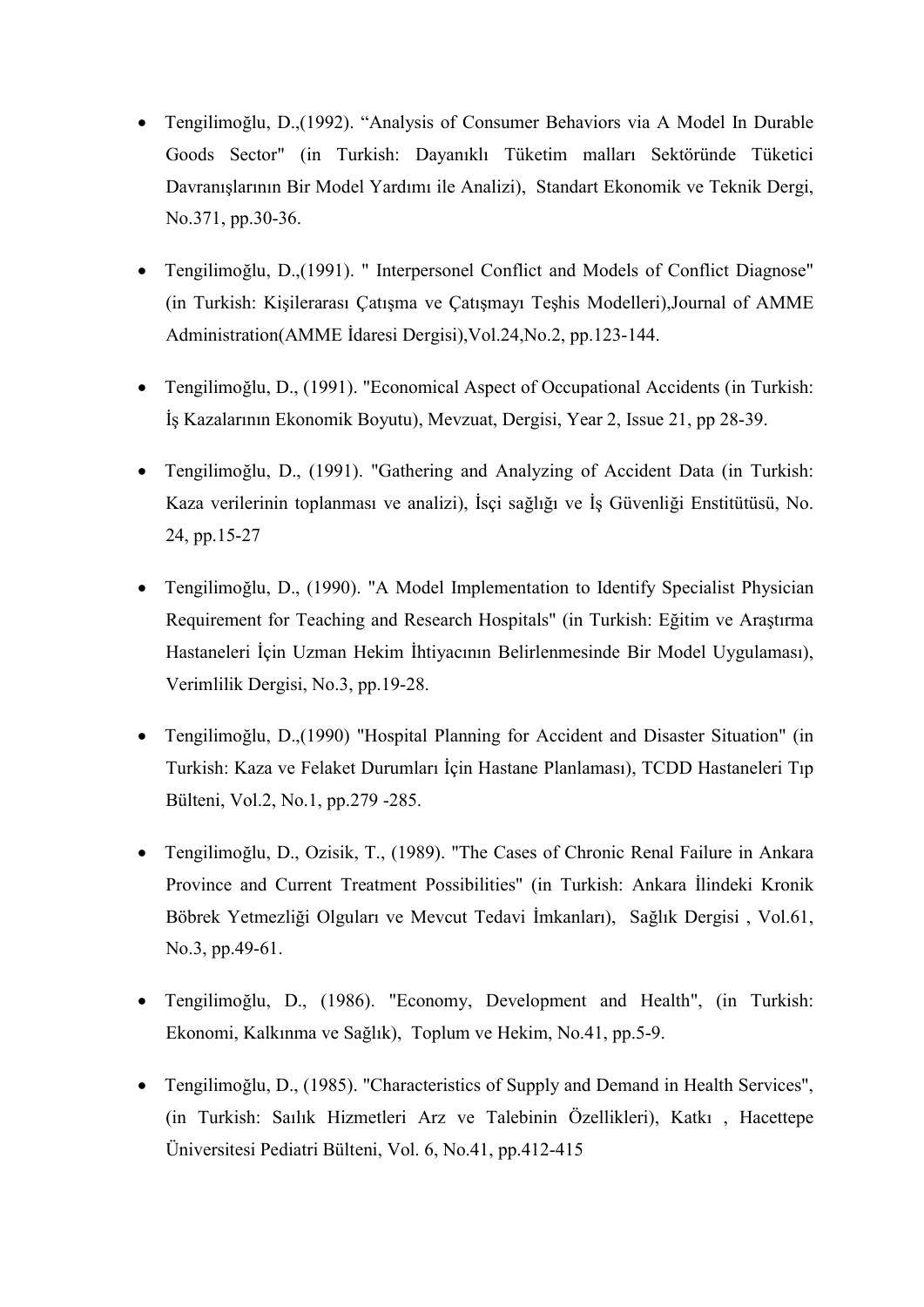#### National Conference Proceedings

- Tengilimoğlu, D. (2017), Track Chair, " I. International, 11. Health and Hospital Administration Conference , 13-15 October 2017 Hilton Garden Inn Trabzon.
- Tengilimoğlu, D., Küfeciler L., Atilla, A., Ekiyor, A., (2014). "A Study to Determine Foreign Patient Satisfaciton in Healthcare Tourism" (in Turkish: Sağlık Turizmi Kapsamında Yabancı Hasta Memnuniyetinin Belirlenmesine Yönelik Bir Araştırma), 8th Hospital and Health Management Conference, European Universty of Lefke, September 10-12, Cyprus.
- Tengilimoğlu, D., Sepetoğlu, D., Toygar, A., ( 2014). "Analyzing Operating Room Staff's Job Satisfaction and Burnout Level In Terms of Some Determinants in İstanbul Kanuni Sultan Süleyman Training and Research Hospital" (in Turkish: İstanbul Kanuni Sultan Süleyman Eğitim ve Araştırma Hastanesi Ameliyathane Personelinin İşdoyumu ve Tükenmişlik Düzeylerinin Bazı Demografik Değişkenler Açısından İncelenmesi), 8th Hospital and Health Management Conference, European Universty of Lefke, September 10-12, Cyprus.
- Tengilimoğlu, D., Doğan, N., Kurtuldu, A., Güzel A., (2014). "The Evaluation of Hospitals' E-Marketing Implementations in Turkey" (in Tukish: Türkiye'deki Hastanelerin e-Pazarlama Uygulamalarının Değerlendirilmesi), 8th Hospital and Health Management Conference, European Universty of Lefke, September 10-12, Cyprus.
- Koç, E., Tengilimoğlu, D., Salihoğlu, İ., Malkoç, E., (2014). " The Effect of Trust in Physician-Patient Communication in Family Practice on Patient's Loyalty to Physcian: Keçiören Example" (in Turkish: Aile Hekimliğinde, Hasta-Hekim İletişiminde Güven Unsurunun Hastanın Hekime Bağlılığı Üzerine Etkisi: Ankara İli Keçiören İlçesi Örneği , 8th Hospital and Health Management Conference, European Universty of Lefke, September 10-12, Cyprus.
- Çakıroğlu, E., Tengilimoğlu, D. (2013). "The Effect of Mobbing Behaviours on Burnout's of Medical Secretaries" (in Turkish: Mobbing (Yildirma) Davranişlarinin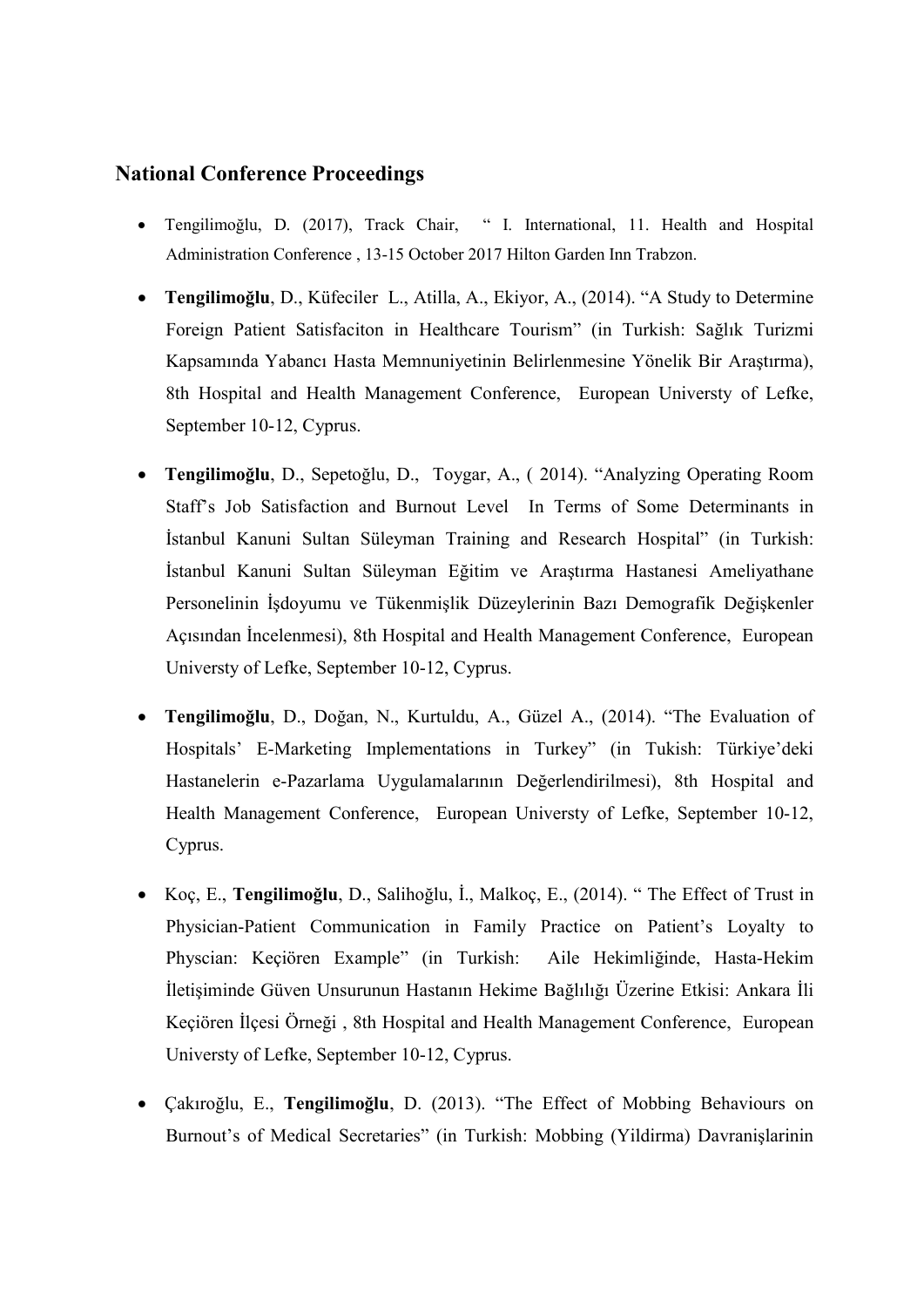Tibbi Sekreterlerin Tükenmişliği Üzerine Etkisi). 12th National Office Management and Secretaryship Conference October 24-26, 2013, Kırklareli.

- Tengilimoğlu, D., Atmaca, Z., Güzel, A., Toygar, Ş.A., (2013). "The Effect of Non-Govermental Organizations on Determination of Health Policies: Manager Perspective" (in Turkish: Sağlık Politikalarının Belirlenmesinde Sivil Toplum Kuruluşlarının Etkisi: Yönetici Perspektifi) 7th National Health and Hospital Management Conference. September 27-29,2013, Konya.
- Sur, Ö., Tengilimoğlu, D., (2013). " An Employee Security Problem: Organizational Cynicism: Van City Health Employees Case" (in Turkish- Bir Çalışan Güvenliği Problemi; Örgütsel Sinizim: Van İli Sağlık Çalışanları Örneği), IV. International Performance and Quality at Health Conference. May 2-4, 2013, Ankara.
- Semercioğlu, M.S., Tengilimoğlu, D., (2012). "Comparison of Job Satisfaction and Organizational Trust Degrees of Medical Secretaries of Private and Governmental Hospitals" (in Turkish: Özel Ve Kamu Hastanelerinde Çalışan Tıbbi Sekreterlerin İş Doyumu ve Örgütsel Güven Düzeylerinin Karşılaştırılması), 11th National Office Management and Secretaryship Conference. October, 4-6, 2012, Isparta.
- Kahyaoğlu, F., Yanık, A., Tengilimoğlu, D., (2012). "A Study Oriented to Designate the Professional Competences of Managers of Healthcare Institutions of West Mediterranean Region" (in Turkish Batı Akdeniz Bölgesi Sağlık Kurumları Yöneticilerinde Mesleki Yeterliliklerinin Belirlenmesine Yönelik Bir Çalışma). 6th Health and Hospital Management Conference. September 13-15, 2012, Isparta.
- Tengilimoğlu, D., Cebeci. D., Yılık, P., Toygar, Ş.A., (2012). "Designating the Usage of Health Services and Health Institution Preference Reasons of Karadeniz Eregli People" (in Turkish- Karadeniz Ereğli Halkının Sağlık Hizmetlerini Kullanımı ve Sağlık Kuruluşlarını Tercih Etme Nedenlerinin Belirlenmesi). 6th Health and Hospital Management Conference, September, 13-15, 2012, Isparta.
- Tengilimoğlu, D., İmatayeva, E., Keskin Karaman, Ö., (2011). "The Position and Potential Power of Turkey in Health Tourism" (in Turkish: Sağlık Turizminde Türkiye'nin Yeri ve Potansiyel Gücü), V. National Health and Hospital Management, October 13-16, 2011, Lykia World, Fethiye.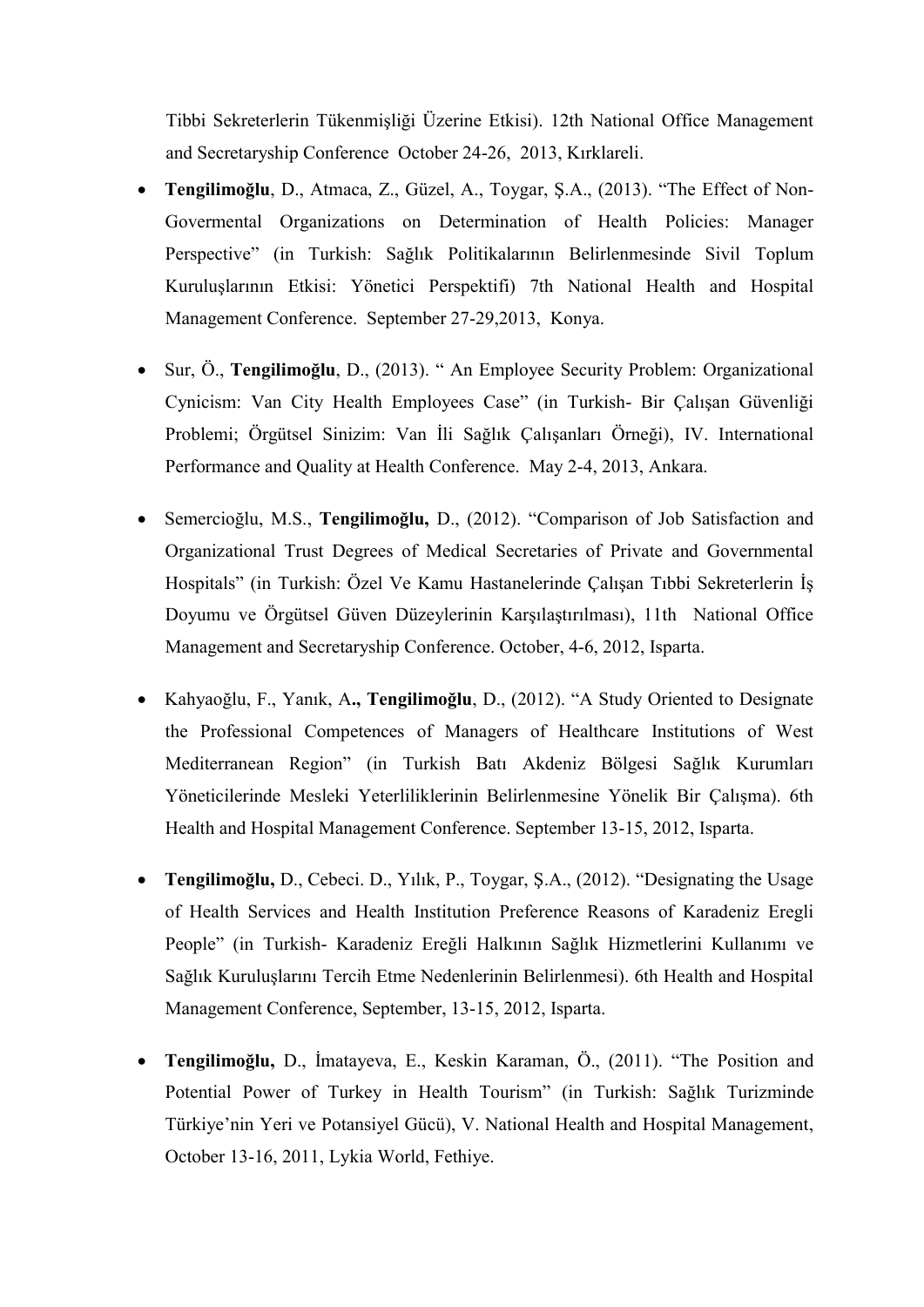- Tengilimoğlu, D., Sever, H., Yılık, P., (2011). "Hospital Organizational Culture and Its Effect to Job Satisfaction: A Case Study" (in Turkish: Hastane Örgüt Kültürü ve İş Doyumuna Etkisi: Bir Alan Araştırması), V. National Health and Hospital Management, October 13-16, 2011, Lykia World, Fethiye.
- Tengilimoğlu, D., Eser, Ş., Uslu, D., (2011). "The Role of Gender in Job Selection and An Implementation on Secretarial Work" (in Turkish: Toplumsal Cinsiyetin Meslek Seçimindeki Rolü ve Sekreterlik Mesleği Üzerine Bir Uygulama), X. National Office Management and Secretaryship Conference, October 6-8, 2011, Gölpazarı, Bilecik.
- Eriş H., Tengilimoğlu, D., Yılık P, Top M., (2010). "Evaluation of Private Sector Health Managers Remarks about the Classification of Private Sector and Foundation Hospitals" (in Turkish: Özel ve Vakıf Hastanelerinin Sınıflandırılması Hakkında Özel Sektör Sağlık Yöneticilerinin Görüşlerinin Değerlendirilmesi), VIII. National Health Institutions Management Conference, May 13-16, 2010, Grand Mares Otel-Marmaris.
- Naldöken, Ü., Güzel A., Yücedağ, N., Tengilimoğlu, D., (2010), "Evaluation of Sivas People's Attitıdes and Behaviours About Graft Campaigns of Health Ministry" (in Turkish: Sağlık Bakanlığı Aşı Kampanyalarına Karşı Sivas Halkının Tutum ve Davranışlarının Değerlendirilmesi), VIII. National Health Institutions Management Conference, May 13-16 2010, Grand Mares Otel-Marmaris.
- Tengilimoğlu D., Atilla E.A., Yılık P., Öztürk G., (2010), "Evaluation of the Complaints Made to Patient Rights Unit" (in Turkish: Hasta Hakları Birimine Yapılan Şikâyetlerin Değerlendirilmesi), II. International Conference on Performance and Quality at Health, April 29 - May 1, 2010, Antalya.
- Alagöz U. Ö., Tengilimoğlu D., Ünalan D., (2010). "The Change Over from Primary Health Care Center to Family Practice with the Overview of Healthcare Employees" (in Turkish: Sağlık Çalışanları Bakış Açısı İle Sağlık Ocağından Aile Hekimliği Sistemine Geçiş: Kayseri İli Develi İlçesi Örneği), II. International Performance and Quality at Healthcare Conference, April 29-May 1, 2010, Antalya.
- Alagöz U. Ö., Tengilimoğlu D., Ünalan D., (2010). "The Family Practice System With the Overview of Service Users at Kayseri/Develi" (in Turkish: Kayseri İli Develi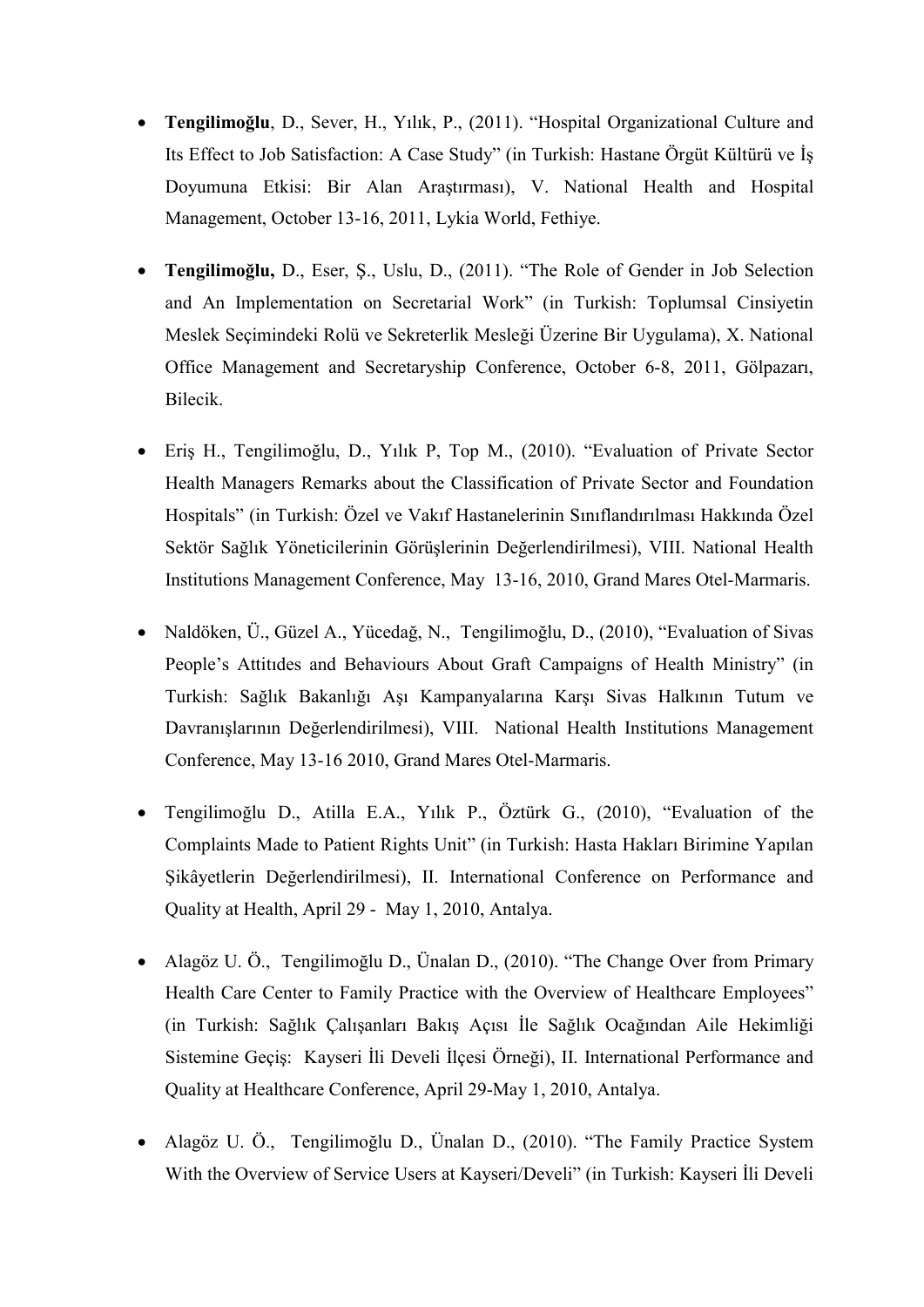İlçesi'nde Hizmet Kullanicilarin Bakiş Açisi İle Aile Hekimliği Sistemi), II. International Performance and Quality at Healthcare Conference, April 29-May 1, 2010, Antalya.

- Ertürk, E., Tengilimoğlu, D., (2010). "Providing Customer Adherence at Healthcare Organizations: A Field Study" (in Turkish: Sağlık İşletmelerinde Müşteri Bağlılığının Sağlanması: Bir Alan Araştırması), IV. Healtcare and Hospital Management Conference, Antalya, February 4-7, 2010.
- Tengilimoğlu, D., Özdemir,D., Kirazlı, E., (2010). "Consumer Behaviours at Healtcare Services: A Research on Attitudes of Consumers on Healthcare Services" (in Turkish: Sağlık Hizmetlerinde Tüketici Davranışları: Kişilerin Sağlık Hizmetleri Konusundaki Tutumları Üzerine Bir Araştırma), IV. Healtcare and Hospital Management Conference, Antalya, February 4-7, 2010.
- Tengilimoğlu D., Akbolat, M., Işık, O., Kurtuldu, A. (2010). "Development of Healthcare Management Education in Turkey and Remarks of Managers About Healthcare Management Education" (in Turkish: Türkiye'de Sağlık Yönetimi Eğitiminin Gelişimi ve Sağlık Yönetimi Eğitimi Hakkında Yönetici Görüşleri: Ankara İlinde Bir Uygulama), IV. Healtcare and Hospital Management Conference, Antalya, February 4-7, 2010.
- Tengilimoğlu, D., Dinçer, M, Yılık P, Gündoğan A, E., (2009). "A Field Study to Identify the Problems of Private Hospitals " (in Turkish: Özel Hastanelerin Sorunlarını Belirlemeye Yönelik Bir Alan Çalışması", VII. National Healthcare Institutions Management, May 21-24, 2009, Merit Crystal Cove Hotel, Girne KKTC.
- Tengilimoğlu, D. Marşap A., Ünal N., (2008). "A Field Study to Analyse the Healthcare Managers Opinion About the Full Time Draft Bill" (in Turkish: Tam Gün Yasa Tasarısı Hakkında Sağlık Yöneticilerinin Görüşlerini Belirlemeye Yönelik Bir Alan Çalışması), V. Healthcare and Hospital Management Conference, Queen's Park Hotel Kemer/Antalya, October 22-26, 2008.
- Tengilimoğlu, D., Mansur, F.A, (2008). "The Effect of Mobbing Enforced in Organizations to Organizational Adherence" (in Turkish: İşletmelerde Uygulanan Mobbingin (Psikolojik Şiddet) Örgütsel Bağlılığa Etkisi), 7th National Office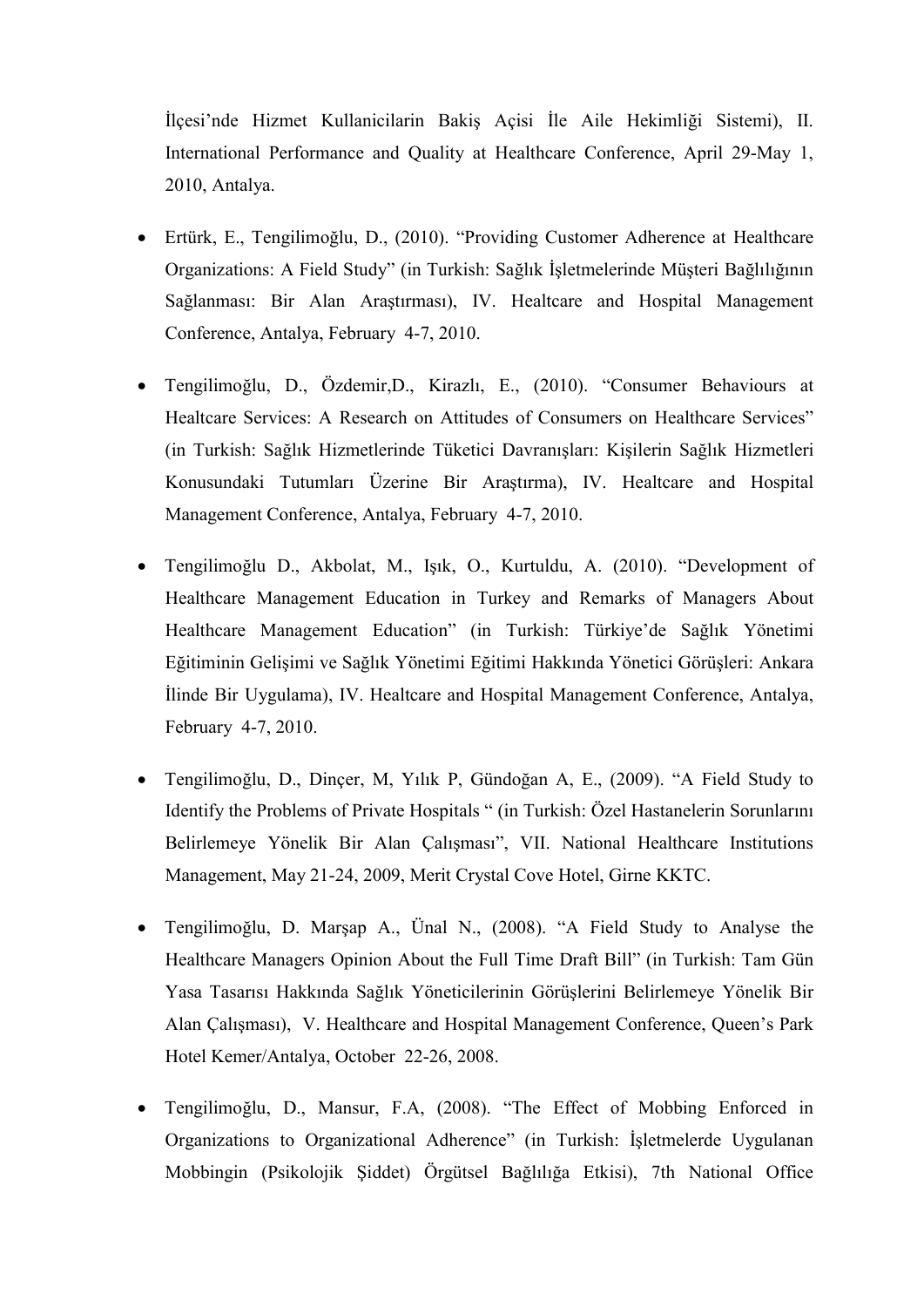Management and Secretaryship Conference, Blacksea Technical University, Trabzon, October 22-24, 2008.

- Tengilimoğlu, D, Düğer, M., Altınörs, D., (2005). "A Field Study to Identify the Problems Of Faculty Members of Healthcare Services Vocational High School's Medical Documentation and Secretaryship Programmes" (in Turkish: Sağlık Hizmetleri Meslek Yüksek Okulları Tıbbi Dokümantasyon Ve Sekreterlik Programında Görev Yapan Öğretim Elemanlarının Sorunlarını Belirlemeye Yönelik Bir Alan Çalışması), 4. National Office Management and Secretaryship Conference, May 20-21, 2005, Hacettepe University, Ankara.
- Tengilimoğlu, D., Acar, S., Kahyaoğlu, F., (2005). "An Investigation Related to the Importance of Ergonomy in Creation of Office Furnishing" (in Turkish- Büro Mobilyalarının Tasarımında Ergonominin Önemine İlişkin Bir Araştırma), 4th National Office Management and Secretaryship Conference, May 20-21, 2005, Hacettepe University, Ankara.
- Tengilimoğlu, D., Mertler, A., (2005). "An Investigation for Identifying the Current Marketing Strategies of Private Hospitals" (in Turkish: Özel Hastanelerin Uygulamakta Oldukları Pazarlama Stratejilerini Belirlemeye Yönelik Bir Araştırma), Healthcare and Hospital Management 2nd National Conference (with International Attendence), Ankara University Healthcare Education Faculty, September 28-30 2005, Ankara.
- Tengilimoğlu, D., Dağgez, B., (2005). "The Effect of Hospital Marketing Activities to Customer Adherence: A Field Study" (in Turkish: Hastane Pazarlama Faaliyetlerinin Müşteri Bağlılığına Etkisi: Bir Alan Çalışması), Healthcare and Hospital Management 2nd National Conference (with International Attendence), Ankara University Healthcare Education Faculty, September 28-30 2005, Ankara.
- Cosan P., Tengilimoglu, D.,(2003). "A Case Study on Office Management Education and Determination of Problems of The Graduates of Office Management Department in Turkey" (in Turkish: Türkiye 'de Büro Yönetimi Eğitimi ve Mezunların Sorunlarını Belirlemeye Yönelik Bir Alan Çalışması), III. National Office Management and Secretaryship, April 17-18, 2003, Anadolu University-Eskisehir.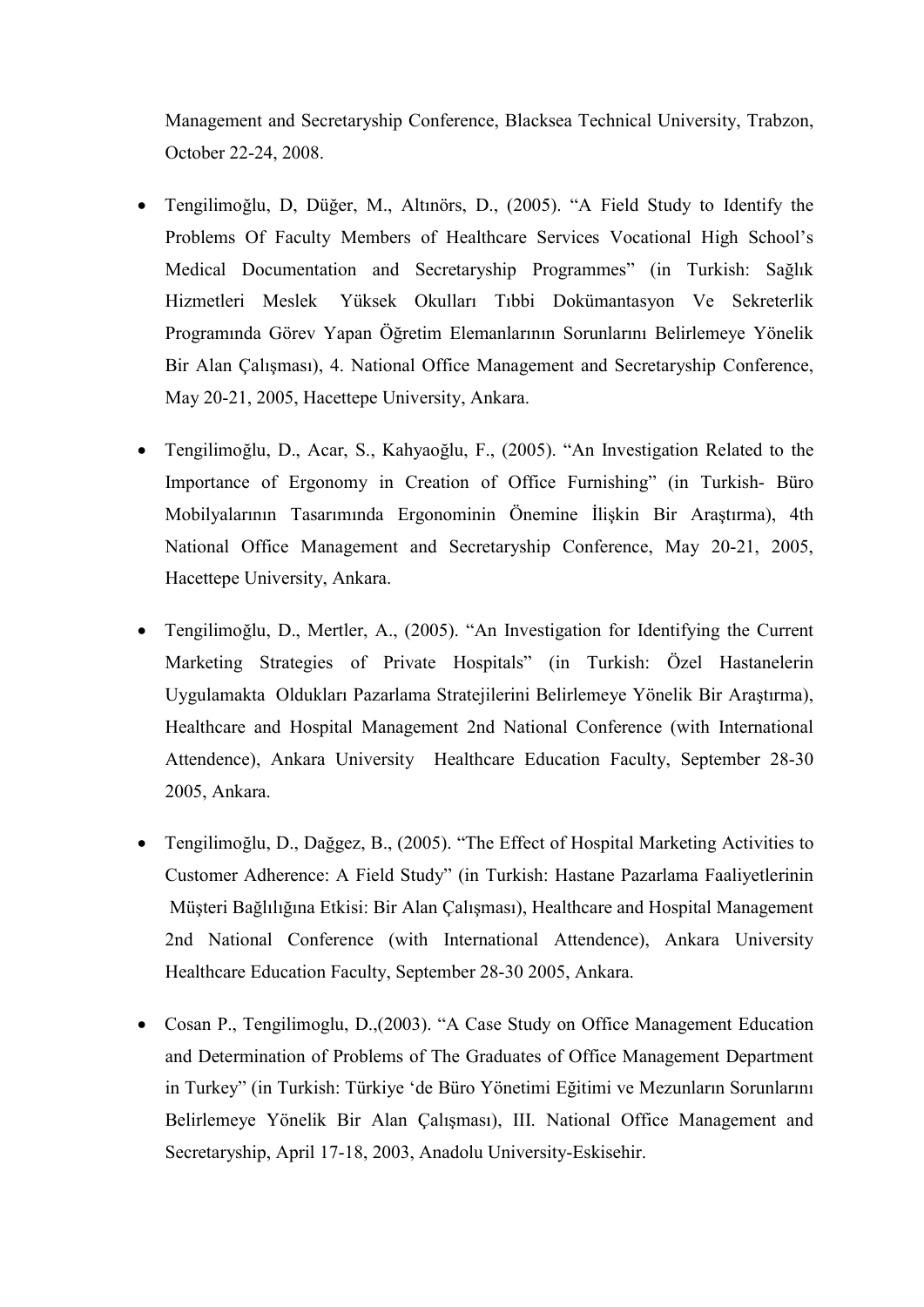- Citak, N., Tengilimoglu, D., (2003). "The Impact of Effective Usage of Educational Materials on Lecturers and Students at Office Management and Secreterial Programs in Vocational Colleges" (in Turkish: Meslek Yüksek Okullarına Bağlı Büro Yönetimi ve Sekreterlik Programlarında Öğretim Materyallerinin Etkin Kullanımının Öğretim Elemanları ve Öğrenciler Üzerine Etkisi), III. National Office Management and Secretaryship, April 17-18, 2003, Anadolu University-Eskisehir.
- Tengilimoğlu D., Ekiyor A., (2001). "A Case Study On Determination of Problems between Sales Representative and Physicians From Physicians' Point Of View", (in Turkish: Hekimler Açısından Tıbbi Satış Temsilcisi-Hekim İlişkisinde Yaşanan Sorunların Tespitine Yönelik Bir Alan Çalışması), IV. Symposium of National Healthcare and Hospital Management, September 27-28, Istanbul 2001.
- Tengilimoğlu D., Sevin D. H.,Ak B., (2001). "Improving Health and Thermal Tourism In Turkey" (in Turkish: Türkiye'de Sağlık Turizmi ve Termal Turizmin Geliştirilmesi), IV. Symposium of National Healthcare and Hospital Management, September 27-28, Istanbul 2001.
- Tiyek, A., Tengilimoglu, D., (2000). "Consumer Behavior In Health Services: A Research On Attitudes Of Patients About Health Services (in Turkish: Sağlık Hizmetlerinde Tüketici Davranışları: Hastaların Sağlık Hizmetleri konusundaki Tutumları üzerine Bir Araştırma)", III. Symposium of National Healthcare and Hospital Management, September 28-29, 2000, Ankara University Faculty Of Healthcare Education, Ankara.
- Usta Hakkı., Tengilimoğlu, D., (2000). "Advertisement in Healthcare and A Case Study On Patients' Opinions Towards Healthcare Advertisement" (in Turkish: Sağlık Hizmetlerinde Reklam ve Hastaların Reklama Bakış Açısı: Bir Alan Uygulaması), 1st National HealthAdministration Congress, May 20-21, 2000, Hacettepe University, Ankara.
- Tengilimoğlu D., Esatoğlu, E., Demirtola, H. (1999), " Is The Patients' Choice of Private Practice For Seeking Quality Services or For Necessity" (in Turkish: Hastaların Özel Muayeneyi Seçmeleri Kaliteli Hizmet Arayışı mı, Yoksa Bir Zorunluluk mu?), 2nd National Congress on Quality in Public Administration, TODAIE, 21-22 October 1999, Ankara.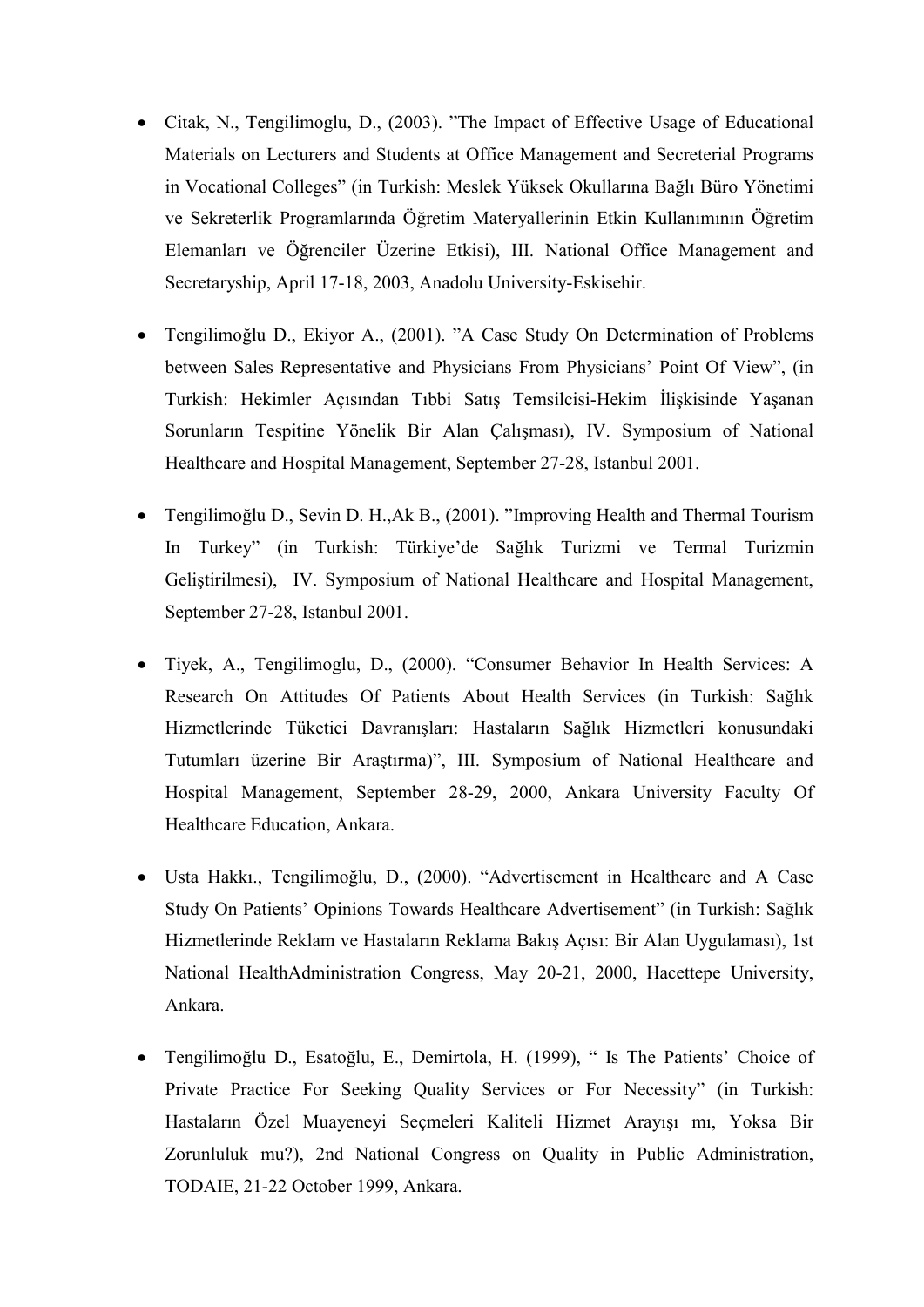- Tengilimoğlu, D., Gürhan,N., Kısa, A., (1999), "Evaluation Of Healthcare Personnel's Opinions on Patient Rights " (in Turkish: Hasta Hakları Konusunda Sağlık Personelinin Görüşlerinin Değerlendirilmesi), II. Symposium of National Healthcare and Hospital Management, May 12-13, 1999, Baskent University, Ankara.
- Ergin, C., Tengilimoğlu, D., Kısa, A., (1999)" Market Segmentation Strategy in Healthcare Services" (in Turkish: Sağlık Hizmetlerinde Pazar Bölümleme Stratejisi), II. Symposium of National Healthcare and Hospital Management, May 12-13, 1999, Baskent University, Ankara.
- Tengilimoglu, D., (1998). "Healthcare Management in Turkey" (in Turkish: Türkiye'de Sağlık Hizmetleri Yönetimi), Panel Of Today and Future Of Healthcare Educational Programs In Turkey, Baskent Universiy, Ankara.
- Esatoglu,E., Tengilimoglu, D., Bilgin, K.U.,(1998). "The Impact Of Public Relations On Achievement Of Total Quality Management In Healthcare" (in Turkish: Sağlık Hizmetlerinde (Hastanelerde) Toplam Kalite Yönetiminin Başarıya Ulaşmasında Halkla İlişkilerin Etkisi), 1st National Congress on Quality in Public Administration, TODAIE, May 26, 1998, Ankara.
- Tengilimoglu, D.,(1996)" The Measurement of Patient Satisfaction In a University Hospital In Ankara" (in Turkish: Ankara da Bir Üniversite Hastanesinde Hasta Memnuniyetinin Ölçülmesi), Symposium of Total Quality Management and Performance Measurements in Healthcare Sector, Baskent University, November 1-2, 1996, Ankara.
- Tengilimoğlu, D.,(1994). "Importance of Material Management in Hospitals" (in Turkish: Hastanelerde Malzeme Yönetiminin Önemi) , 1st Symposium of National Health Institutions and Hospital Management, May 4-7, 1994, Kusadasi- Aydin.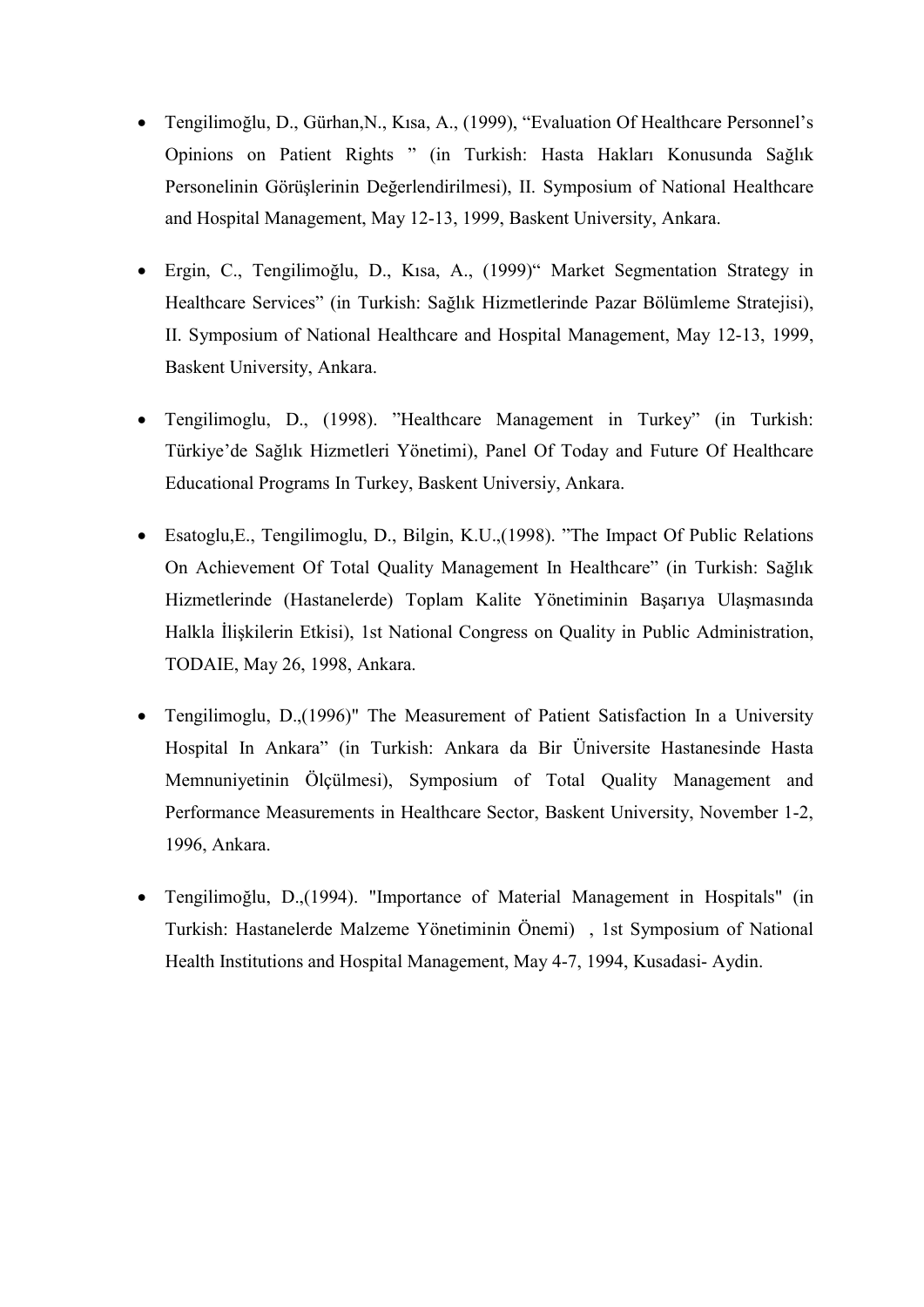# Editorial Board Member, Editor and Reviewer

- International Journal of Excellence in Healthcare Management, Year 2019, (Editorial Board Member)
- International Journal of Health Management and Tourism(IJHMT) Year: 2016-( Editor in Chief).
- Journal of Social Service Research, Year: 2005-, (Editorial Board Member).
- International Journal of Economic Practices and Theories, Year: 2014-, (Editorial Board Member).
- Journal of International Economic and Administrative Analysis (in Turkish: Uluslararası İktisadi ve İdari İncelemeler Dergisi), Year: 2009- (Advisory Board Member).
- Journal of Health Marketing Quarterly, Special Issue <sup>3</sup>/<sub>4</sub>, Year: 2008, (Guest Editor).
- Hacettepe University, Faculty of Economics and Administrative Sciences, Journal of Health Management, (in Turkish: H.Ü. İ.İ.B.F. Sağlık İdaresi Dergisi) , Year: 2007- 2014, (Editorial Board Member and Referee).
- Journal Of Medical System, Year: 2007- (Reviewer).
- The Journal Of Health Administration Education, Year: 2007- (Reviewer).
- International Journal of Pharmacy and Health Marketing, Year 2007- (Reviewer).
- Journal Of Commerce and Tourism Education Faculty, Gazi University, (in Turkish: Gazi Üniversitesi, Ticaret ve Turizm Eğitim Fakültesi Dergisi), Year: 2005-2007 (Editor).
- Journal Of Hospital (in Turkish: Hastane Dergisi), Year: 2005- (Editorial Board Member)
- Journal Of Hospital Management (in Turkish: Hastane Yönetim Dergisi), Year: 2005- (Editorial Board Member).
- Journal Of Hospital Life (in Turkish: Hastane Yaşam Dergisi), Year: 2004- (Editorial Board Member).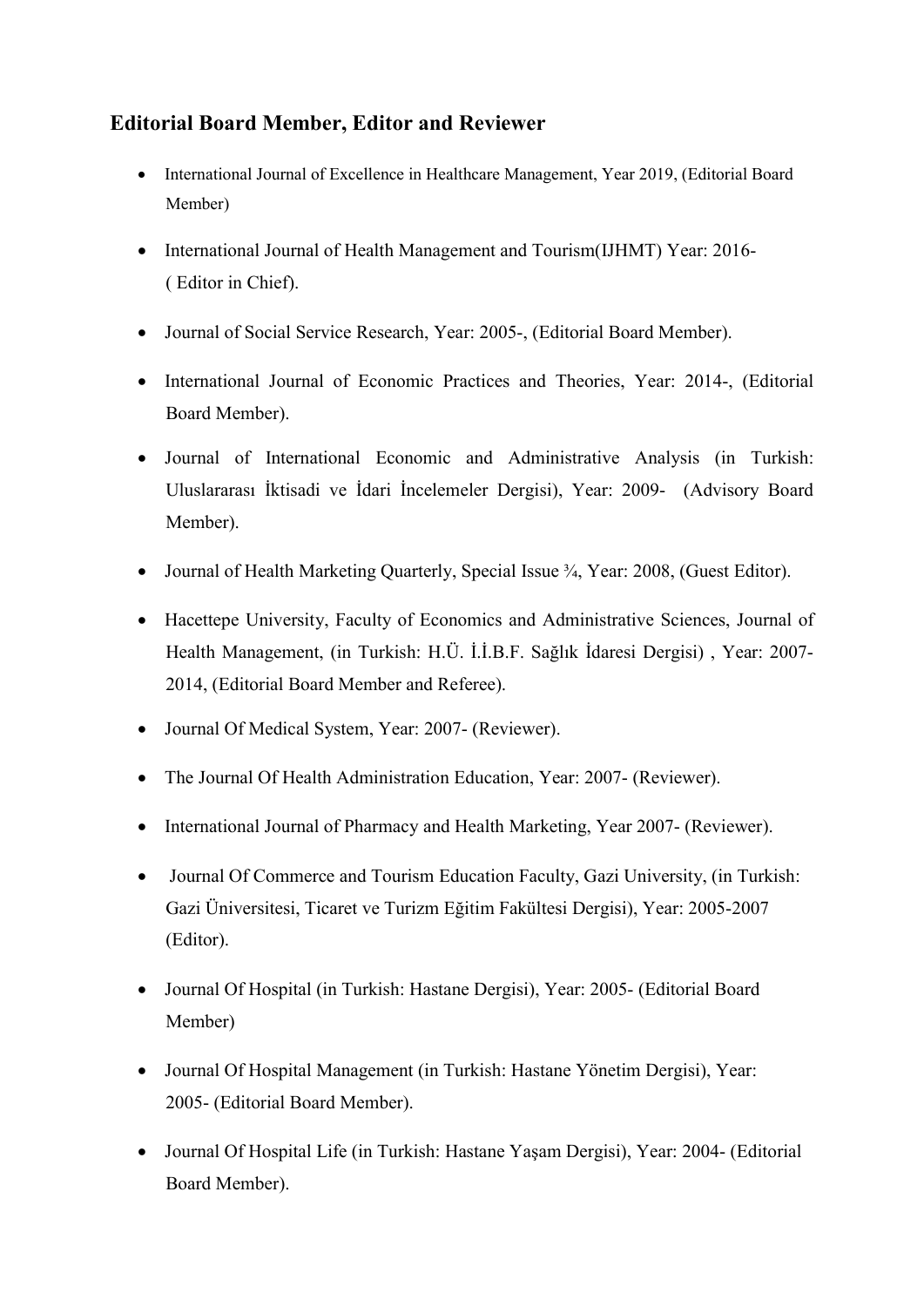# Guest Speaker, Panelist and Moderator in Conference, Symposium and Seminars

- Tengilimoğlu, D., ( 2019), Current Problems of Private Hospitals and Solution Recomendations, 3th International 13th National Congress on Health and Hospital Administration, 10-12 October 2019 Sakarya (moderator)
- Tengilimoğlu,D. ( 2018), Thermal Corporations and Experience Share, Thermal Waters and Complementary Medicine Symposium 27 March 2018 Ankara. (panelist)
- Tengilimoğlu, D., (2015). "Marketing and Branding in Health Tourism" (in Turkish: Sağlık Turizminde Pazarlama ve Markalaşma), Liv Hospital, January 15, 2015, Ankara.
- Tengilimoğlu, D., (2014). " Legal Dimension of Health Tourism" (in Turkish: Sağlık Turizminin Hukuki Boyutu Paneli), (Panel Organization Board Member and Moderator), Rixos Otel, October 15, 2014, Ankara.
- Tengilimoğlu, D., (2013). "New Approachs in Healthcare Marketing", (in Turkish: Sağlık Hizmetleri Pazarlamasında Yeni Yaklaşımlar), Partnership of Gazi University Healthcare Instutions Management Department and Ankara University Healthcare Management Department, October 23, 2013, Ankara.
- Tengilimoğlu, D., (2013). "Material Management in Health" (in Turkish: Sağlıkta Malzeme Yönetimi Sempozyumu), Commander of GATA Hospital, June 20, 2013, Ankara.

## **Projects**

- Determination of Professional Qualifications of Health Care Manager and Revision of the Educational Programs (DEPROHEALTH), EU Life long Learning Program Leonardo Da Vinci Partnership Project (2010-2012).
- GaziUniversity Research Fund, " A Field Study to Identify the Effect of Information Technology on Education Quality and Student Pleasure in Office Management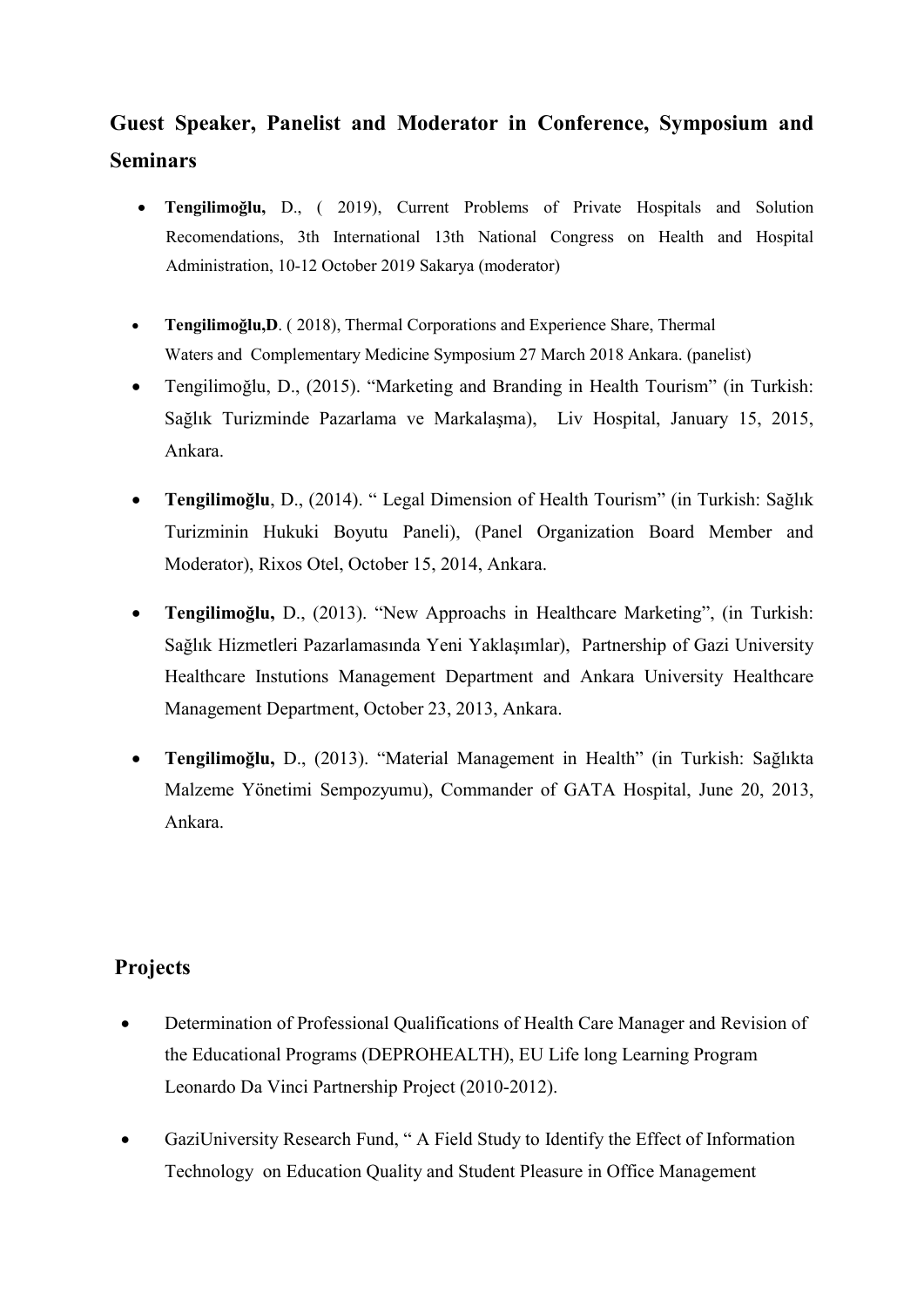Education Gazi University Trade and Tourism Education Faculty Example" (in Turkish: Büro Yönetimi Eğitiminde Bilgi Teknolojilerinin Eğitimin Kalitesi ve Öğrenci Memnuniyetine Etkisini Belirlemeye Yönelik Bir Alan Araştırması: Gazi Üniversitesi Ticaret ve Turizm Eğitim Fakültesi Örneği) (2003).

- National Health Calculations Project run by Ministry of Health, Hacettepe University and Harvard University (2003).
- Gazi University Research Fund, " An Empirical Study on Relationship Between Office Employees' Job Satisfaction and Managers' Behavior" (in Turkish: Büro hizmetlerinde çalışanların iş doyumu ile yöneticilerin davranışları arasındaki ilişkiler üzerine ampirik bir araştırma) (2002).
- Ministry of Health and World Bank Project , "A Social Evaluation Research on Transformation in Health" (in Turkish: Sağlıkta Dönüşüm Projesi Sosyal Değerlendirme Araştırması, Sağlık Bakanlığı ve Dünya Bankası Projesi) (2002).
- Gazi University Research Fund, "Health Tourism in Turkey: An Empirical Study on Eficcient Use of Sources and Contribution to Economy" (in Turkish: Türkiye'de Sağlık Turizmi: Kaynakların Etkin Kullanımı ve Ülke Ekonomisine Katkısı Konusunda Ampirik Bir Çalışma) (2001).
- Modernization of Ankara Numune Hospital and Yüksek İhtisas Hospital Project, 1995.
- Commission Memberships of State Planning Organization 7th, 8th and 9th Development Plans (1994-2005).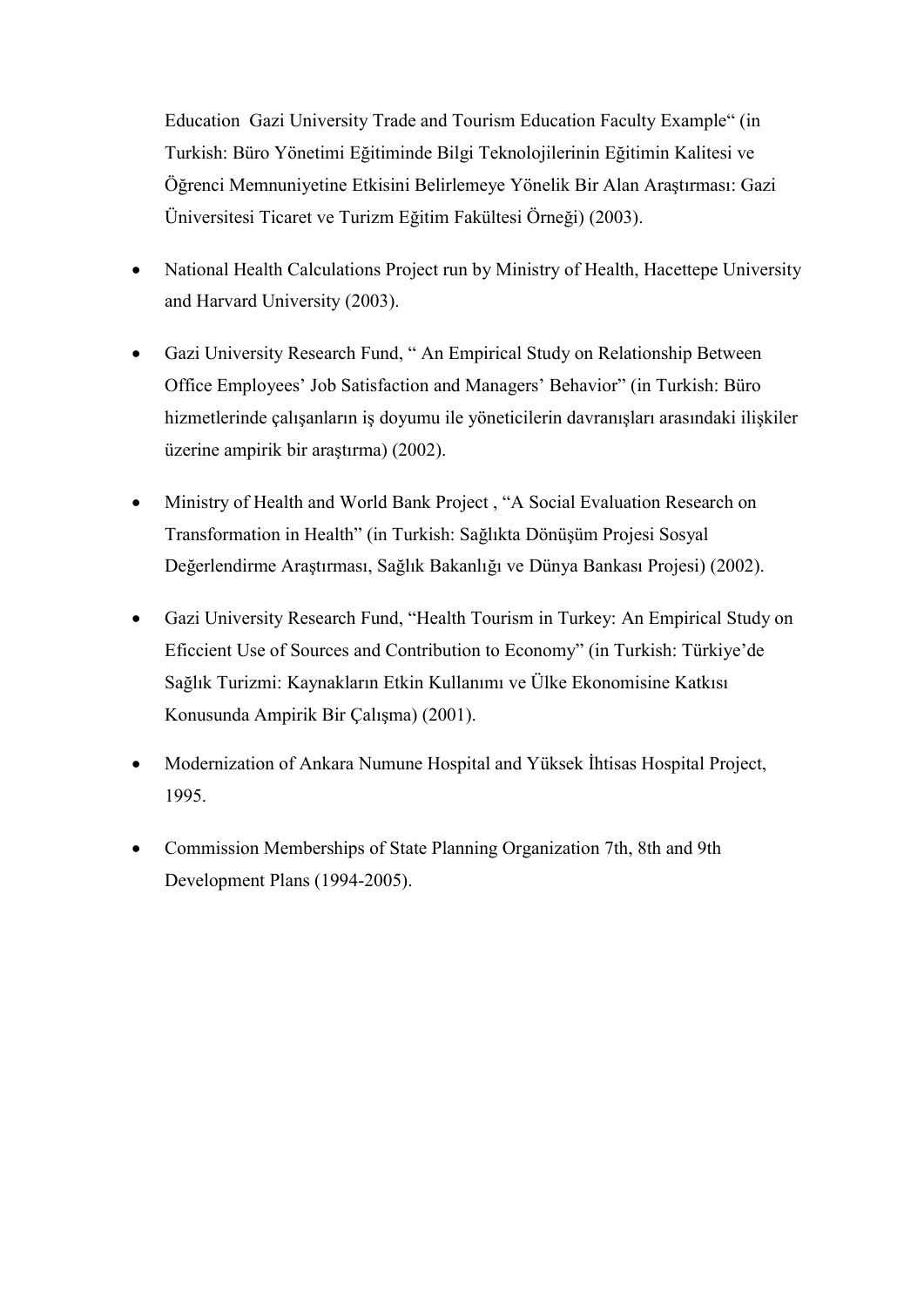# Courses Lectured in Last Two Years

| Session   | Term   | Course                          | Total Hour in a Week |          |
|-----------|--------|---------------------------------|----------------------|----------|
|           |        |                                 | Theoretical          | Practice |
| 2017-2018 | Fall   | Health Care Management          | 3                    |          |
|           |        | <b>Contempararry Management</b> | 3                    |          |
|           |        | Principal of Marketing          | 3                    |          |
|           |        | Introduction to Management      | 3                    |          |
|           |        | <b>Health Care Marketing</b>    | 3                    |          |
|           |        | Spring   Health Tourism         | 3                    |          |
|           |        | Marketing Management            | 3                    |          |
|           |        | Management Science              | 3                    |          |
| 2018-2019 | Fall   | Health Policy and Planning      | 3                    |          |
|           |        | <b>Contempararry Management</b> | 3                    |          |
|           |        | Marketing Management            | 3                    |          |
|           | Spring | Healthcare Management           | 3                    |          |
|           |        | Contempararry Management 3      |                      |          |
|           |        | Marketing Management            | 3                    |          |
|           |        |                                 |                      |          |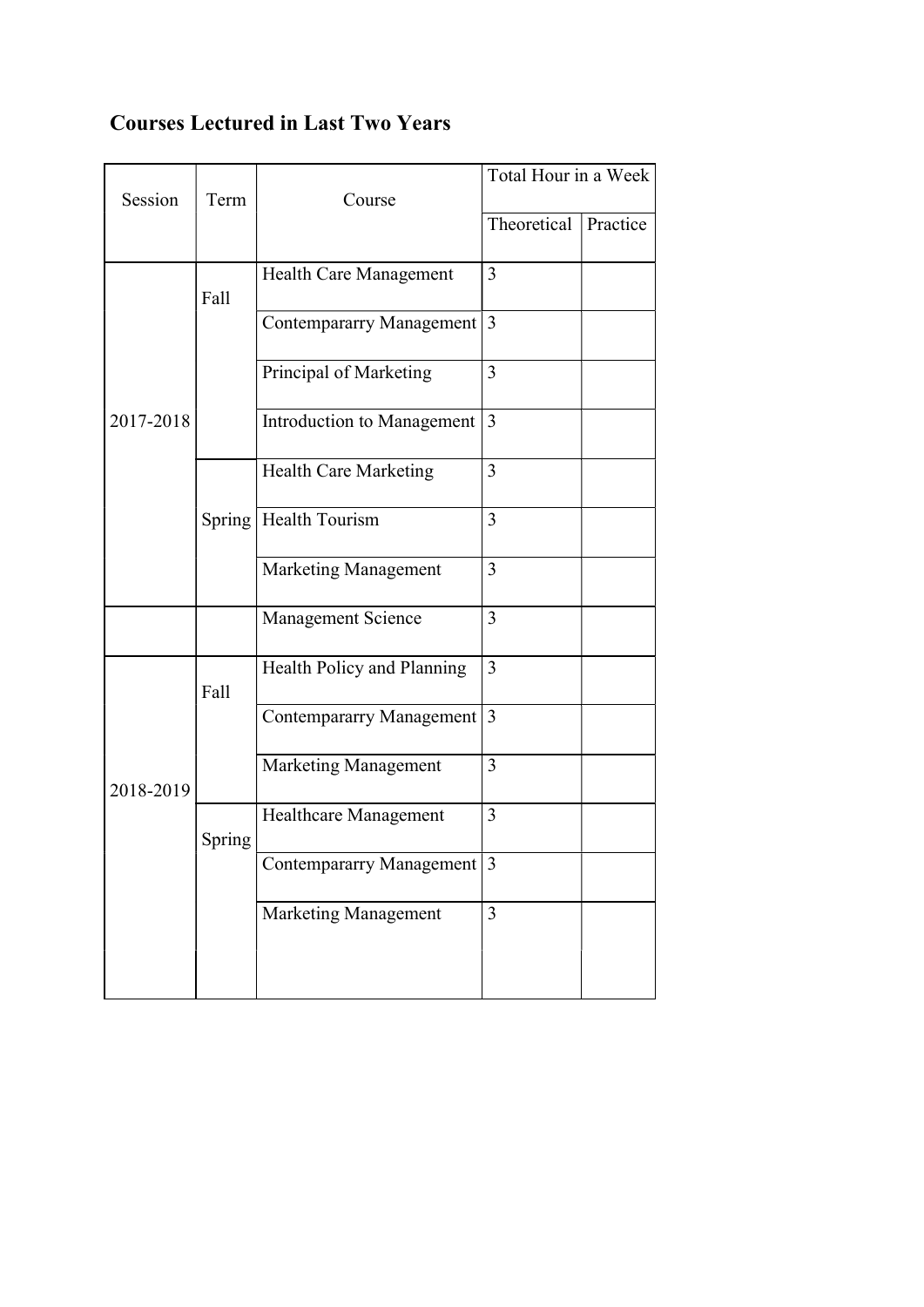# Master and Ph.D. Thesis Administrated:

### Theses Administrated, Masters:

- Özdil, E. S., (2019), Effects of private hospital workers on employee motivation, Atılım University, Institute of Social Sciences, Master Thesis.
- $\bullet$  Baş, Ö., (2019), Evaluation of the opinions of service providers and service beneficiaries on public-private partnership model in health sector: Yozgat province sample, Atılım University, Institute of Social Sciences, Master Thesis.
- Öztürk, G., (2019), A research on Patient Rights and Ethical Issues in Health Tourism, Institute of Social Sciences, Master Thesis.
- Mert, M., (2019), The effect of consumers' perception towards social media ads on shopping behavior: An interculture research, Atılım University, Institute of Social Sciences, Master Thesis.
- Bibican, Ç., (2019), The mediator role of service orientation on relationship between organizational commitment and job satisfaction in five-star hotels at Ankara, Atılım University, Institute of Social Sciences, Master Thesis.
- Kapusuz, N.,  $(2019)$ , The relationship between brand loyalty and hedonic consumption in women: An application in the cosmetic industry, Atılım University, Institute of Social Sciences, Master Thesis.
- Sarialp, S., (2019), The ethical dimension of social media advertisements in consumer purchasing behavior in health sector, Atılım University, Institute of Social Sciences, Master Thesis.
- Krisilda, S.,  $(2018)$ , The perception of customers concerning the communication skills of employees and the perception of employees concerning the corporate reputation in hotel enterprises: Antalya province sample, Atılım University, Institute of Social Sciences, Master Thesis.
- Topcu, H. G., (2018), Opinions of the health managers about decrees no. 663 and 694 on the structure of the organization of the ministry of health, Atılım University, Institute of Social Sciences, Master Thesis.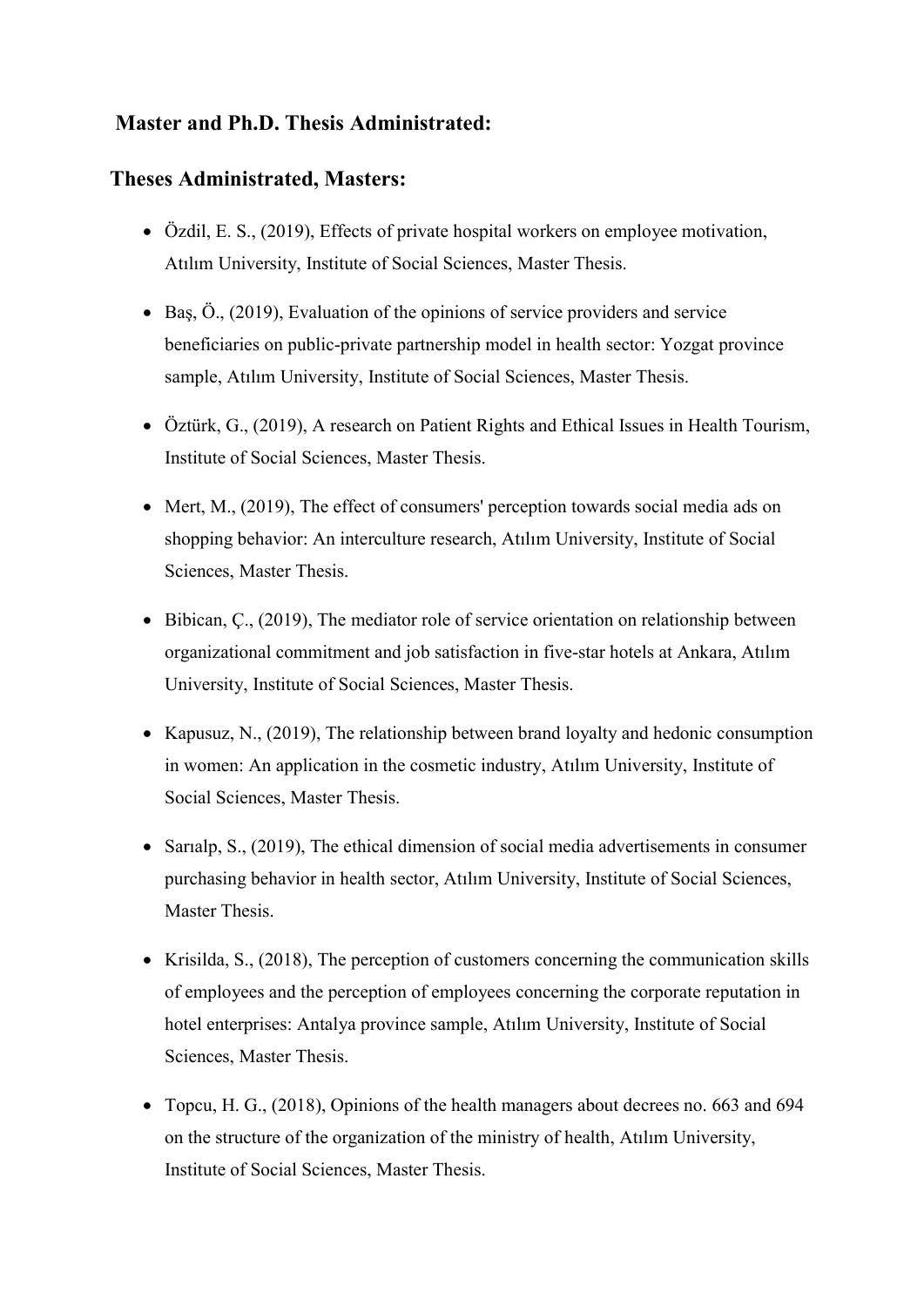- Özzeybek Taş, M., (2018), Determination of opinions of health workers and citizens on city hospitals: Sample of Ankara province, Atılım University, Institute of Social Sciences, Master Thesis.
- Mutlu, S. B., (2018). The impact of quality management systems on job satisfaction of employees: An implementation on comparison of state school and private school in education sector, Atılım University, Institute of Social Sciences, Master Thesis.
- Akkaya Saygılı, N., (2018), Immediate of the Posta and Telegraphic Organization Company in society: Ankara city example, Atılım University, Institute of Social Sciences, Master Thesis.
- Demircan, F., (2016), Health management ınformation systems and communication technologies acceptance and use by health care managers: Example of Ankara, Atılım University, Institute of Social Sciences, Master Thesis.
- Turgut, T., (2016), The effect of organizational stress in job satisfaction of the employee 'Hıltı Construction Materials Inc. case', Atılım University, Institute of Social Sciences, Master Thesis.
- Bulut, Ö., (2016), Physician payment based on diagnosis related groups', Atılım University, Institute of Social Sciences, Master Thesis.
- $\bullet$  Kurumlu, Y., (2016), Hotel services in health tourism, Atılım University, Institute of Social Sciences, Master Thesis.
- Emre, S., (2016), The role of intermediaries in health tourism, Atılım University, Institute of Social Sciences, Master Thesis.
- Ersoy, İ., (2016), The effect of viral marketing in health care on consumers' purchasing decisions, Atılım University, Institute of Social Sciences, Master Thesis.
- Akarsu, S. F., (2016), The relationship between nurses working in silence and job satisfaction, Atılım University, Institute of Social Sciences, Master Thesis.
- Alkan, C., (2016), Th Çimento sanayinde küresel marka yaratma konusunda sektör yöneticileri görüşlerinin değerlendirmesi, Atılım University, Institute of Social Sciences, Master Thesis.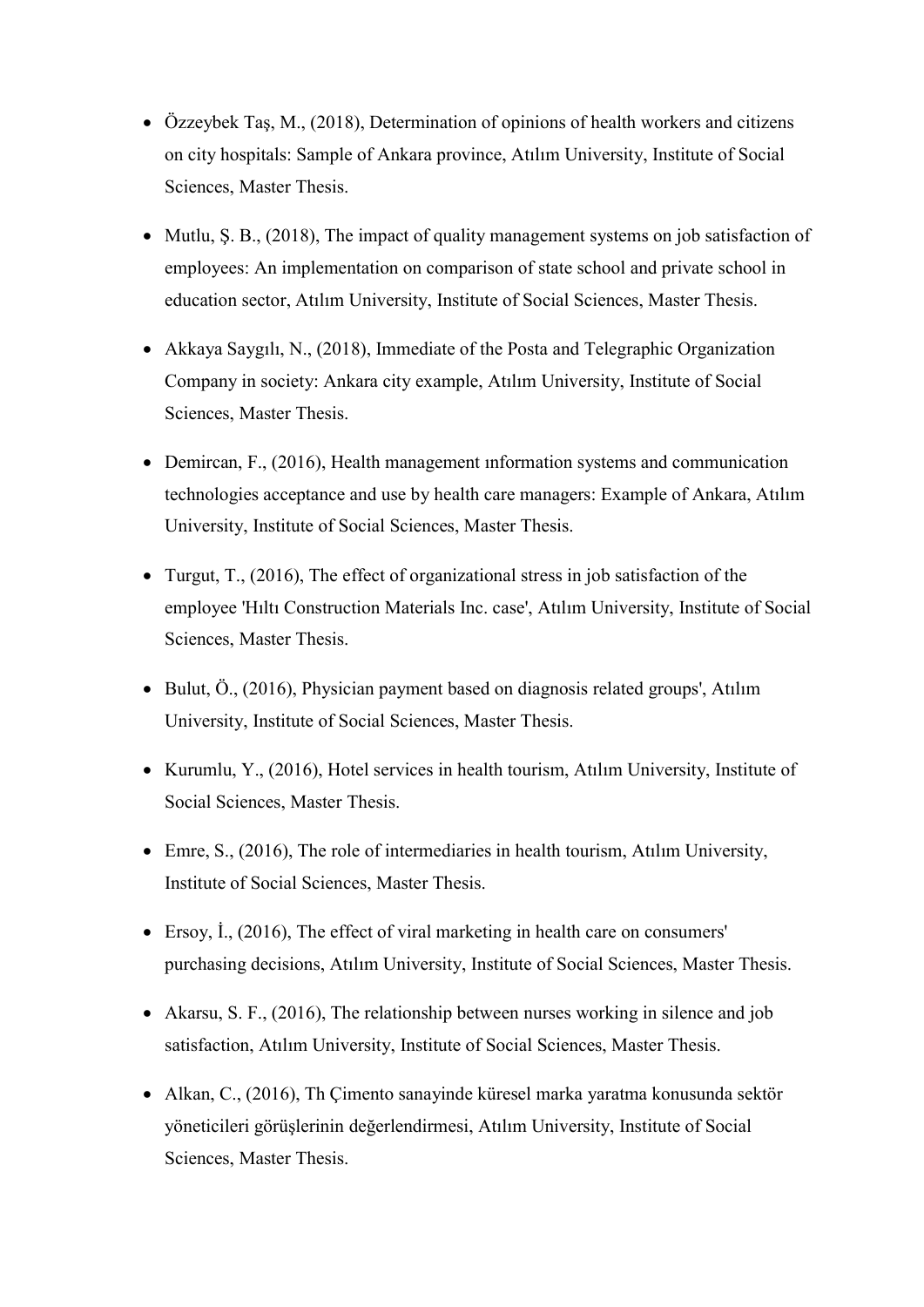- Keskin, Y. E.,  $(2015)$ , Central procurement system of public hospital, the problems and solution proposals: Sivas - Tokat - Yozgat - Kayseri case Atılım University, Institute of Social Sciences, Master Thesis.
- Keskin, Y. E.,  $(2015)$ , Central procurement system of public hospital, the problems and solution proposals: Sivas - Tokat - Yozgat - Kayseri case, Atılım University, Institute of Social Sciences, Master Thesis.
- Urgancı, F., (2015), Guerilla marketing and ethics: The qualitative research Atılım University, Institute of Social Sciences, Master Thesis.
- Gül, A., (2015), A study on the correlation between safety climate culture and healthcare workers' safety conditions: A field research, Atılım University, Institute of Social Sciences, Master Thesis.
- Aydoğdu, E. S., (2015), Evaluating views of managers on topic strategies to be followed for to make the brand a city Ankara ı̇ n health tourism, Atılım University, Institute of Social Sciences, Master Thesis.
- Düzova, S., (2015), Job satisfaction of staff working in 112 Emergency Health Services Ankara example, Atılım University, Institute of Social Sciences, Master Thesis.
- Bigubey, Ö., (2015), The perception of health sector employees on service quality standards (HKSAR) (An example of a goverment hospital in Bursa), Atılım University, Institute of Social Sciences, Master Thesis.
- Özkan, E., (2015), The Interaction Between Organızational Sılence Climate And Employees Behavıours In The Field Of Health, Gazi University Institute of Social Sciences, Master Thesis.
- Abbasoğlu, Ş. (2015). " Personnel's Organizational Justice Perception and the Effect of Organizational Justice Perception on Personnel's Job Motivation: A State Hospital Example", Atılım University, Institute of Social Sciences, Master Thesis.
- Sahin, D. C., (2015). "Time Management for Efficient Organization Management: A Private Hospital Example". Verimli Örgüt Yönetimi İçin Zaman Yönetimi: Bir Özel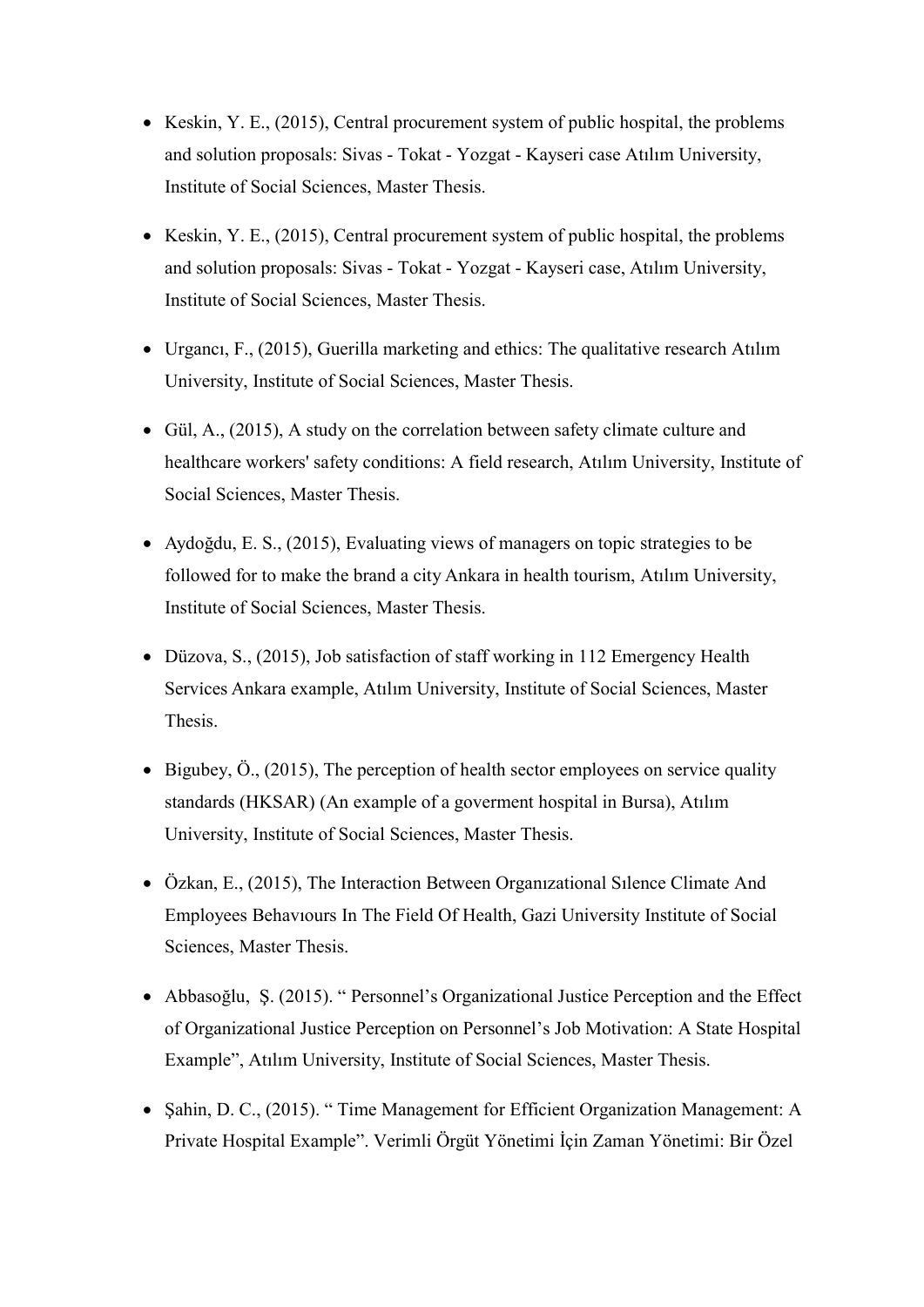Hastane Örneği", State Hospital Example", Atılım University, Institute of Social Sciences, Master Thesis.

- Koçoğlu, C., (2015). "The Effect of Brand Commitment on Consumer's Purchase Decision: Ankara, Parfume Example", Atılım University, Institute of Social Sciences, Master Thesis.
- Albayrak, A., (2015) " A Field Study to Identify the Civil Defence and Mobilization Commissioned Public Personnel's Problem Solving Ability and Motivation Level in case of Be Mobbed", Atılım University, Institute of Social Sciences, Master Thesis.
- Düşüngülü, F., (2014). "The impacts of ergonomical design at working environments of universities on academical personnels efficiency: Gazi University Faculty of Dentistry study", Gazi University, Institute of Educational Sciences, Master Thesis.
- Güney, Z., (2014). "Determination of quality of life of healthcare executives: Example of Ankara", Atılım University, Institute of Social Sciences, Master Thesis.
- Gürvardar, Y., (2014). "A study on determining the effects of the nurses' working with shift system in hospitals on job satisfaction", Gazi University, Institute of Social Sciences, Master Thesis.
- Koç, E., (2014). "In the family medicine impact of trust factor on adherence of patient to the physician in the patient physician communication", Gazi University, Institute of Social Sciences, Master Thesis.
- Karademir, Ö., (2014). "The relationship of slience behaviour of the employee with perceived organisation culture: A field work about officeemployees", Gazi University, Institute of Educational Sciences, Master Thesis.
- Taş, D., (2014). "Determination of satisfaction level the patients who get service within scope of medical tourism in Turkey: Ankara province example", Atılım University, Institute of Social Sciences, Master Thesis.
- Badour, M., (2013). "Perceptions of organizational environment according to the hospital managers decision-making styles a field research", Gazi University, Institute of Social Sciences, Master Thesis.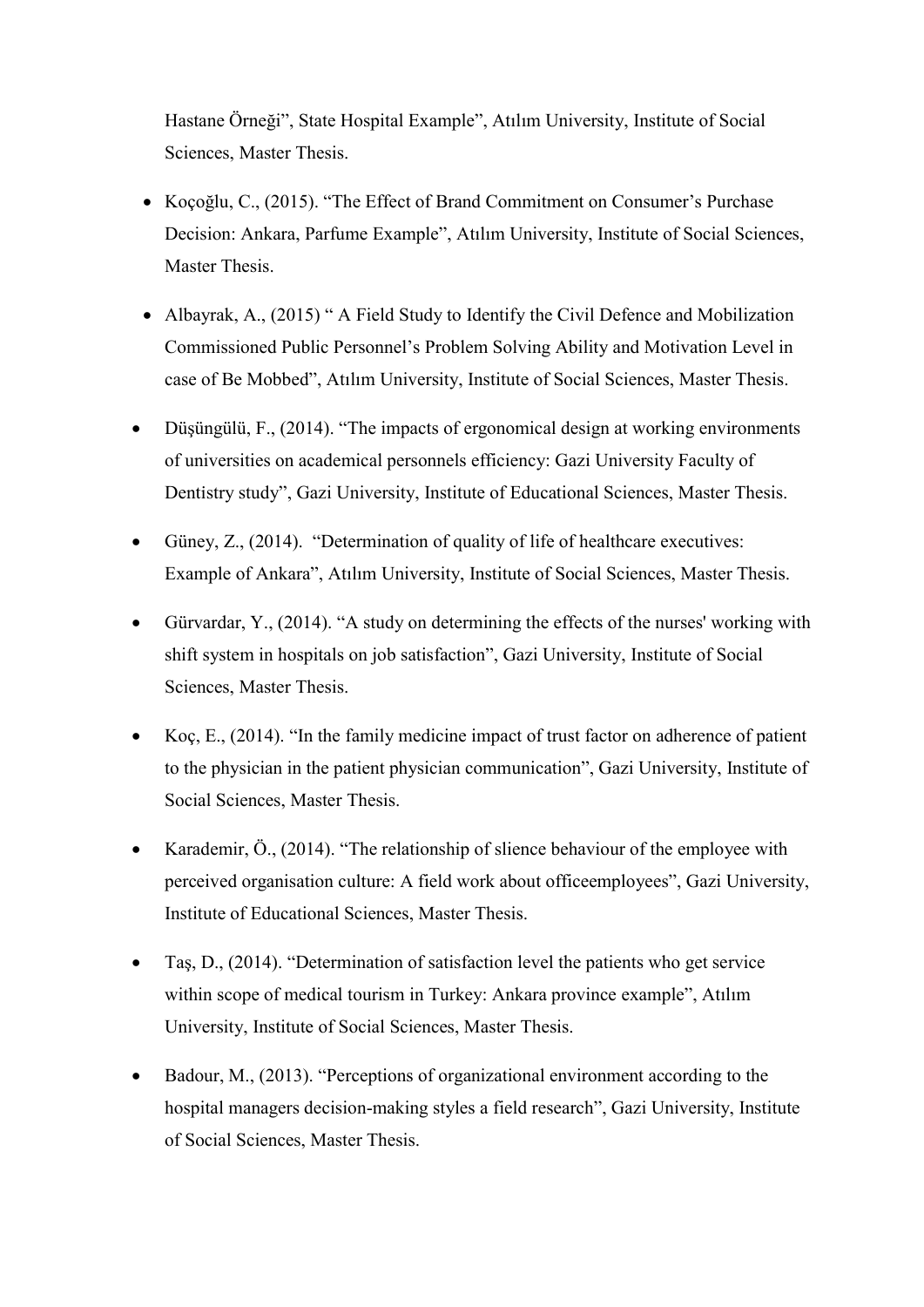- Çeven, S., (2013). "The comparison of filing systems of public and private establishments: A field survey", Gazi University, Institute of Educational Sciences, Master Thesis.
- Semercioğlu, M. S., (2012). "Comparison of working in private and public hospitals of medical secretary employee job satisfaction and organizational trust levels", Gazi University, Institute of Educational Sciences, Master Thesis
- Gülec, D.,  $(2011)$ . "Antiaging implementations and elder care in health tourism: Turkey evaluation", Gazi University, Institute of Social Sciences, Master Thesis.
- Eyler, N., (2011). "The influence status of environmental health services in the provinces that passed the implementation of family medical practice", Gazi University, Institute of Social Sciences, Master Thesis.
- Altıntaş, N., (2011). "The relationship between job satisfaction and organizational commitment in nurses, a survey in Gülhane Millitary Medical Academy Hospital", Gazi University, Institute of Social Sciences, Master Thesis.
- Cevik, M.,  $(2011)$ . "The effects of workplace stress on the health of the workers; a practice in the emergency medicine service", Gazi University, Institute of Social Sciences, Master Thesis.
- Şener, T., (2010). "Organizational citizenship behavior at hospitals: A field research", Gazi University, Institute of Social Sciences, Master Thesis.
- Tansüyer, T., (2010). "Field research to determine the views of health care staff in patient safety and medical errors", Gazi University, Institute of Social Sciences, Master Thesis.
- Celiker, H. (2010). "A research on the field to determine relationship between inservice training and employee satisfaction in the services sector: Edirne Municipal case", Gazi University, Institute of Educational Sciences, Master Thesis.
- Sur, Ö., (2010). "Organizational cynism : A case study on bureau workwers in Eskişehir", Gazi University, Institute of Educational Sciences, Master Thesis.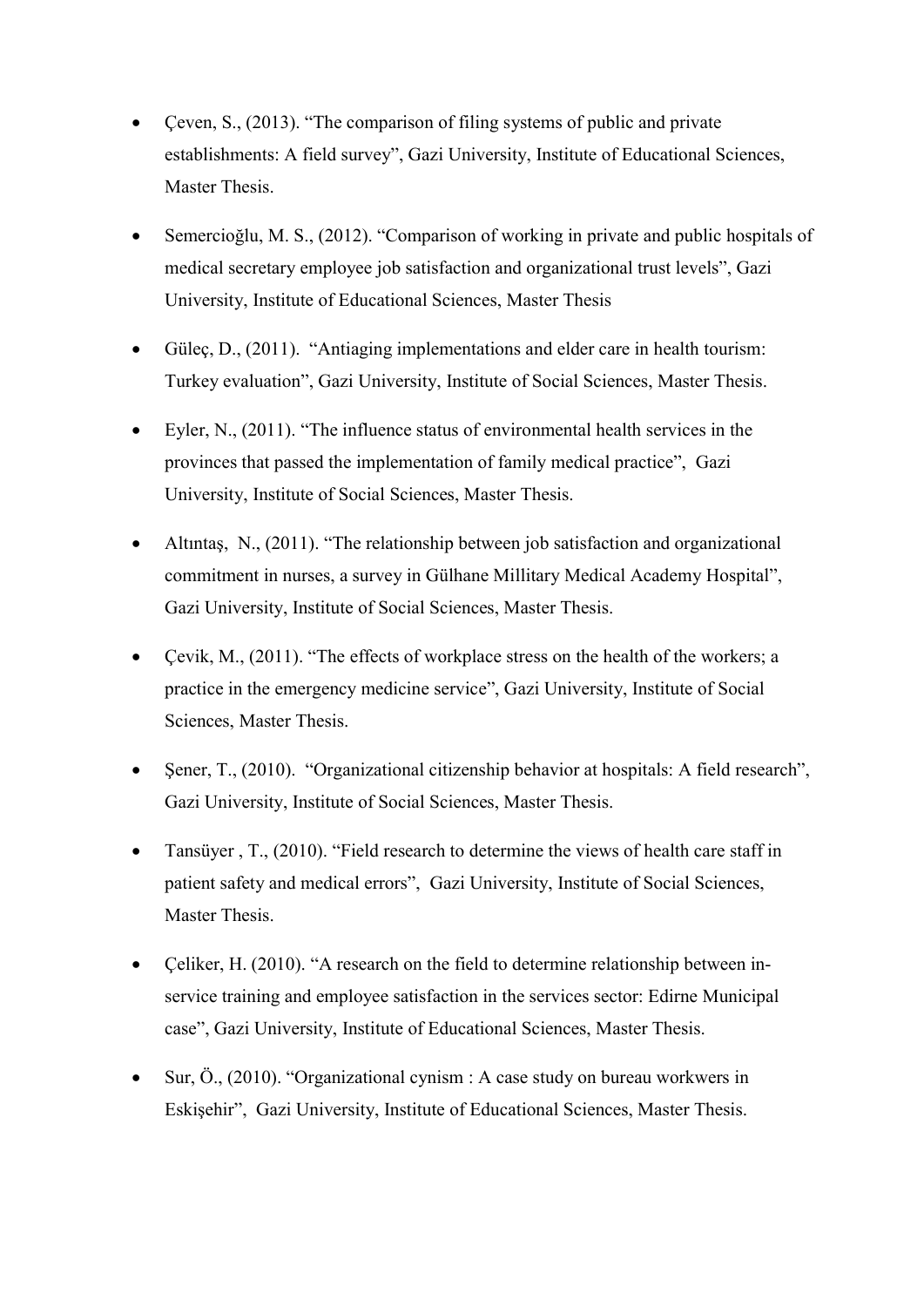- Pusuluk, C. S., (2010). "The usage of management information systems in education sector: A field study on high vocational schools where office management department is studied", Gazi University, Institute of Educational Sciences, Master Thesis.
- Ertürk, E., (2009). "Relationship marketing in health enterprises and it's impact on customer loyalty", Gazi University, Institute of Social Sciences, Master Thesis.
- Özkanan, A., (2009). "The correlation between organizational climate and burn out: A case study on office workers." Gazi University, Institute of Educational Sciences, Master Thesis.
- Bıyıklı, H. , (2008). "The effect of institutional associations of health managing systems on customer satisfaction", Gazi University, Institute of Social Sciences, Master Thesis.
- Yıldız, G., (2008). "Payments Made to the Hospitals from Health Service Servers and Identification of Problems" Gazi University, Institute of Social Sciences, Master Thesis.
- Sahman, İ. (2008) "A Field Study on Measurment of the Impact of Professionalization of the Administration in Private Hospitals on Institutionalization Process" Gazi University, Institute of Social Sciences, Master Thesis.
- Şule, E., (2008). "A Field Study on the Identification of the Impact of Branding in Health Sector on the Choice of Hospitals", Gazi University, Institute of Social Sciences, Master Thesis.
- Akdemir, F. (2008). "A Field Study on the Impact of Mobbing on Organizational Loyalty", Gazi University, Institute of Educational Sciences, Master Thesis.
- Karabağ, H., (2007). "A Field Study on the Identification of Views of Health Personnel on Home Care Services", Gazi University, Institute of Social Sciences, Master Thesis.
- Mert, V., (2007). "Policies on the Protection of Consumer Health in the EU Accession Process", Gazi University, Institute of Social Sciences, Master Thesis.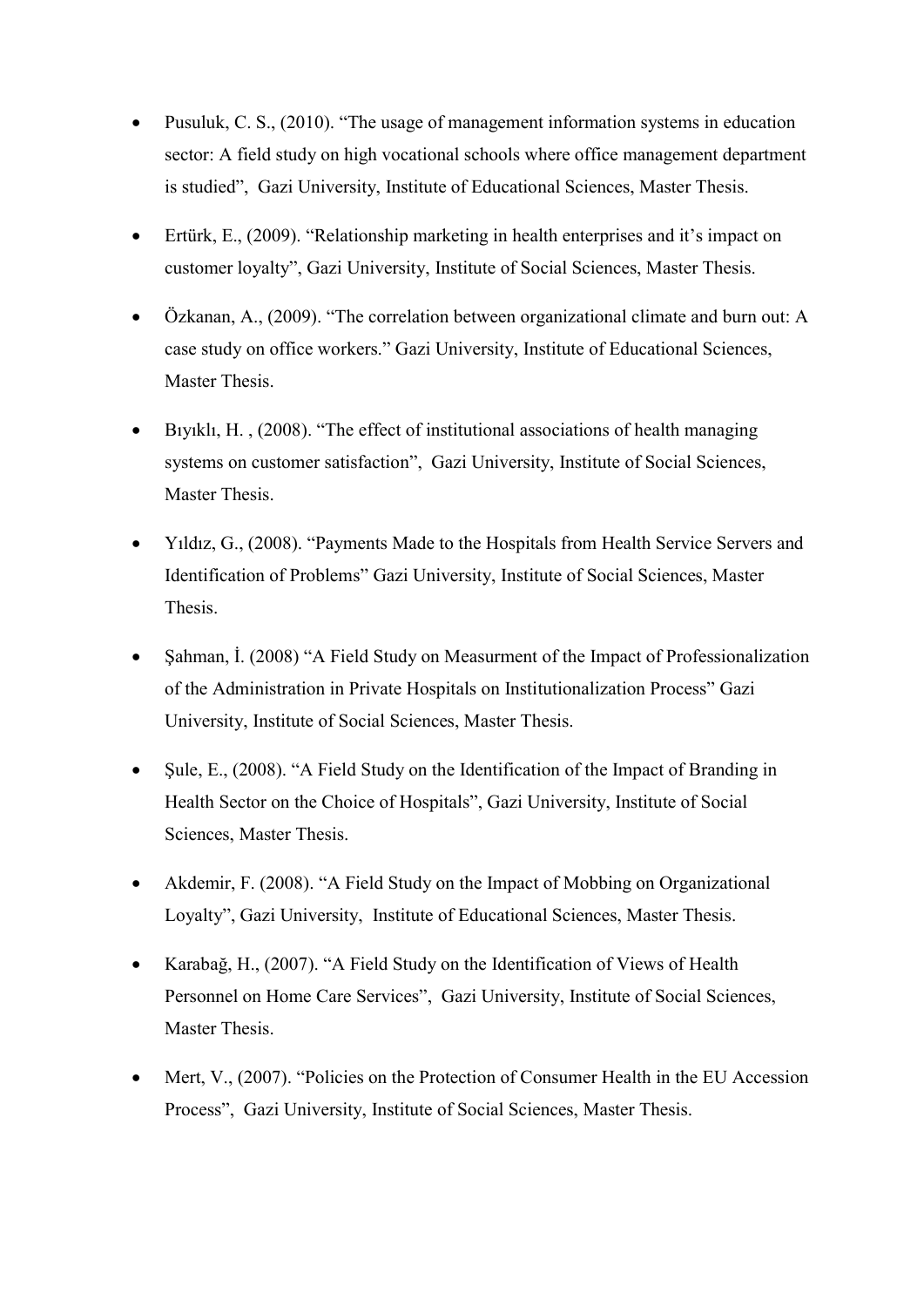- Uslu, D. (2007). "A Field Study on the Changes in Organization and Perception of these Changes by the Wage Earners", Gazi University, Institute of Educational Sciences, Master Thesis.
- Gazi, A., (2006). "A Field Study on the Identification of the Impact of Supplementary Payments based on Performance on the Patients and Health Personnel in the Hospitals of Ministry of Health", Gazi University, Institute of Educational Sciences, Master Thesis.
- Öztürk, M., (2006). "Impact of Organizational Shrinkage on the Wage Earners and a Public Service Sector Application", Gazi University, Institute of Educational Sciences, Master Thesis.
- Delil, Y., (2005). "A Preposition of Remote Web-Based Training Program for the Internal Service Training of the Executive Secretaries and Bureau Employees", Gazi University, Institute of Social Sciences, Master Thesis.
- Demir, N., (2005). "Organizational Culture and the Efficiency of the Hospital Executives in the Formation of Organizaational Culture", Gazi University, Institute of Social Sciences, Master Thesis.
- Şahin, T., (2005). "A Field Study on the Evaluation of the Ethical Problems Faced in the Private Hospitals" Gazi University, Institute of Social Sciences, Master Thesis.
- Durmaz, T. (2005). "Impact of the Behaviours of the Executives on the Organizational Loyalty", Gazi University, Institute of Social Sciences, Master Thesis.
- Mertler, A., (2005). "Analysis of the Marketing Strategies of the Private Hospitals Operating in Ankara and İstanbul" , Gazi Gazi University, Institute of Social Sciences, Master Thesis.
- Sezgin B. (2005). "Impact of the Marketing Activities of the Hospitals on the Customer Loyalty" , Gazi University, Institute of Social Sciences, Master Thesis.
- Yiğit, A. "A Field Study on the Identification of the Impact of Leadership Qualities on the Job Satisfaction of the Employees" , Gazi University, Institute of Educational Sciences, Master Thesis.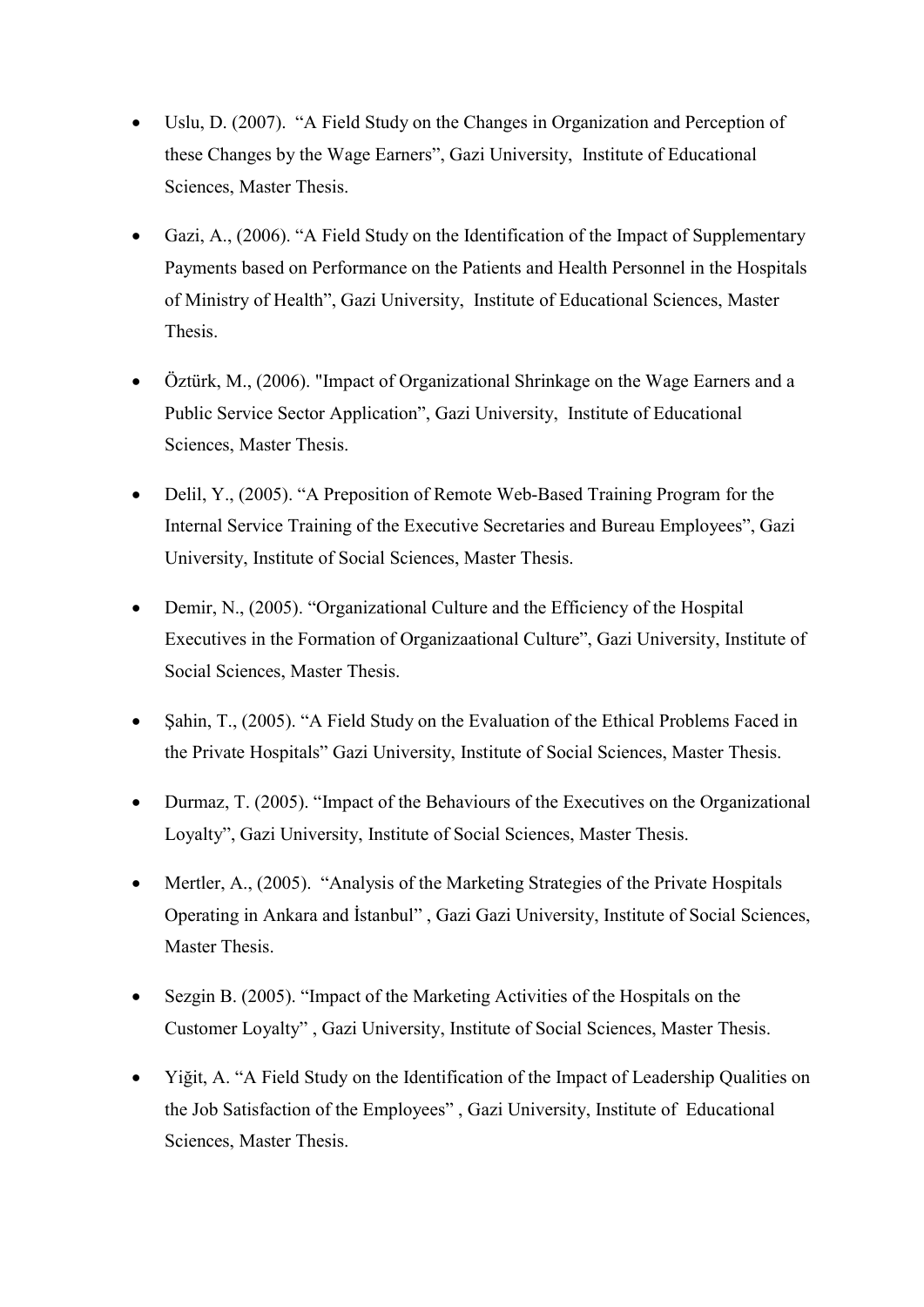# Thesis Administrated, Ph.D.:

- Reyhanoğlu, İ., ( 2019), Comparative analysis of criteria affecting air travel demand between city pairs in Turkey with different methods, Atılım University, Institute of Social Sciences, Ph.D. Thesis.
- Allam Menawi, Wafa (2015), Beliefs and Attitudes Regarding Social Determinants of Health:Turkey and Palestine Comparison, Gazi University, Institute of Social Sciences, Ph.D. Thesis.
- Naldoken, Ü., (2015), A Field Study of Determining the Effecets of Organizational Climate in terms of Scial Interaction on Knowledge Management at Health Organizations, Gazi University, Institute of Social Sciences, Ph.D. Thesis.
	- Çelik, E., (2014). " Effect of Security Culture on Security Performance: The Mediation Role of Job Satisfaciton", Gazi University, Institute of Social Sciences, Ph.D. Thesis.
	- Güzel, A., (2014). "A Field Study to Identify the Relationship Between Social Media Marketing Activies and Pleasure, Brand Trust and Loyalty in Healthcare Institution" Gazi University, Institute of Social Sciences, Ph.D. Thesis.
	- Kurtuldu, A., (2014). "Corporate entrepreneurship in healthcare institutions and the impact to performance", Gazi University, Institute of Social Sciences, Ph.D Thesis.
	- Ekici,  $\ddot{\text{o}}$ ., (2013). "Restructuring of public oral and dental care services in Turkey: Problems and suggestions", Gazi University, Institute of Social Sciences, Ph.D. Thesis.
	- Tekingündüz, S. (2012). "A case study towards determining the effect of organizational trust and job satisfaction on organizational commitment", Gazi University, Institute of Educational Sciences, Ph.D. Thesis.
	- Işık, O., (2011). "The effect of perceived quality on hospital brand equity: Consumer assessment" Gazi University, Institute of Social Sciences, Ph.D. Thesis.
	- Atilla, E. A., (2010). "The effect posed on the business performance by the market orientation in the hospitals", University, Institute of Social Sciences, Ph.D. Thesis.